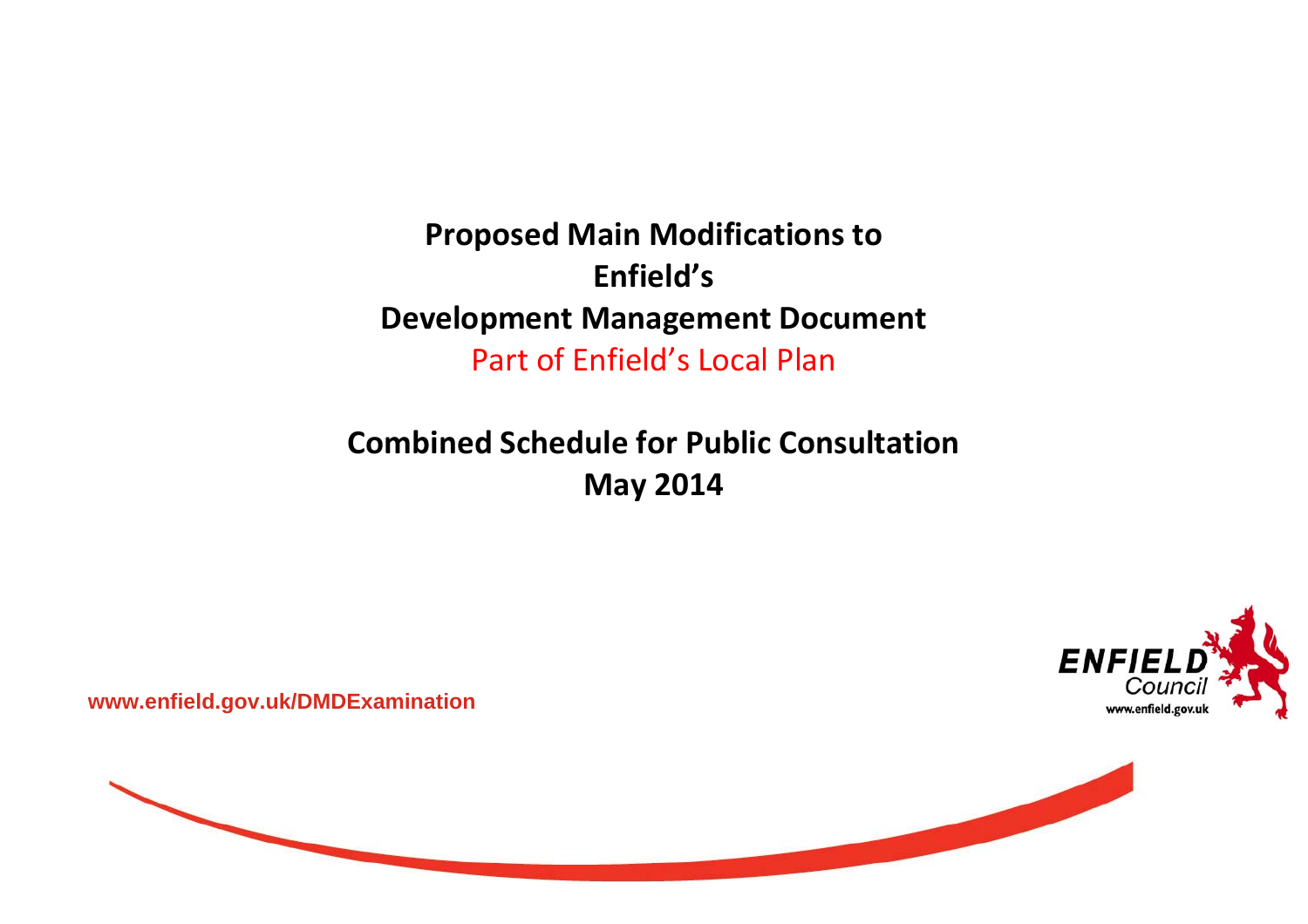## **Proposed Main Modifications (PMMs)**

This Schedule combines all 'Main Modifications' to the Proposed Submission Draft Development Management Document (DMD) (March 2013). A number of modifications to the Plan were put forward at submission stage in January 2014 through the Addendum of Focused Changes (January 2014). The Addendum was submitted alongside the Draft DMD to the Secretary of State for independent examination. As part of the examination process and following the hearing sessions held on the 23<sup>rd</sup> and 24<sup>th</sup> April 2014, the Council is now proposing additional changes to the submitted DMD. The 'Main Modification's do not undermine the sustainability appraisal or public consultation process that has informed the DMD's preparation. The 'Main Modifications' represent <sup>a</sup> combination of new and amended text to help ensure the DMD is sound and legally compliant.

The Inspector has asked that <sup>a</sup> combined schedule of all 'main modifications' be subject to <sup>a</sup> six week period of consultation.

## **How to comment**

Comments on the 'Schedule of Proposed Main Modifications' should be made by 5.00pm on Friday 20<sup>th</sup> June 2014. Comments can be made in 2 ways:

- Email: LocalPlan@enfield.gov.uk
- Post: Planning Policy Team, Regeneration & Environment, Enfield Council, Civic Centre, Silver Street, Enfield, EN1 3XA

Please note that:

- Representations at this stage can only be made on the proposed main modifications, and not on the other parts of the draft DMD.
- Representations should not be a repeat of comments that have already been made on the draft DMD.

When making your comments, please ensure that:

- You clearly indicate which specific modification your comments relate to (e.g. using the numbering in this Schedule e.g. PMM No. 1)
- You indicate whether you wish to be notified when the Inspector's report is published and/or when the Local Plan is adopted by the Council.

If you have any questions, please call the Policy Team on 020 8379 3866 or email <u>LocalPlan@enfield.gov.uk</u>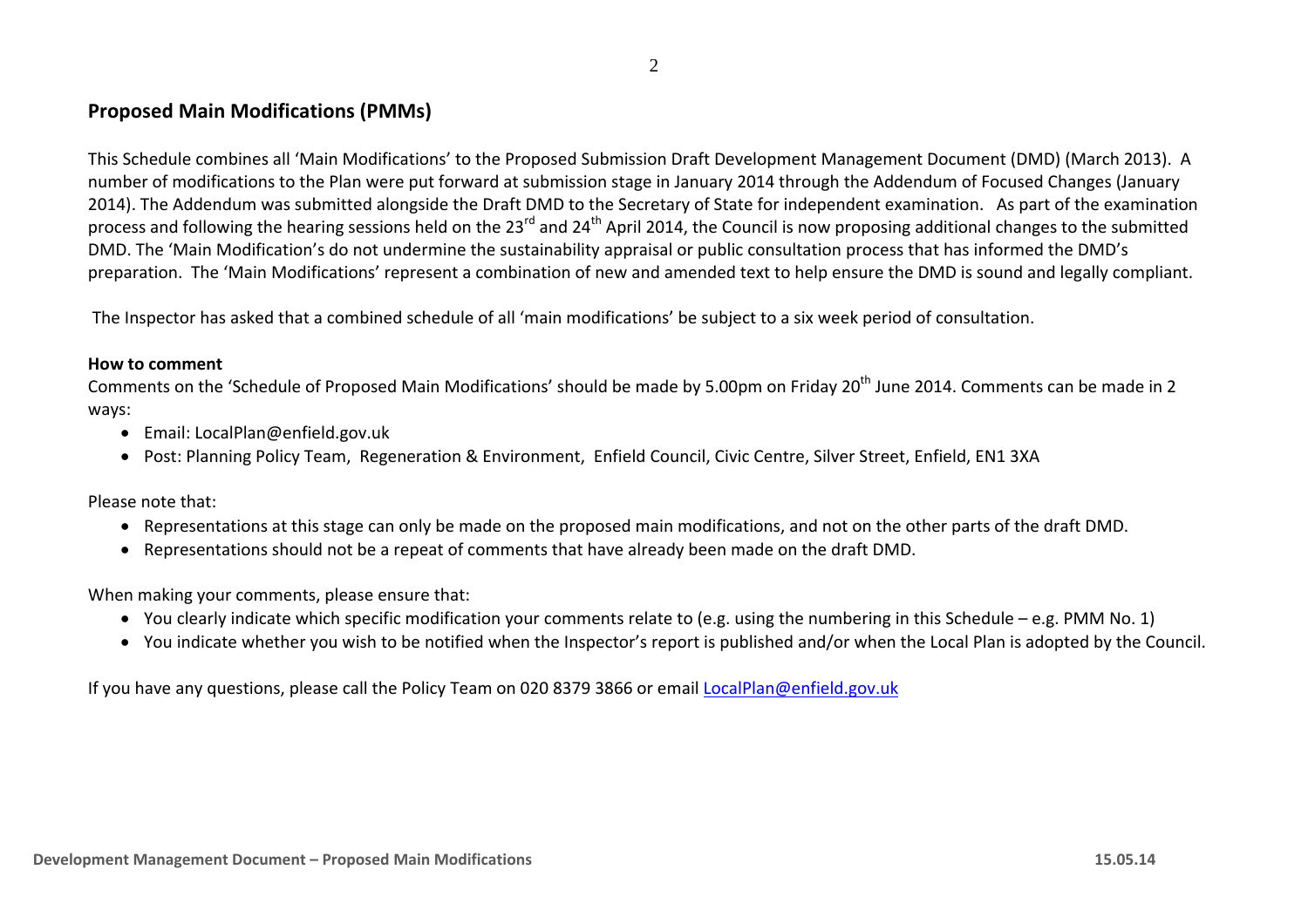| <b>Text in Bold Print and</b> | <b>Proposed insertion</b> |
|-------------------------------|---------------------------|
| underline                     |                           |
| Text with a                   | <b>Proposed deletion</b>  |

strikethrough

**References Nos. PMM(Proposed Man Modification)**

| <b>PMM</b><br>No.        | Page<br>no. | Chapter, Section,<br>Policy, Paragraph,<br>Diagram, Tables,<br><b>Figures</b> | <b>Proposed Change</b>                                                                                                                                                                                                                                                                                                                                                                                                  | <b>Justification</b>                                                                                                                                                                                                                       | <b>Source of Change</b><br>/ Representation<br>no.                                                                                    |
|--------------------------|-------------|-------------------------------------------------------------------------------|-------------------------------------------------------------------------------------------------------------------------------------------------------------------------------------------------------------------------------------------------------------------------------------------------------------------------------------------------------------------------------------------------------------------------|--------------------------------------------------------------------------------------------------------------------------------------------------------------------------------------------------------------------------------------------|---------------------------------------------------------------------------------------------------------------------------------------|
| <b>Chapter 2 Housing</b> |             |                                                                               |                                                                                                                                                                                                                                                                                                                                                                                                                         |                                                                                                                                                                                                                                            |                                                                                                                                       |
| 1.                       | 12          | DMD 1 Affordable<br><b>Housing</b><br>2nd Paragraph.                          | <b>DMD 1 Affordable Housing</b><br>Any negotiations on an appropriate tenure mix will take into<br>account the specific nature of the site; development<br>viability; the need to achieve more mixed and balanced<br>communities; particular priority to secure affordable family<br>homes at rental levels which meet both local and strategic<br>needs; available funding resources; and evidence on<br>housing need. | Deletion of text 'on an<br>appropriate tenure mix'<br>proposed by the Council to<br>address concern that<br>viability would only be<br>considered when<br>negotiating tenure mix, and<br>not in all negotiations on<br>affordable housing. | LBE proposed<br>deletion of text 'on<br>an appropriate<br>tenure mix' during<br>Examination<br><b>Hearing Session on</b><br>Matter 2. |
|                          |             |                                                                               |                                                                                                                                                                                                                                                                                                                                                                                                                         | Deletion of text 'at rent<br>levels' proposed by the GLA<br>to address the outstanding<br>issue of general conformity<br>with the London Plan.                                                                                             | Deletion of text 'at<br>rent levels' as<br>agreed by a<br>Statement of<br>Common Ground -<br>between the GLA                          |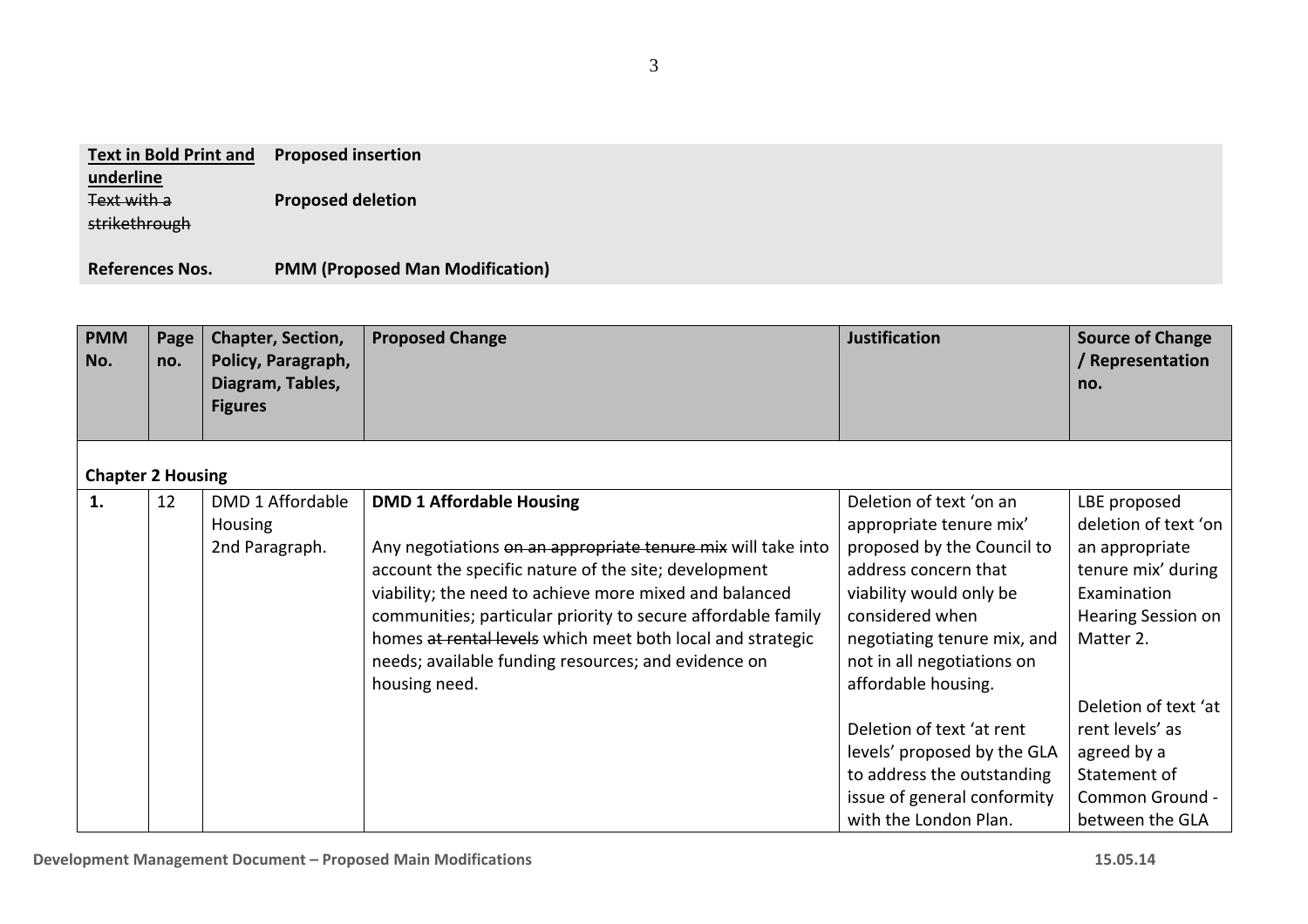| <b>PMM</b><br>No. | Page<br>no. | Chapter, Section,<br>Policy, Paragraph,<br>Diagram, Tables,<br><b>Figures</b>  | <b>Proposed Change</b>                                                                                                                                                                                                                                                                                                                                                                                                                                                                                                                                                                                                                            | <b>Justification</b>                                                                                                                                                                                                                       | <b>Source of Change</b><br>/ Representation<br>no. |
|-------------------|-------------|--------------------------------------------------------------------------------|---------------------------------------------------------------------------------------------------------------------------------------------------------------------------------------------------------------------------------------------------------------------------------------------------------------------------------------------------------------------------------------------------------------------------------------------------------------------------------------------------------------------------------------------------------------------------------------------------------------------------------------------------|--------------------------------------------------------------------------------------------------------------------------------------------------------------------------------------------------------------------------------------------|----------------------------------------------------|
|                   |             |                                                                                |                                                                                                                                                                                                                                                                                                                                                                                                                                                                                                                                                                                                                                                   |                                                                                                                                                                                                                                            |                                                    |
|                   |             |                                                                                |                                                                                                                                                                                                                                                                                                                                                                                                                                                                                                                                                                                                                                                   |                                                                                                                                                                                                                                            | & LBE                                              |
|                   |             |                                                                                |                                                                                                                                                                                                                                                                                                                                                                                                                                                                                                                                                                                                                                                   |                                                                                                                                                                                                                                            | (Rep no. 16)                                       |
| 2.                | 13          | <b>DMD 2 Affordable</b><br>Housing for<br>Development of<br>Less than 10 units | DMD 2 Affordable Housing for Development of Less than<br>10 units<br>A financial contribution to deliver off-site affordable housing<br>will be required expected for all developments of less than<br>ten units involving a net gain in residential units based on a<br>20% target set out in the Core Strategy.<br>This policy should be read in conjunction with Core Strategy                                                                                                                                                                                                                                                                 | The Council proposes a<br>minor change to address<br>concern that there is a<br>conflict between DMD 2<br>and Core Policy 3 in the<br>Core Strategy.<br>Enfield's adopted S106 SPD<br>has been referenced to<br>provide information on how | LBE.                                               |
|                   |             |                                                                                | policy 3 and the Section 106 Supplementary Planning<br>Document.                                                                                                                                                                                                                                                                                                                                                                                                                                                                                                                                                                                  | contributions will be sought<br>subject to viability.                                                                                                                                                                                      |                                                    |
| 3.                | 16          | New Paragraph to<br>be inserted after<br>Paragraph 2.3.6                       | New Paragraph<br>Houses of Multiple Occupation (HMO) are houses occupied<br>by members of more than one household who share basic<br>amenities such as a kitchen or bathroom. Amendments to<br>legislation in 2010 allowed changes of use from single<br>dwelling houses (Use Class C3) to Houses in Multiple<br>Occupation (Use Class C4) to take place without the need<br>for planning permission. In October 2013, the Council<br>confirmed an Article 4 Direction covering the whole<br>borough withdrawing permitted development rights for<br>this change of use. DMD5 will therefore be used to assess<br>planning applications for HMOs. | New paragraph to be<br>inserted to aid<br>interpretation of DMD 5.                                                                                                                                                                         | Inspector.                                         |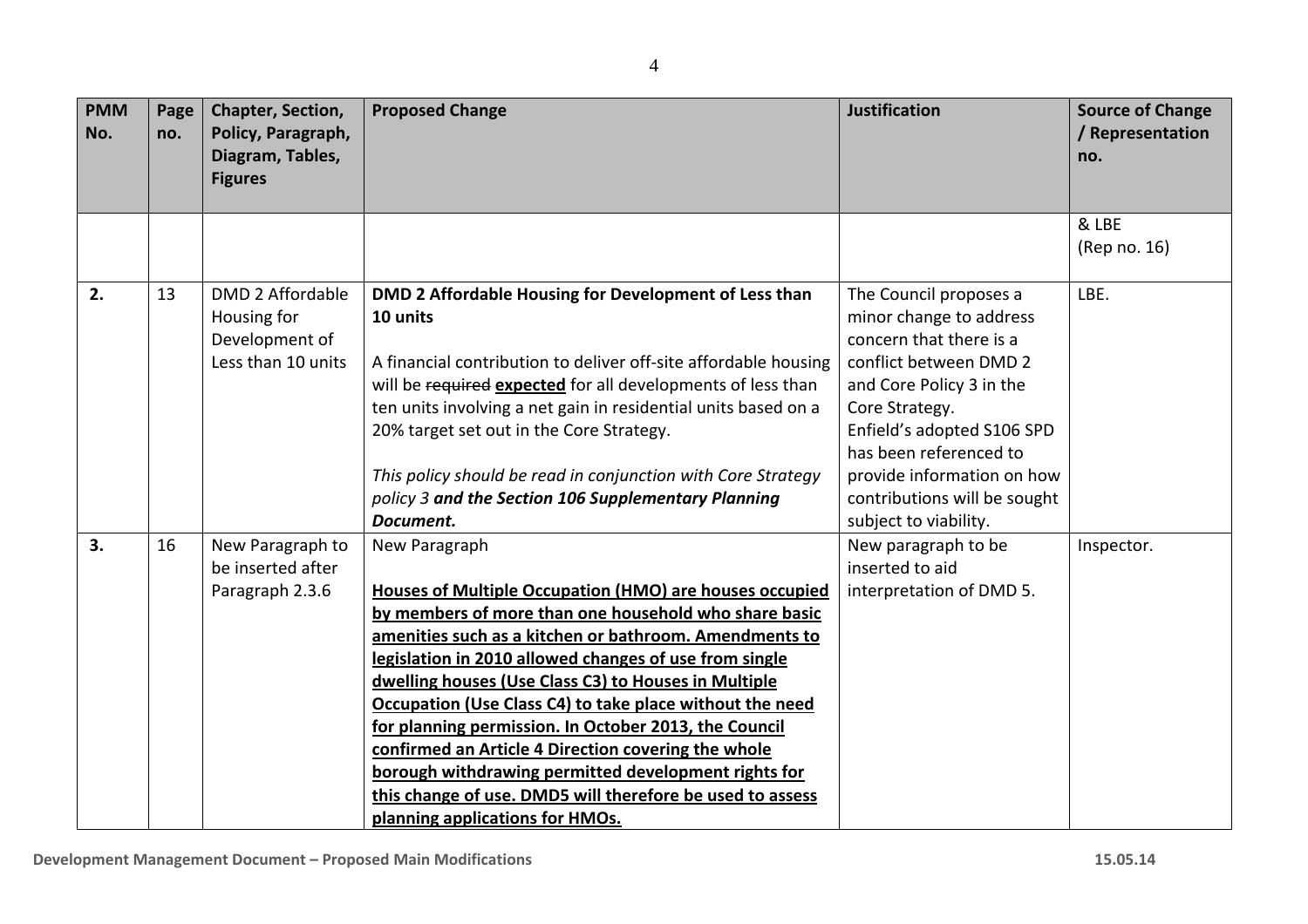| e<br>۰.<br>×<br>٠ |  |
|-------------------|--|

| <b>PMM</b><br>No. | Page<br>no. | Chapter, Section,<br>Policy, Paragraph,<br>Diagram, Tables,<br><b>Figures</b> | <b>Proposed Change</b>                                                                                                                                                                                                                                                                                                                                                                                                                                                                                                                                            | <b>Justification</b>                                                                                                                | <b>Source of Change</b><br>/ Representation<br>no.                                       |
|-------------------|-------------|-------------------------------------------------------------------------------|-------------------------------------------------------------------------------------------------------------------------------------------------------------------------------------------------------------------------------------------------------------------------------------------------------------------------------------------------------------------------------------------------------------------------------------------------------------------------------------------------------------------------------------------------------------------|-------------------------------------------------------------------------------------------------------------------------------------|------------------------------------------------------------------------------------------|
|                   |             |                                                                               | <b>New Footnote: Town and Country Planning (General</b><br>Permitted Development) (Amendment) (No. 2) (England)<br><b>Order 2010</b>                                                                                                                                                                                                                                                                                                                                                                                                                              |                                                                                                                                     |                                                                                          |
| 4.                | 17          | <b>DMD 6 Residential</b><br>Character<br>1st and 2nd<br>paragraph             | Proposed development must be of a density appropriate to<br>the locality. Development will only be permitted if it<br>complies with the London Plan density matrix and the<br>following criteria are met<br>Development exceeding the London Plan density ranges<br>may be appropriate in the case of developments in will only<br>be permitted in the Council's regeneration areas where this<br>can be justified through the development of a<br>masterplan/planning brief where there are opportunities to<br>comprehensively consider and address the issues. | The Council proposes a<br>minor change to address<br>concern that there is a<br>conflict between 1st and<br>2nd paragraph of DMD 6. | LBE proposed<br>change during<br>Examination<br><b>Hearing Session on</b><br>Matter 2.   |
| 5.                | 20          | <b>DMD 9 Amenity</b><br>Space<br>Amend Part 1                                 | <b>DMD 9 Amenity Space</b><br>"1) New development must provide good quality private<br>space that is not significantly overlooked by surrounding<br>development that and meets or exceeds the following<br>minimum standards "                                                                                                                                                                                                                                                                                                                                    | Changes to criterion 1<br>made in response to<br>representation no. 30.                                                             | $30 -$ Graham<br>Fisher on behalf of<br>A C Nicholas<br>(Rep no. 30).<br>&<br><b>LBE</b> |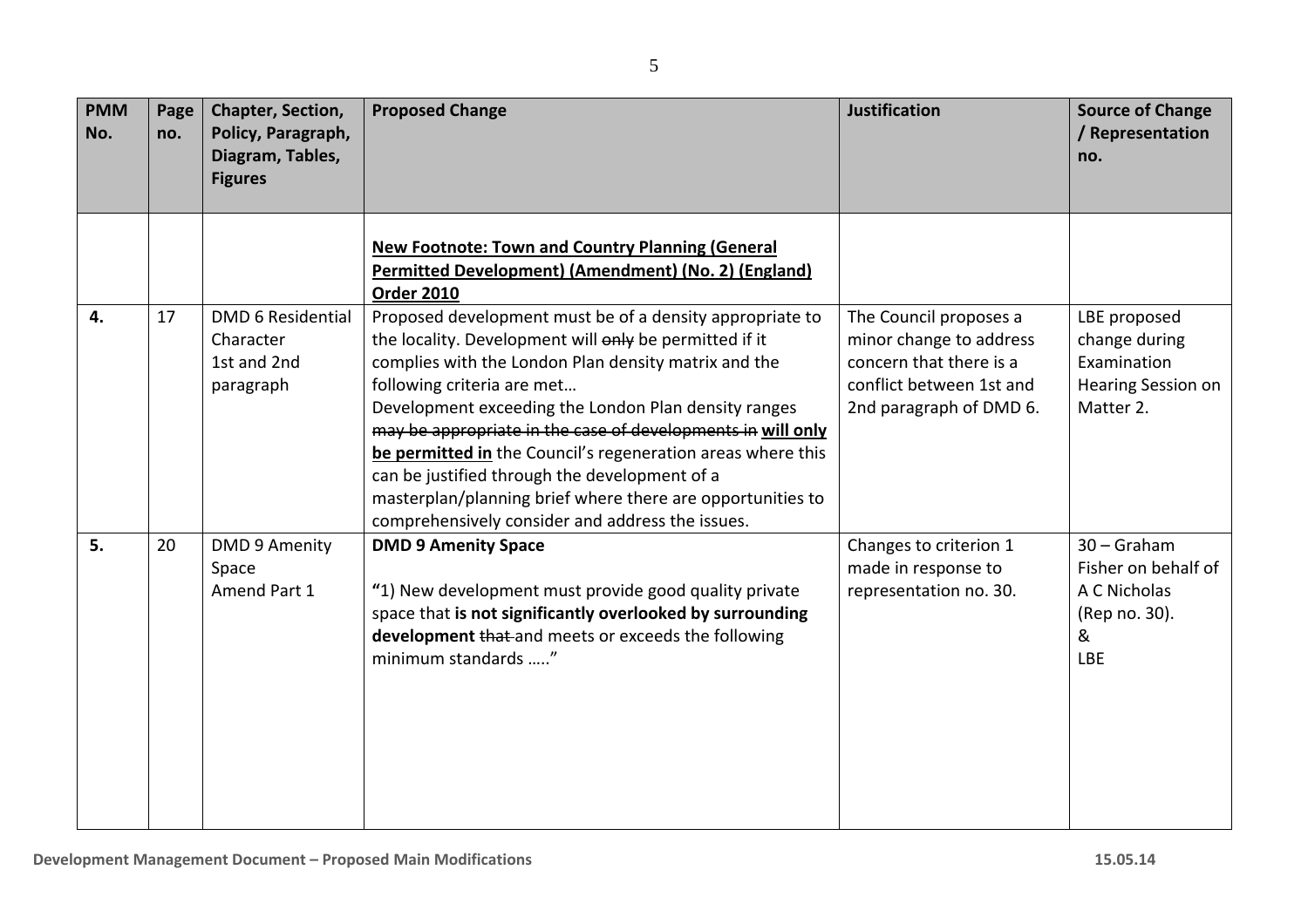| <b>PMM</b><br>No. | Page<br>no. | Chapter, Section,<br>Policy, Paragraph,<br>Diagram, Tables,<br><b>Figures</b> | <b>Proposed Change</b>                                                              |                                |                                                                            |                                                                           | <b>Justification</b>                          | <b>Source of Change</b><br>/ Representation<br>no. |
|-------------------|-------------|-------------------------------------------------------------------------------|-------------------------------------------------------------------------------------|--------------------------------|----------------------------------------------------------------------------|---------------------------------------------------------------------------|-----------------------------------------------|----------------------------------------------------|
|                   |             | Amend Part 2                                                                  | Table 2.1                                                                           |                                |                                                                            |                                                                           | LBE changes to provide                        |                                                    |
|                   |             |                                                                               |                                                                                     | <b>Dwelling</b><br><b>Type</b> | Average<br>private<br>amenity<br>space<br>(across<br>the<br>whole<br>site) | <b>Minimum</b><br>private amenity<br>space for<br>individual<br>dwellings | clarity over application<br>within Table 2.1. |                                                    |
|                   |             |                                                                               | Flats A)<br><b>Dwellings</b><br>with access<br>$to$<br>communal<br>amenity<br>space | 1p                             | N/a                                                                        | 4sqm                                                                      |                                               |                                                    |
|                   |             |                                                                               |                                                                                     | 1b2p                           | N/a                                                                        | 5sqm                                                                      |                                               |                                                    |
|                   |             |                                                                               |                                                                                     | 2b3p                           | N/a                                                                        | 6sqm                                                                      |                                               |                                                    |
|                   |             |                                                                               |                                                                                     | 2b4p                           | N/a                                                                        | 7sqm                                                                      |                                               |                                                    |
|                   |             |                                                                               |                                                                                     | 3b4p                           | N/a                                                                        | 7sqm                                                                      |                                               |                                                    |
|                   |             |                                                                               |                                                                                     | 3b5p                           | N/a                                                                        | 8sqm                                                                      |                                               |                                                    |
|                   |             |                                                                               |                                                                                     | 3b6p                           | N/a                                                                        | 9sqm                                                                      |                                               |                                                    |
|                   |             |                                                                               |                                                                                     | 4b5p                           | N/a                                                                        | 8sqm                                                                      |                                               |                                                    |
|                   |             |                                                                               |                                                                                     | 4b6p                           | N/a                                                                        | 9sqm                                                                      |                                               |                                                    |
|                   |             |                                                                               | Houses-B)<br><b>Dwellings</b><br>without                                            | 2b4p                           | 38sqm                                                                      | 23sqm                                                                     |                                               |                                                    |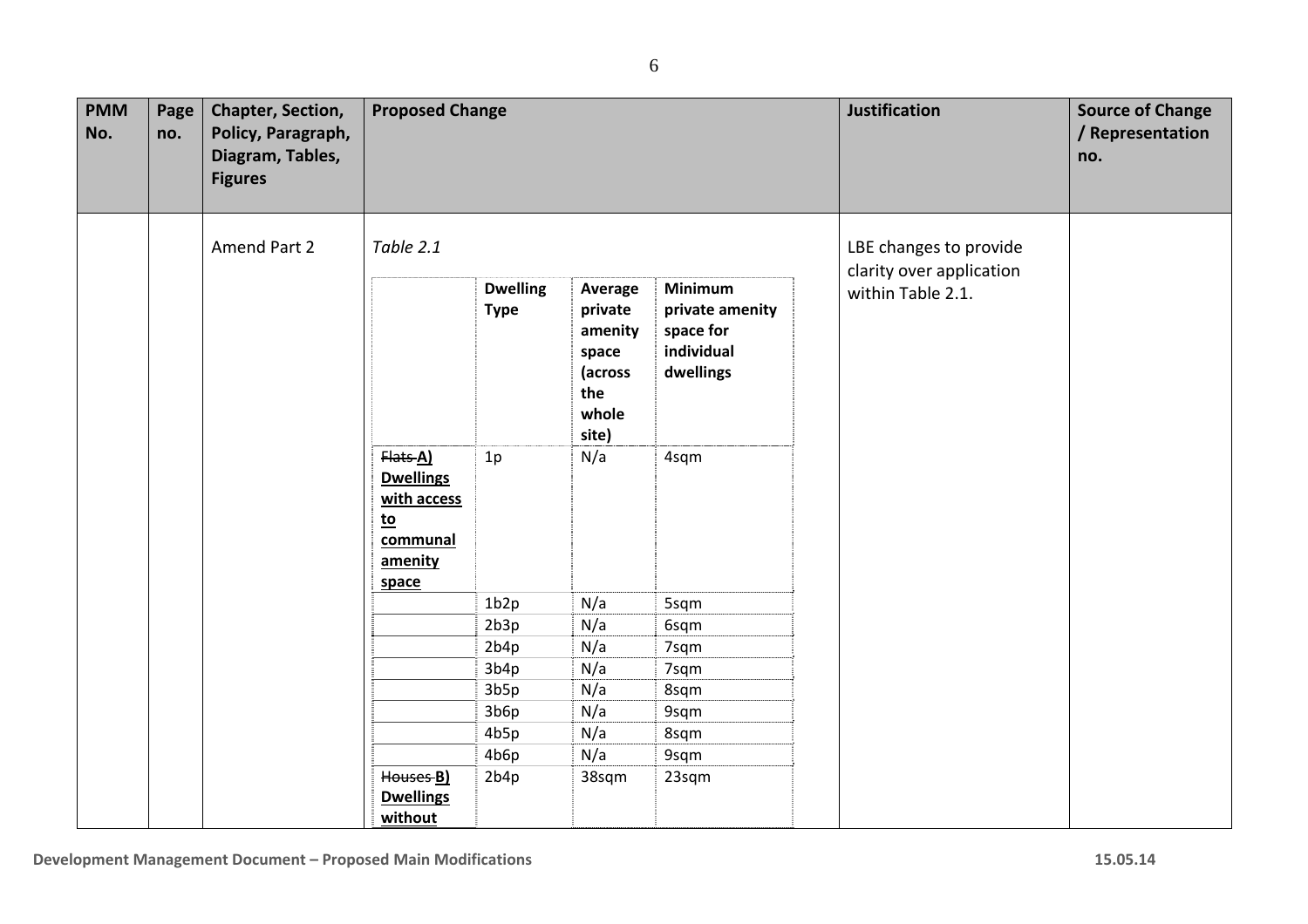| <b>PMM</b><br>No. | Page<br>no. | Chapter, Section,<br>Policy, Paragraph,<br>Diagram, Tables,<br><b>Figures</b> | <b>Proposed Change</b>                                                                                        |                                                   |                                  |                                                                                                                                                                                                                                                                                                                                                                                                                                                                | <b>Justification</b> | <b>Source of Change</b><br>/ Representation<br>no.                        |  |
|-------------------|-------------|-------------------------------------------------------------------------------|---------------------------------------------------------------------------------------------------------------|---------------------------------------------------|----------------------------------|----------------------------------------------------------------------------------------------------------------------------------------------------------------------------------------------------------------------------------------------------------------------------------------------------------------------------------------------------------------------------------------------------------------------------------------------------------------|----------------------|---------------------------------------------------------------------------|--|
|                   |             |                                                                               | access to<br>communal<br>amenity<br>space<br>a. Is not accessible to the public<br>development<br>people; and | 3b4p<br>3b5p<br>4b5p<br>4b6p<br>and/or proposed); | 38sqm<br>44sqm<br>44sqm<br>50sqm | 23sqm<br>29sqm<br>29sqm<br>35sqm<br>2) In addition to the standards for private amenity space set<br>out above, flats dwellings within part A) of table 2.1 must<br>provide have access to communal amenity space which:<br>b. Provides a functional area of amenity space having<br>regard to the housing mix/types to be provided by the<br>c. Is overlooked by surrounding development (existing<br>d. Is accessible to wheelchair users and other disabled |                      | Part 2c) was amended<br>through Hearing Session to<br>aid interpretation. |  |
|                   |             |                                                                               |                                                                                                               |                                                   |                                  | e. Has suitable management arrangements in place.                                                                                                                                                                                                                                                                                                                                                                                                              |                      |                                                                           |  |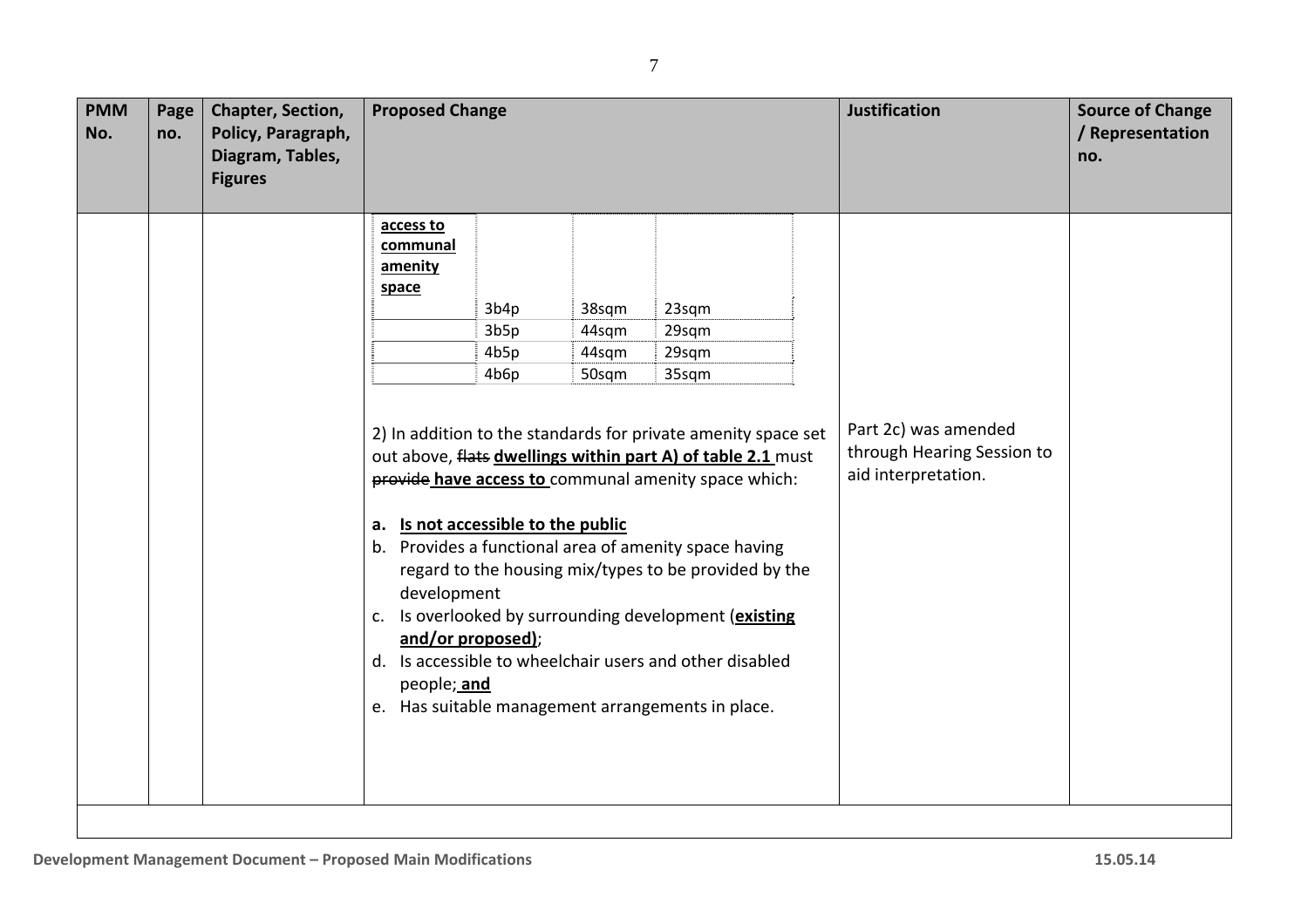| <b>PMM</b><br>No. | Page<br>no. | Chapter, Section,<br>Policy, Paragraph,<br>Diagram, Tables,<br><b>Figures</b>                    | <b>Proposed Change</b>                                                                                                                                                                                                                                                                                                                                                                   | <b>Justification</b>                                                                                                                                                                                                                             | <b>Source of Change</b><br>/ Representation<br>no.                                                                                                                                  |
|-------------------|-------------|--------------------------------------------------------------------------------------------------|------------------------------------------------------------------------------------------------------------------------------------------------------------------------------------------------------------------------------------------------------------------------------------------------------------------------------------------------------------------------------------------|--------------------------------------------------------------------------------------------------------------------------------------------------------------------------------------------------------------------------------------------------|-------------------------------------------------------------------------------------------------------------------------------------------------------------------------------------|
|                   |             | <b>Chapter 3 Community Facilities</b>                                                            |                                                                                                                                                                                                                                                                                                                                                                                          |                                                                                                                                                                                                                                                  |                                                                                                                                                                                     |
| 6.                | 30          | DMD 16 -<br>Provision of<br>Community<br><b>Facilities</b>                                       | <b>DMD 16</b><br>"New community facilities will be supported borough-wide<br>and may will be required as part of development, within the<br>strategic growth areas, as detailed within Local Plan<br>documents and the Infrastructure Delivery Plan (IDP) to<br>ensure the creation of prosperous, sustainable<br>communities"                                                           | Changes made in response<br>to representations.                                                                                                                                                                                                  | <b>LBE</b><br>$20 -$ Planning<br>Potential on behalf<br>of Scottish<br>Widows.<br>(Rep no. 33).<br>31- Planning<br>Potential on behalf<br>of Fairview New<br>Homes.<br>(Rep no 34). |
| 7.                | 34          | Chapter 4 - Enfield's Economy<br>DMD 19 -<br>Strategic Industrial<br>Location<br>Paragraph 4.2.1 | Paragraph 4.2.1<br>"Strategic Industrial Locations (SIL) forms the strategic<br>reservoir of industrial land in London. The main focus<br>within SIL is on uses categorised under the "B" use classes<br>(B1, B2 and B8). The Council recognises that there are a<br>greater number of uses of a similar nature that can also<br>locate and function successfully within these areas, as | Text has been reinserted<br>back into the supporting<br>paragraph to provide<br>flexibility sought by the<br>representation.<br>LBE has included additional<br>reference to London Plan<br>and Mayor's SPG to qualify<br>the type of appropriate | 32 - LaSalle<br>Investment<br>Management on<br>behalf of Stonehilll<br><b>Business Park</b><br>(Rep no.44).                                                                         |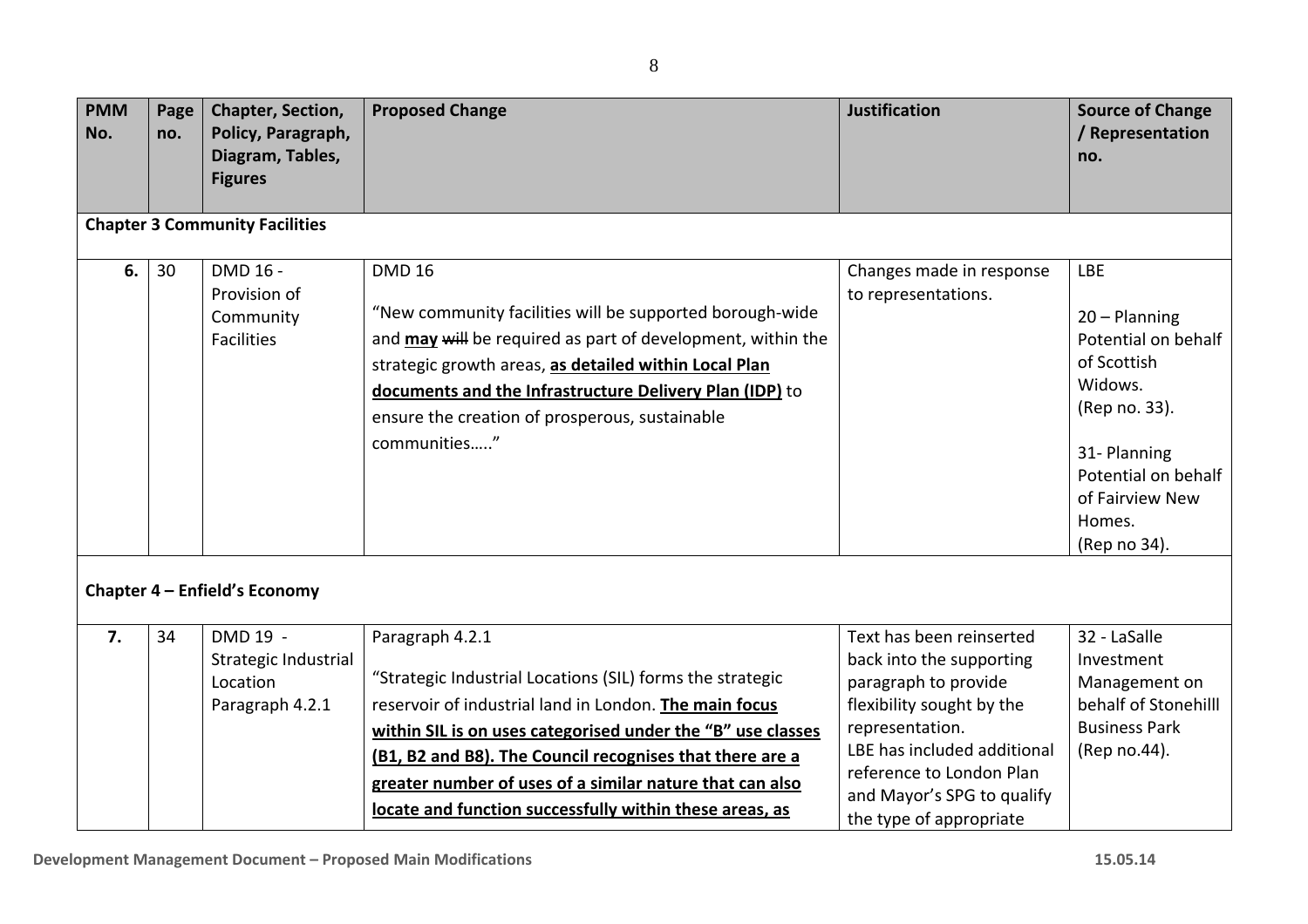| <b>PMM</b><br>No. | Page<br>no. | Chapter, Section,<br>Policy, Paragraph,<br>Diagram, Tables,<br><b>Figures</b> | <b>Proposed Change</b>                                                                                                                                                                                                                                                                                           | <b>Justification</b>                                                                                                                                 | <b>Source of Change</b><br>/ Representation<br>no.                                                                                                                                             |
|-------------------|-------------|-------------------------------------------------------------------------------|------------------------------------------------------------------------------------------------------------------------------------------------------------------------------------------------------------------------------------------------------------------------------------------------------------------|------------------------------------------------------------------------------------------------------------------------------------------------------|------------------------------------------------------------------------------------------------------------------------------------------------------------------------------------------------|
|                   |             |                                                                               | broad industrial type activities as defined in the London<br>Plan and the Mayor's SPG on Land for Industry and<br><b>Transport (2012).</b>                                                                                                                                                                       | uses.                                                                                                                                                |                                                                                                                                                                                                |
| 8.                | 38          | Paragraph 4.6.4                                                               | Where it can be demonstrated that the site is not suitable<br>and cannot be made suitable for continued employment<br>use through completion of a qualitative appraisal, it will not<br>be necessary for the applicant to undertake the market<br>demand and viability appraisals.                               | Clarity over application of<br>DMD 22 and Supporting<br>Text. Please also see<br>changes to Appendix 13.                                             | $30 -$ Graham<br>Fisher on behalf of<br>A C Nicholas.                                                                                                                                          |
| 9.                | 38          | DMD 23 New<br>Employment<br>Development<br>Amend part 1<br>Criterion 1b       | 1. Industrial development within SIL and LSIS<br>New industrial development will be permitted provided all<br>of the following criteria are met:<br>b. The accommodation provided is flexible and suitable to<br>meet future needs and requirements of local businesses and<br>small firms, where appropriate; " | Deletion of the word "local"<br>sought by the<br>representation to not limit<br>the requirements of new<br>employment development<br>to local needs. | $20 -$ Planning<br>Potential on behalf<br>of Scottish Widows<br>(Rep no.50).<br>$32 -$ LaSalle<br>Investment<br>Management on<br>behalf of Stonehill<br><b>Business Park.</b><br>(Rep no. 51). |
| 10.               | 39          | Paragraph 4.7.1                                                               | "The borough needs to continue to redevelop and renew<br>existing industrial locations across the borough to meet the<br>demands of business, including local business and small<br>business start-ups".                                                                                                         | Additional wording added<br>to support the<br>requirements of local<br>business within supporting<br>text as opposed to Policy.                      | <b>LBE</b>                                                                                                                                                                                     |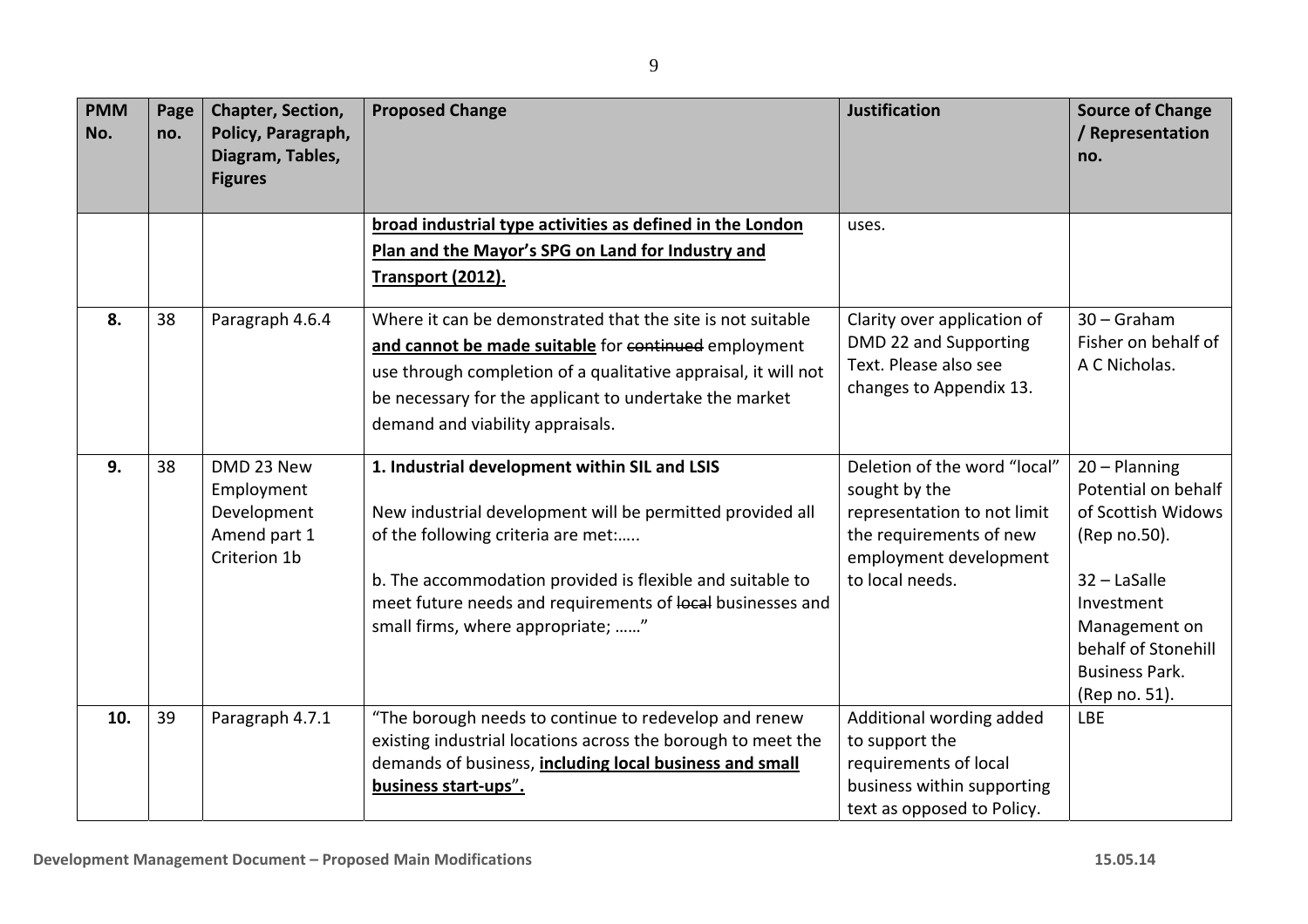| <b>PMM</b><br>No. | Page<br>no. | Chapter, Section,<br>Policy, Paragraph,<br>Diagram, Tables,<br><b>Figures</b>        | <b>Proposed Change</b>                                                                                                                                                                                                                                                                                                                                                                                                                                                                                                                                    | <b>Justification</b>                            | <b>Source of Change</b><br>/ Representation<br>no.                                                                                                                                 |
|-------------------|-------------|--------------------------------------------------------------------------------------|-----------------------------------------------------------------------------------------------------------------------------------------------------------------------------------------------------------------------------------------------------------------------------------------------------------------------------------------------------------------------------------------------------------------------------------------------------------------------------------------------------------------------------------------------------------|-------------------------------------------------|------------------------------------------------------------------------------------------------------------------------------------------------------------------------------------|
|                   |             | <b>Chapter 5 Town Centres and Shopping</b>                                           |                                                                                                                                                                                                                                                                                                                                                                                                                                                                                                                                                           |                                                 |                                                                                                                                                                                    |
| 11.               | 42          | DMD 25 -<br><b>Locations for New</b><br>Retail, Leisure and<br>Office<br>Development | <b>DMD 25</b><br>"1. Locations for New Retail, Leisure and Office<br><b>Development</b><br>a. Main and bulk convenience, comparison shopping, food<br>and drink uses and major leisure and office development<br>i. New development will permitted within Enfield Town and<br>the borough's four district centres.<br>ii. In accordance with the sequential test if no sites are                                                                                                                                                                          | Changes made in response<br>to representations. | 19 - Universities<br>Superannuation<br>Scheme (Rep no.<br>54).<br>24 - Savills of<br>behalf of Legal &<br>General and<br>National Grid (Rep<br>no. 55).<br>28 - Ikea<br>Properties |
|                   |             |                                                                                      | suitable or available within the town centres listed in part i<br>a. of this policy for the development proposed, then retail<br>development at edge of centre locations that are <b>accessible</b><br>and well connected to and up to 300 metres from the<br>primary shopping area will be permitted.<br>iii. New development within the boundary of the Council's<br>existing retail parks of Enfield retail park, DeManderville<br>Gate, Ravenside and Angel Road (as defined in the Core<br>Strategy and on the Policies Map) and outside of the town |                                                 | investment Ltd.<br>(Rep no. 56).<br>32 - LaSalle<br>Investment<br>Management on<br>behalf of Stonehilll<br><b>Business Park</b><br>(Rep no. 57).                                   |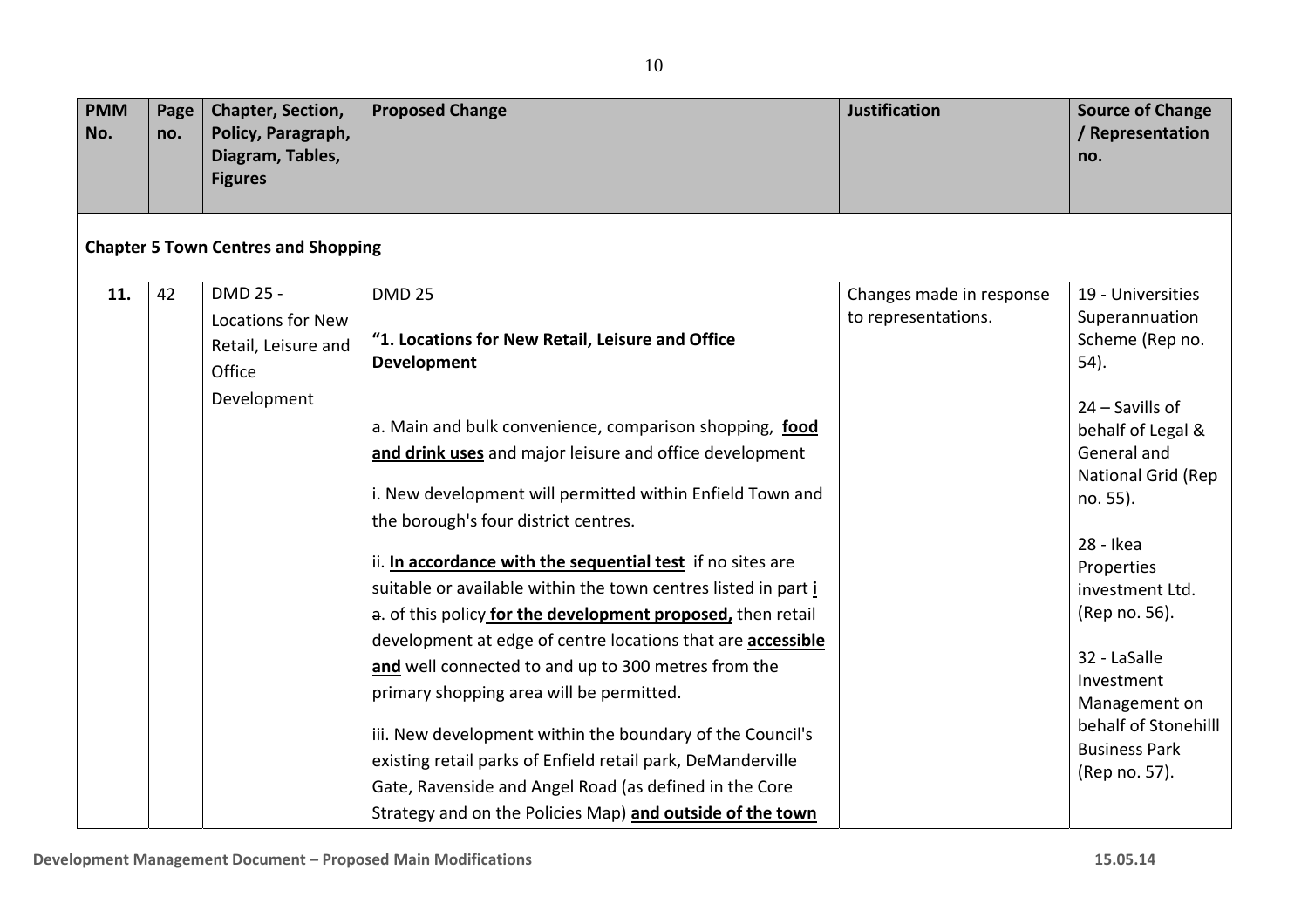| <b>PMM</b><br>No. | Page<br>no. | Chapter, Section,<br>Policy, Paragraph,<br>Diagram, Tables,<br><b>Figures</b> | <b>Proposed Change</b>                                           | <b>Justification</b> | <b>Source of Change</b><br>/ Representation<br>no. |
|-------------------|-------------|-------------------------------------------------------------------------------|------------------------------------------------------------------|----------------------|----------------------------------------------------|
|                   |             |                                                                               | centres will only be permitted if the applicant can              |                      |                                                    |
|                   |             |                                                                               | demonstrate to the Council's satisfaction that a sequential      |                      |                                                    |
|                   |             |                                                                               | test has been applied which shows that there are no              |                      |                                                    |
|                   |             |                                                                               | suitable sites for the proposed development that are             |                      |                                                    |
|                   |             |                                                                               | available within or on the edge of the centres detailed in       |                      |                                                    |
|                   |             |                                                                               | part i. of this policy. Furthermore, that a retail impact        |                      |                                                    |
|                   |             |                                                                               | assessment should demonstrate that the development is            |                      |                                                    |
|                   |             |                                                                               | not likely to have a negative impact to the viability and        |                      |                                                    |
|                   |             |                                                                               | vitality of Enfield's centres or planned investment in centres   |                      |                                                    |
|                   |             |                                                                               | and that the development increases the overall                   |                      |                                                    |
|                   |             |                                                                               | sustainability and accessibility of the retail park in question. |                      |                                                    |
|                   |             |                                                                               | iv. Proposals for leisure development in Picketts Lock will be   |                      |                                                    |
|                   |             |                                                                               | permitted if a sequential test has been applied to               |                      |                                                    |
|                   |             |                                                                               | demonstrate the location is the most appropriate for the         |                      |                                                    |
|                   |             |                                                                               | proposed use.                                                    |                      |                                                    |
|                   |             |                                                                               | v. Development outside of the locations set out in parts a d     |                      |                                                    |
|                   |             |                                                                               | of the policy above will not be permitted.                       |                      |                                                    |
|                   |             |                                                                               | v. Retail, Leisure and Office Development may also be            |                      |                                                    |
|                   |             |                                                                               | considered within the Area Action Plans through identified       |                      |                                                    |
|                   |             |                                                                               | sites. "                                                         |                      |                                                    |
|                   |             |                                                                               | "b. Local Shopping Facilities                                    |                      |                                                    |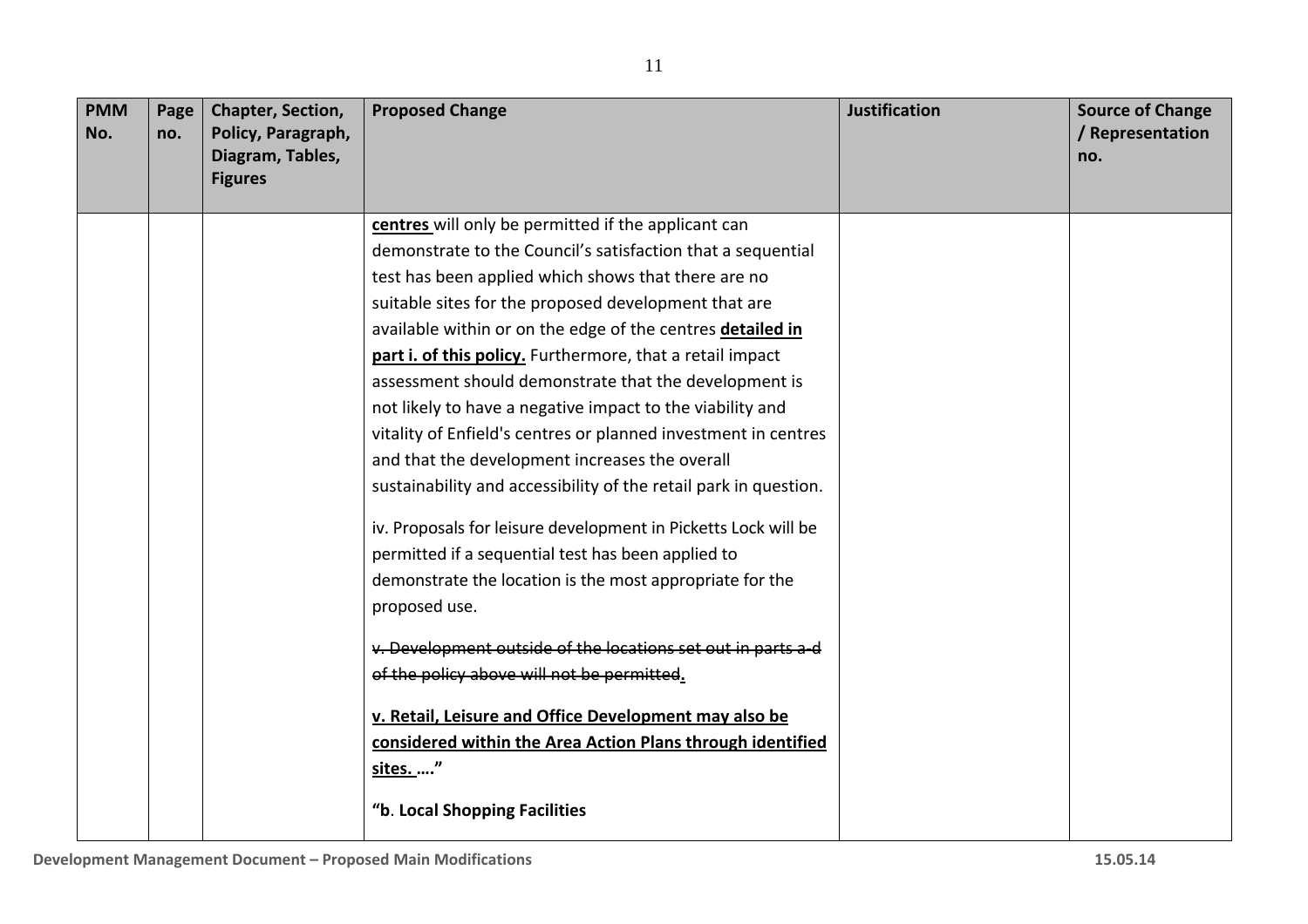| <b>PMM</b><br>No. | Page<br>no. | Chapter, Section,<br>Policy, Paragraph,<br>Diagram, Tables,<br><b>Figures</b>                   | <b>Proposed Change</b>                                                                                                                                                                                                                                                                                                                                                                                                                                                                                                                                                                                                                                              | <b>Justification</b>                                                                                                                                              | <b>Source of Change</b><br>/ Representation<br>no.                                                                                                                                                                       |
|-------------------|-------------|-------------------------------------------------------------------------------------------------|---------------------------------------------------------------------------------------------------------------------------------------------------------------------------------------------------------------------------------------------------------------------------------------------------------------------------------------------------------------------------------------------------------------------------------------------------------------------------------------------------------------------------------------------------------------------------------------------------------------------------------------------------------------------|-------------------------------------------------------------------------------------------------------------------------------------------------------------------|--------------------------------------------------------------------------------------------------------------------------------------------------------------------------------------------------------------------------|
|                   |             |                                                                                                 | Proposals for new retail (A1) and A2-5 uses, leisure and<br>other community uses of a scale which provide local<br>shopping facilities and services for communities will be<br>permitted within the boundaries of large local centres, small<br>local centres and local parades, as defined on the Policies<br>Map.<br>Proposed retail development outside of centres will be<br>refused. Proposals located elsewhere will be determined in<br>accordance with part 1a. iii. of this policy. "                                                                                                                                                                      |                                                                                                                                                                   |                                                                                                                                                                                                                          |
| 12.               | 50          | <b>DMD 32</b><br>Managing the<br>Impact of Food<br>and Drink<br>Establishments.<br>Amend part 1 | DMD 32 - Managing the Impact of Food and Drink<br>Establishments.<br>"1. Development involving the establishment of food and<br>drink uses (A3, A4 and A5 - inclusive) will only be permitted<br>in the following locations:<br>a. The secondary shopping frontage of Enfield Town;<br>b. The primary shopping areas of the borough's four district<br>centres: Angel Edmonton, Edmonton Green, Palmers Green<br>and Southgate; and<br>c. Local Centres and Local Parades.; and<br>"d. Development elsewhere will only be permitted if the<br>applicant can demonstrate there are no suitable or<br>available sites within the locations listed in parts (a) to (c) | Changes made in response<br>to representations on<br>criterion 1.<br>The Council proposes an<br>additional change to further<br>clarify application on DMD<br>32. | <b>LBE</b><br>17 - Wildstone<br>Planning On behalf<br>of Trent Park Golf<br>Club (Rep no. 59)<br>24 - Savills on<br>behalf of Legal &<br>General and<br>National Grid. (Rep<br>no. 60).<br>LBE change at<br>criterion 4. |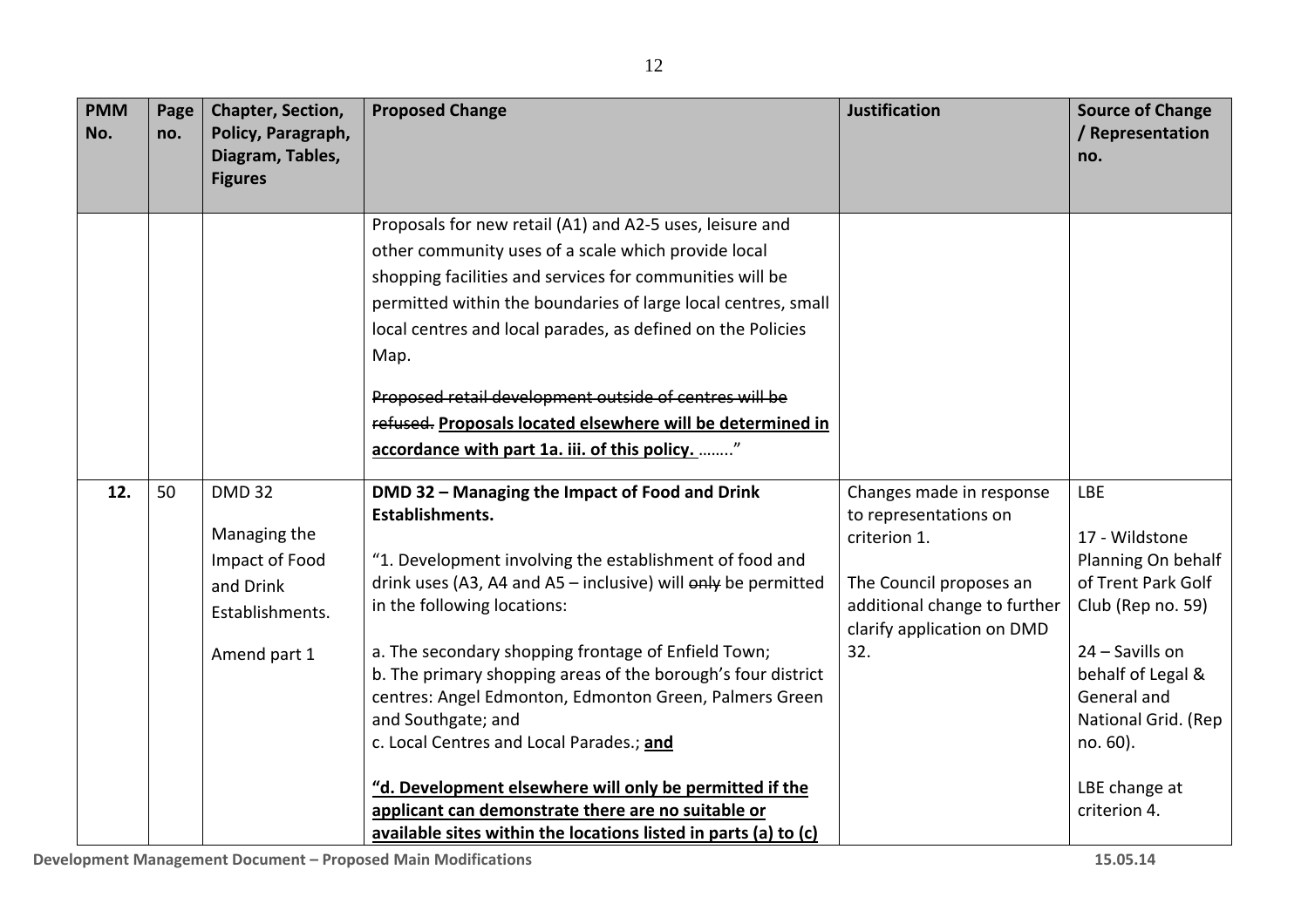| <b>PMM</b><br>No. | Page<br>no. | Chapter, Section,<br>Policy, Paragraph,<br>Diagram, Tables,<br><b>Figures</b> | <b>Proposed Change</b>                                                                                                                                                                                                                                                                                                                                                                                                                                                                                                                                                                                                                                                              | <b>Justification</b>                                                                                        | <b>Source of Change</b><br>/ Representation<br>no. |
|-------------------|-------------|-------------------------------------------------------------------------------|-------------------------------------------------------------------------------------------------------------------------------------------------------------------------------------------------------------------------------------------------------------------------------------------------------------------------------------------------------------------------------------------------------------------------------------------------------------------------------------------------------------------------------------------------------------------------------------------------------------------------------------------------------------------------------------|-------------------------------------------------------------------------------------------------------------|----------------------------------------------------|
|                   |             | Amend part 4                                                                  | of this policy."<br>4. Development involving hot food takeaway (A5) uses, or<br>uses with a significant A5 element on sites located within<br>400 metres of an existing or proposed secondary school<br>entrance will not be permitted"<br>Final sentence to read:<br>This Policy should be read in conjunction with DMD 25 and<br>Core Strategy policies 7 and 17."                                                                                                                                                                                                                                                                                                                |                                                                                                             |                                                    |
|                   |             | <b>Chapter 6 Design and Heritage</b>                                          |                                                                                                                                                                                                                                                                                                                                                                                                                                                                                                                                                                                                                                                                                     |                                                                                                             |                                                    |
| 13.               | 56          | Paragraph 6.1.2                                                               | "The principles of urban design within this policy have<br>reflect those set out in the National Planning Practice<br>Guidance (NPPG) (2014). The preparation of the policy has<br>been informed by By Design: Urban Design in the Planning<br>System: Towards Better Practice. This document is While its<br>status as national planning guidance has been superseded<br>through the publication of the NPPG, "By Design" remains<br>widely accepted as giving more detailed information in<br>defining the objectives of urban design and an important<br>tool in evaluating whether aspects of development form<br>help to achieve these objectives. Durability, already implied | The Council proposes a<br>minor change to ensure<br>consistency with National<br>Planning Policy Framework. | <b>LBE</b>                                         |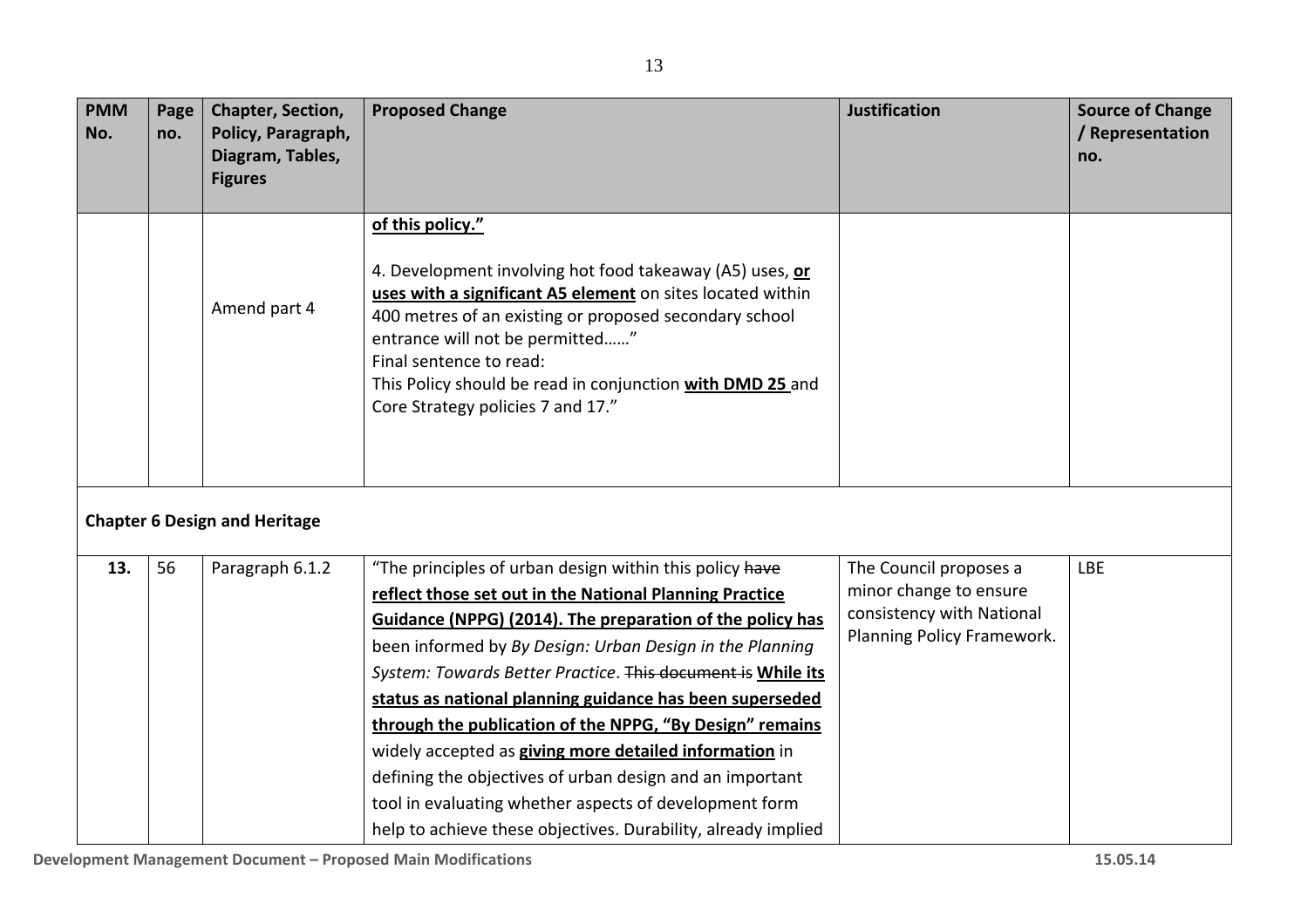| <b>PMM</b><br>No. | Page<br>no. | Chapter, Section,<br>Policy, Paragraph,<br>Diagram, Tables,<br><b>Figures</b> | <b>Proposed Change</b>                                                                                                                                                                                                                                                                                                                                                                                                                                                                                                                                                                                                    | <b>Justification</b>                                                                                        | <b>Source of Change</b><br>/ Representation<br>no. |
|-------------------|-------------|-------------------------------------------------------------------------------|---------------------------------------------------------------------------------------------------------------------------------------------------------------------------------------------------------------------------------------------------------------------------------------------------------------------------------------------------------------------------------------------------------------------------------------------------------------------------------------------------------------------------------------------------------------------------------------------------------------------------|-------------------------------------------------------------------------------------------------------------|----------------------------------------------------|
|                   |             |                                                                               | in the principle of adaptability, has been made explicit to<br>ensure the energy and materials used in buildings and their<br>maintenance are considered at the outset".                                                                                                                                                                                                                                                                                                                                                                                                                                                  |                                                                                                             |                                                    |
| 14.               | 58          | Paragraph 6.1.8                                                               | "Applicants are strongly advised to take advantage of the<br>pre-application advice service offered by the Council. This is<br>particularly important for larger schemes, or where<br>potential conflicts with adjoining sites or between different<br>policy objectives are foreseen. The use of skilled design<br>professionals in the development of proposals is highly<br>recommended and can save a significant amount of time<br>and money in the long-term. Where appropriate early<br>discussions with relevant statutory consultees such as<br>English Heritage on major heritage issues is also<br>encouraged" | Change made in response<br>to representation.                                                               | 09 - English<br>Heritage<br>(Rep no. 63).          |
| 15.               | 58          | Paragraph 6.1.9                                                               | "The form of the design and access statement will need to<br>respond, and be proportional, to, the type of development<br>being proposed. Applicants are should follow the advice<br>within DCLG Circular 01/2006 and Design and Access<br>Statements: How to Write, Read and Use them (CABE,<br>$2007$ ".                                                                                                                                                                                                                                                                                                                | The Council proposes a<br>minor change to ensure<br>consistency with National<br>Planning Policy Framework. |                                                    |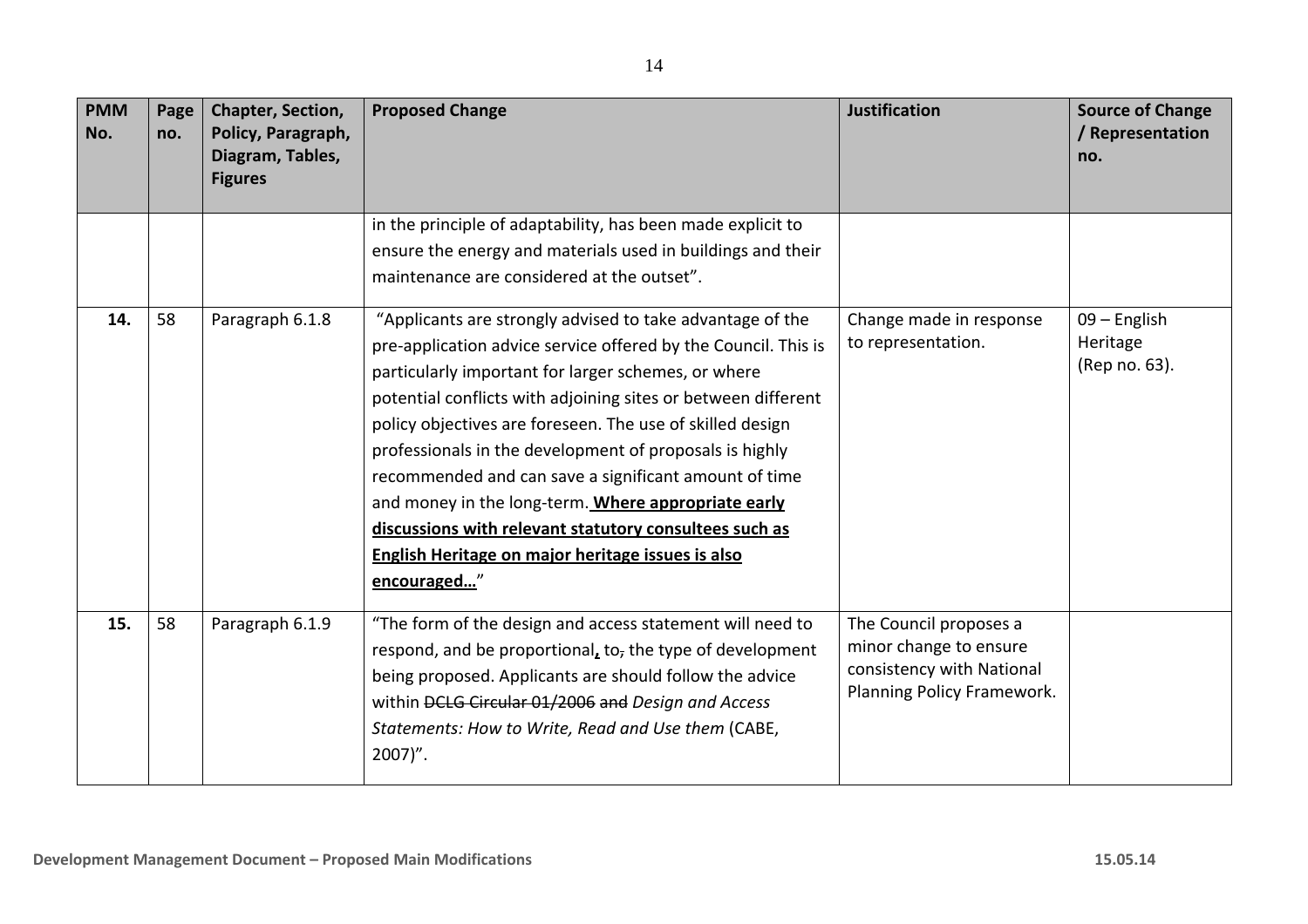| <b>PMM</b><br>No. | Page<br>no. | Chapter, Section,<br>Policy, Paragraph,<br>Diagram, Tables,<br><b>Figures</b> | <b>Proposed Change</b>                                                                                                                                                                                                                                                                                                                                                                                                                                                                                                                                                                                         | <b>Justification</b>                                                                                                                                                                                             | <b>Source of Change</b><br>/ Representation<br>no.                                                                      |
|-------------------|-------------|-------------------------------------------------------------------------------|----------------------------------------------------------------------------------------------------------------------------------------------------------------------------------------------------------------------------------------------------------------------------------------------------------------------------------------------------------------------------------------------------------------------------------------------------------------------------------------------------------------------------------------------------------------------------------------------------------------|------------------------------------------------------------------------------------------------------------------------------------------------------------------------------------------------------------------|-------------------------------------------------------------------------------------------------------------------------|
| 16.               | 58          | <b>DMD 39</b><br>The Design of<br><b>Business Premises</b>                    | <b>DMD 39 The Design of Business Premises</b><br>"All new business premises must make efficient use of land<br>and maximise their contribution to the urban environment.<br>Having regard to viability and the operational<br>requirements of the proposed use, development must<br>meet all of the following criteria and will only be permitted<br>if it: "                                                                                                                                                                                                                                                  | The Council proposes a<br>minor change to give<br>greater prominence to<br>operational requirements<br>by moving text from<br>paragraph 6.2.3 into the<br>first sentence of DMD 39.                              | 20 - Planning<br><b>Potential (Scottish</b><br>Widows).<br>& LBE<br>(Rep. no. 69)                                       |
| 17.               | 59          | Paragraph 6.2.3                                                               | "The criteria within the above policy will be applied to all<br>industrial and commercial development proposals. In<br>applying the standards, the Council will have regard to the<br>operational requirements of the business and viability. The<br>highest standards of design will be sought in areas where a<br>higher quality environment is necessary, including within<br>Industrial Business Parks (IBPs), regeneration areas and<br>commercial centres; adjacent to open spaces or waterways;<br>in the transition zone with other uses; or along public routes<br>connecting people and facilities". | As above, the Council<br>proposes a minor change to<br>give greater prominence to<br>operational requirements<br>by deleting text from<br>paragraph 6.2.3 and adding<br>it into the first sentence of<br>DMD 39. | 20 - Planning<br>Potential (Scottish<br>Widows)<br>& LBE<br>(Rep. no. 69)                                               |
| 18.               | 59          | DMD 41 -<br>Advertisements                                                    | <b>DMD 41</b><br>"3. Proposals for internally illuminated signs, box fascias or<br>projecting box signs are unlikely to will not be acceptable in<br>conservation areas and will normally be refused<br>elsewhere"                                                                                                                                                                                                                                                                                                                                                                                             | Changes made in response<br>to representations.                                                                                                                                                                  | 01 - Outdoor<br>Media Centre<br>(Rep no. 71).<br>03 - British Sign &<br>Graphics<br><b>Association (Rep</b><br>no. 72). |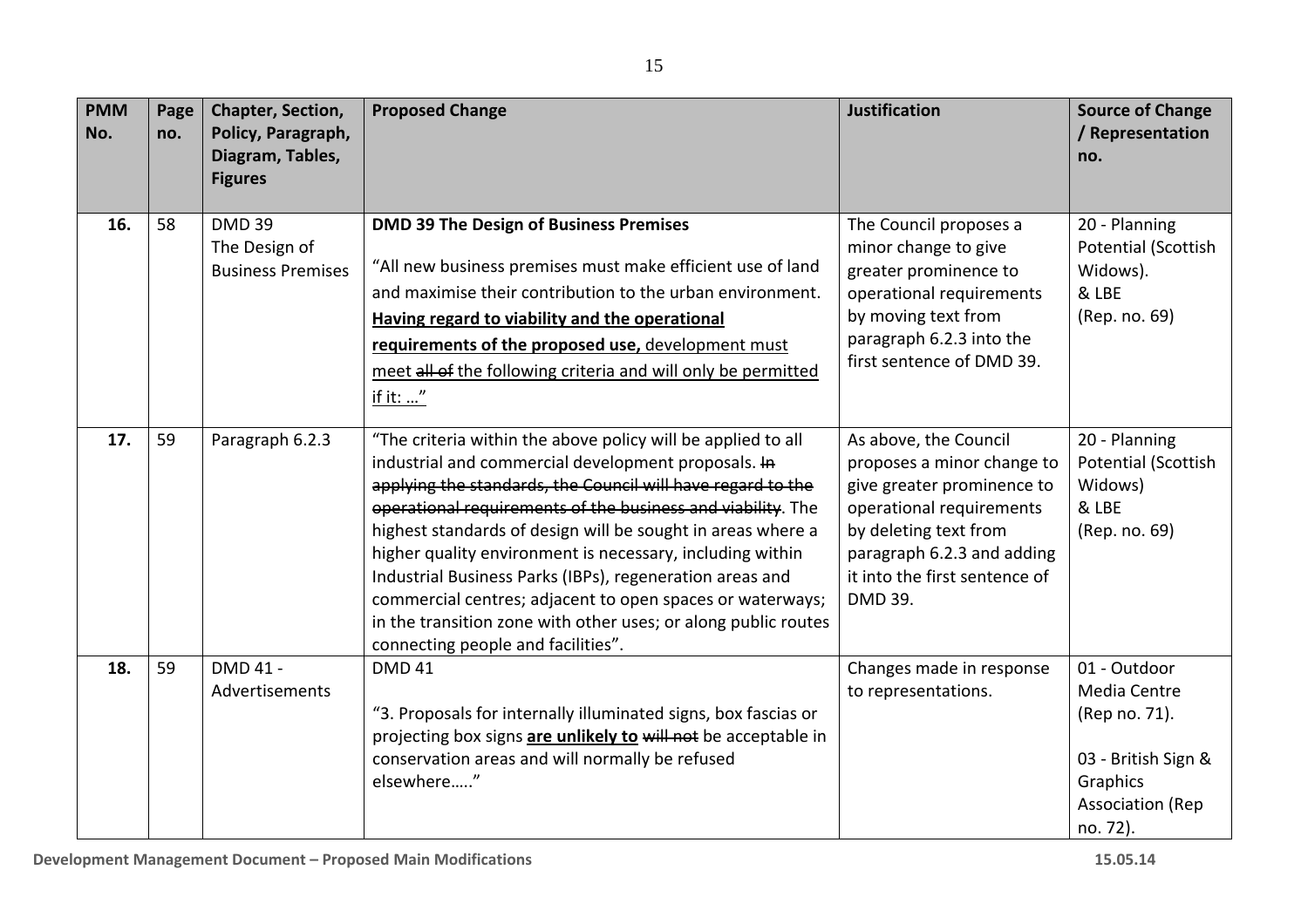| <b>PMM</b><br>No. | Page<br>no. | Chapter, Section,<br>Policy, Paragraph,<br>Diagram, Tables,       | <b>Proposed Change</b>                                                                                                                                                                                                                                                                                                                                                                                                                                                                                                                                                                                                                                                                                                                                                                                                                                                                                                                   | <b>Justification</b>                                                                                                                                       | <b>Source of Change</b><br>/ Representation<br>no.                                                       |
|-------------------|-------------|-------------------------------------------------------------------|------------------------------------------------------------------------------------------------------------------------------------------------------------------------------------------------------------------------------------------------------------------------------------------------------------------------------------------------------------------------------------------------------------------------------------------------------------------------------------------------------------------------------------------------------------------------------------------------------------------------------------------------------------------------------------------------------------------------------------------------------------------------------------------------------------------------------------------------------------------------------------------------------------------------------------------|------------------------------------------------------------------------------------------------------------------------------------------------------------|----------------------------------------------------------------------------------------------------------|
|                   |             | <b>Figures</b>                                                    |                                                                                                                                                                                                                                                                                                                                                                                                                                                                                                                                                                                                                                                                                                                                                                                                                                                                                                                                          |                                                                                                                                                            |                                                                                                          |
| 19.               | 63          | Paragraph 6.4.4                                                   | "The borough contains a number of The Council's report on<br>the location of tall buildings and important local views<br>(2013) maps the location of the borough's existing tall<br>buildings, many of which do not meet the requirements of<br>this policy and have a negative impact on the quality of the<br>surrounding environment"                                                                                                                                                                                                                                                                                                                                                                                                                                                                                                                                                                                                 | To provide greater clarity<br>and to increase the spatial<br>element of the policy by<br>referring to the existing<br>evidence base and to future<br>work. | 09 - English<br>Heritage<br>(Rep no. 73)<br>& LBE<br>As agreed by<br>Statement of (un)<br>Common Ground  |
| 20.               | 63          | New Paragraph<br>after 6.4.4                                      | "The Council are committed to producing (and updating<br>where necessary) a number of Area Action Plans and<br><b>Supplementary Planning Documents. These cover the</b><br>geographic areas most likely to contain sites (and/or sub<br>areas) appropriate for tall buildings by way of the presence<br>of one or more of the "appropriate" criteria listed in the<br>above policy, (The areas include North East Enfield, Central<br>Leeside/Meridian Water, Enfield Town and Edmonton<br>Green). The more focussed nature of these documents will<br>allow more detailed urban design studies to take place and<br>the application of the "sensitive" and "inappropriate"<br>criteria to test whether any such sites/sub areas exist".<br>The Council has already begun this process, for example<br>through the development of the New Southgate and<br><b>Meridian Water Masterplans and Ponders End Central</b><br>Planning Brief". | To provide greater clarity<br>and to increase the spatial<br>element of the policy by<br>referring to the existing<br>evidence base and to future<br>work. | 09 - English<br>Heritage<br>(Rep no. 73)<br>& LBE<br>As agreed by<br>Statement of (un)<br>Common Ground. |
| 21.               | 63          | DMD 44 -<br>Preserving and<br>Enhancing<br><b>Heritage Assets</b> | <b>DMD 44</b><br>"1. Applications for development which fail to conserve and<br>enhance the special interest, significance or setting of a                                                                                                                                                                                                                                                                                                                                                                                                                                                                                                                                                                                                                                                                                                                                                                                               | Changes made in response<br>to representation.                                                                                                             | 09 - English<br>Heritage<br>(Rep no. 75).                                                                |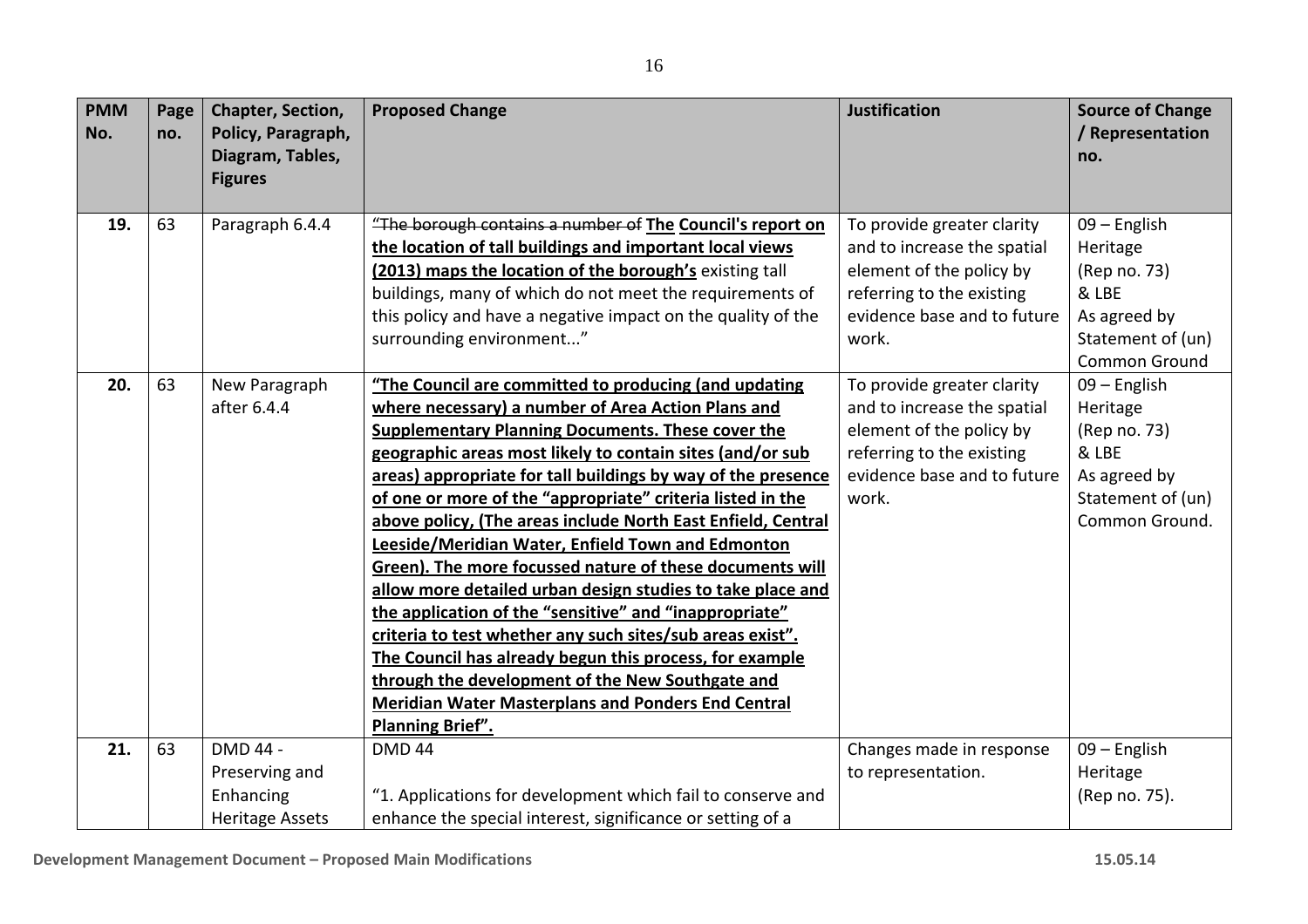| <b>PMM</b><br>No. | Page<br>no. | Chapter, Section,<br>Policy, Paragraph,<br>Diagram, Tables, | <b>Proposed Change</b>                                                                                                                                                                                                                                                                                                       | <b>Justification</b>                                       | <b>Source of Change</b><br>/ Representation<br>no.                                                              |
|-------------------|-------------|-------------------------------------------------------------|------------------------------------------------------------------------------------------------------------------------------------------------------------------------------------------------------------------------------------------------------------------------------------------------------------------------------|------------------------------------------------------------|-----------------------------------------------------------------------------------------------------------------|
|                   |             | <b>Figures</b>                                              |                                                                                                                                                                                                                                                                                                                              |                                                            |                                                                                                                 |
|                   |             |                                                             | heritage asset will normally be refused.                                                                                                                                                                                                                                                                                     |                                                            |                                                                                                                 |
|                   |             |                                                             | 2. The design, materials and detailing of Development<br>affecting heritage assets or their setting should preserve<br>the asset in a manner appropriate to its significance" seek<br>to complement the asset in all aspects of its design,<br>materials and detailing".                                                     |                                                            |                                                                                                                 |
| 22.               | 64          | Paragraph 6.5.2,<br>6.5.4, 6.5.5 and<br>Appendix 6.         | The word "preserves" to be deleted and changed to<br>"conserves" in all cases.                                                                                                                                                                                                                                               | To provide consistency in<br>terminology.                  | 09 - English<br>Heritage<br>(Rep no. 73)<br>& LBE<br>As agreed by<br>Statement of (un)<br>Common Ground.        |
|                   |             | <b>Chapter 7 Transport and Parking</b>                      |                                                                                                                                                                                                                                                                                                                              |                                                            |                                                                                                                 |
| 23.               | 68          | DMD 45 - Parking<br>Standards and<br>Layout                 | <b>DMD 45</b><br>"1. Car Parking<br>Development will only be permitted if appropriate<br>parking provision is incorporated into the scheme having<br>regard to the parking standards set out in the London<br>Plan and:<br>Car parking proposals will be considered against the<br>standards set out in the London Plan and: | Focused changes made in<br>response to<br>representations. | Point $1 - 16 - GLA$<br>(Rep no. 77).<br>Point $2 - GLA$ &<br>LBE.<br>Point $4 - 16$ GLA<br>(Rep no. 77) & LBE. |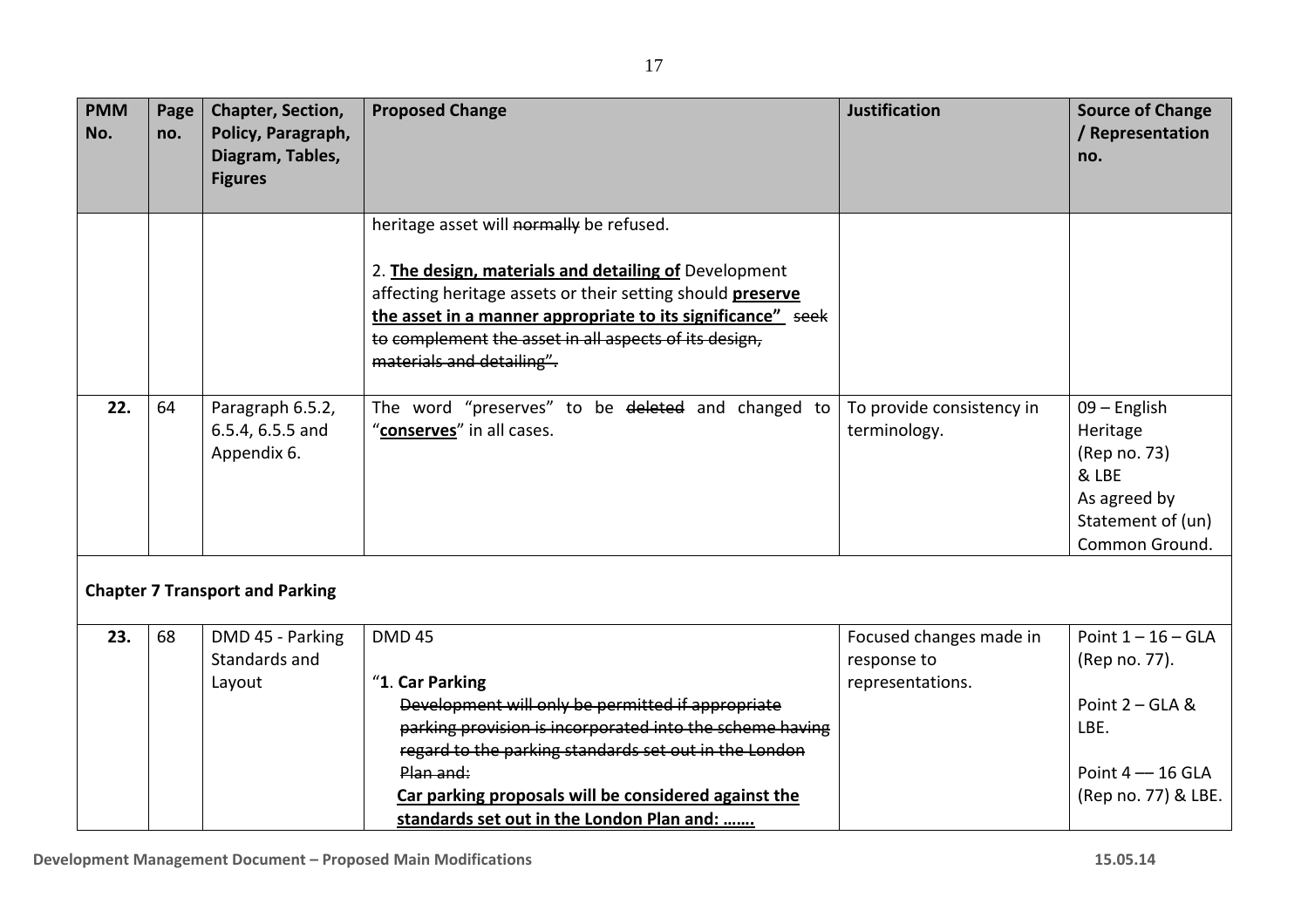| <b>PMM</b><br>No. | Page<br>no. | Chapter, Section,<br>Policy, Paragraph,<br>Diagram, Tables,<br><b>Figures</b> | <b>Proposed Change</b>                                                                                                                                                                                                                                                                                                                                                                                                                                                                                                                                                                                                                      | <b>Justification</b> | <b>Source of Change</b><br>/ Representation<br>no.       |
|-------------------|-------------|-------------------------------------------------------------------------------|---------------------------------------------------------------------------------------------------------------------------------------------------------------------------------------------------------------------------------------------------------------------------------------------------------------------------------------------------------------------------------------------------------------------------------------------------------------------------------------------------------------------------------------------------------------------------------------------------------------------------------------------|----------------------|----------------------------------------------------------|
|                   |             |                                                                               | "2. Cycle and Powered Two Wheelers (P2W)-Parking<br>New development should make provision for <b>active and</b><br>passive electrical charging points, cyclists and Powered Two<br>Wheelers (P2W) in accordance with the standards set out in<br>the London Plan. For developments where no standards<br>exist, required provision will be assessed on a case by case<br>basis"                                                                                                                                                                                                                                                             |                      | Point $5$ - Point $1 -$<br>16 GLA (Rep no.<br>77) & LBE. |
|                   |             |                                                                               | "3. Parking Design<br>Car park surfaces requiring sustainable drainage systems<br>(SUDS) must be used and designed to provide HGV access to<br>allow for the maintenance of the attenuation areas or<br>soakaways".                                                                                                                                                                                                                                                                                                                                                                                                                         |                      |                                                          |
|                   |             |                                                                               | "4. Limited Parking or Car Free Housing Development<br>Applicants may be required to contribute towards the<br>implementation of parking controls to prevent on-street<br>parking where development would otherwise affect<br>affecting traffic flow. For sites within existing or proposed<br>controlled parking zones, residents of the new development<br>may be prohibited from obtaining a parking permit, where<br>demand for on street space is already high and would be<br>worsened by the development proposal., and t-This will be<br>secured by a legal agreement".<br>"Residential developments providing parking below London |                      |                                                          |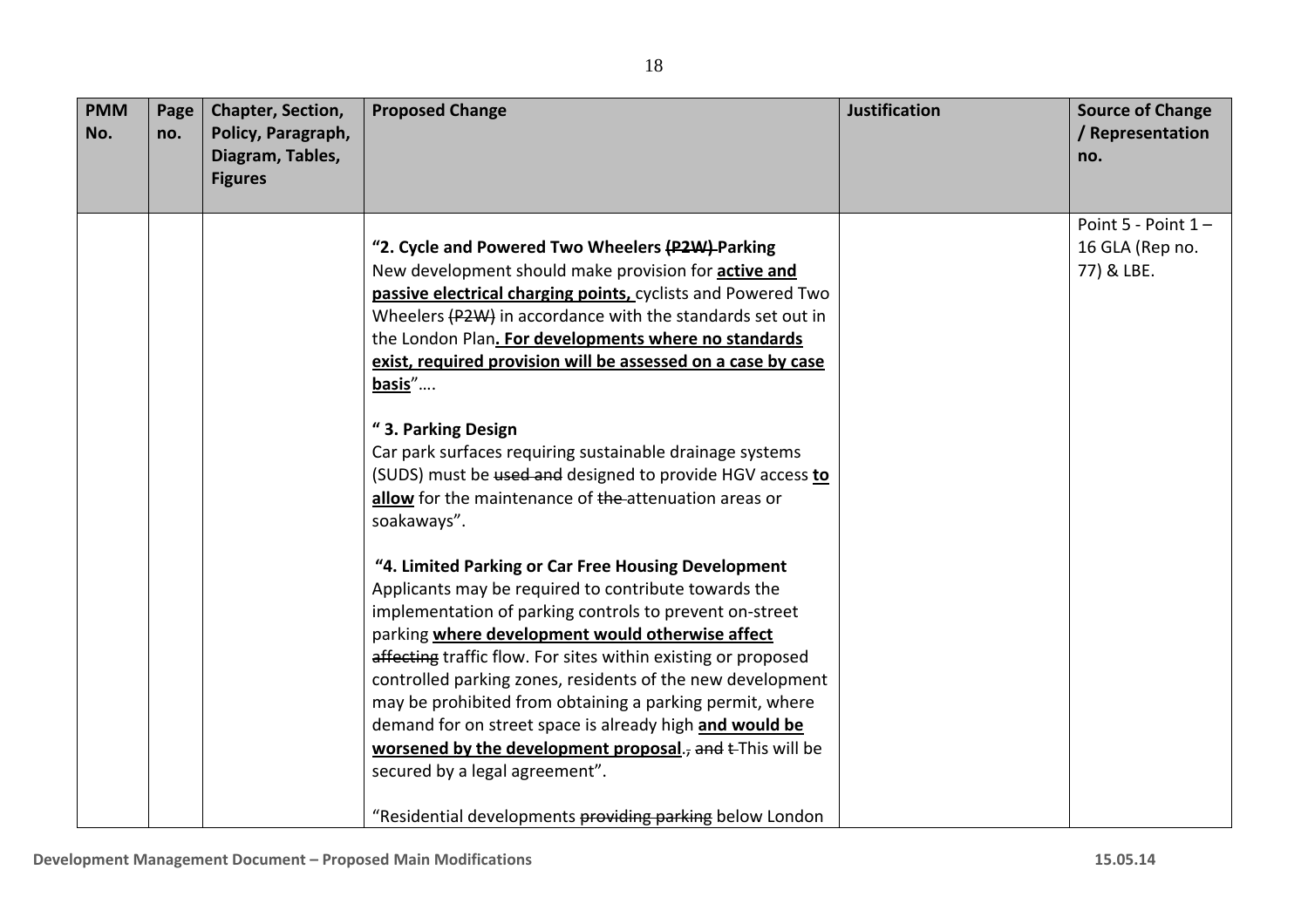| <b>PMM</b><br>No. | Page<br>no. | <b>Chapter, Section,</b><br>Policy, Paragraph,<br>Diagram, Tables,<br><b>Figures</b> | <b>Proposed Change</b>                                                                                                                                                                                                                                                                                                                                                   | <b>Justification</b>                                                                                | <b>Source of Change</b><br>/ Representation<br>no. |
|-------------------|-------------|--------------------------------------------------------------------------------------|--------------------------------------------------------------------------------------------------------------------------------------------------------------------------------------------------------------------------------------------------------------------------------------------------------------------------------------------------------------------------|-----------------------------------------------------------------------------------------------------|----------------------------------------------------|
|                   |             |                                                                                      | Plan Standards will-only be considered if the site:<br>a. Has good access to public transport services or will have<br>good access as a result of proposed or planned<br>improvements: a Public Transport Accessibility Level of 5 or<br>above; and"                                                                                                                     |                                                                                                     |                                                    |
|                   |             |                                                                                      | "5. Car Clubs<br>The Council will require encourage proposals for car clubs in<br>locations especially those that would where schemes are<br>viable to support lower levels of off-street parking in new<br>developments, be available to the wider public and where<br>new car club bays would support or develop the existing<br>car club network".                    |                                                                                                     |                                                    |
| 24.               | 69          | Paragraph 7.1.1<br>Final sentence                                                    | "As a starting point, the Council will apply the maximum<br>parking standards provided in the London Plan". and set out<br>in Table 7.3 'Parking for residential development".                                                                                                                                                                                           | Minor change to provide<br>clarification.                                                           | <b>LBE</b>                                         |
| 25.               | 69          | New Paragraph<br>inserted below<br>7.1.1a                                            | New 7.1.1a<br>"The Council is also producing a range of guidance notes<br>for new developments that will seek to protect and<br>improve parking provision, on- and off- street cycle<br>parking, car club services and encourage best practice in<br>design. Where new development may impact on on-street<br>parking pressure, this must be assessed within a Transport | Minor changes to provide<br>additional clarification and<br>sign-posting within<br>supporting text. | <b>LBE</b>                                         |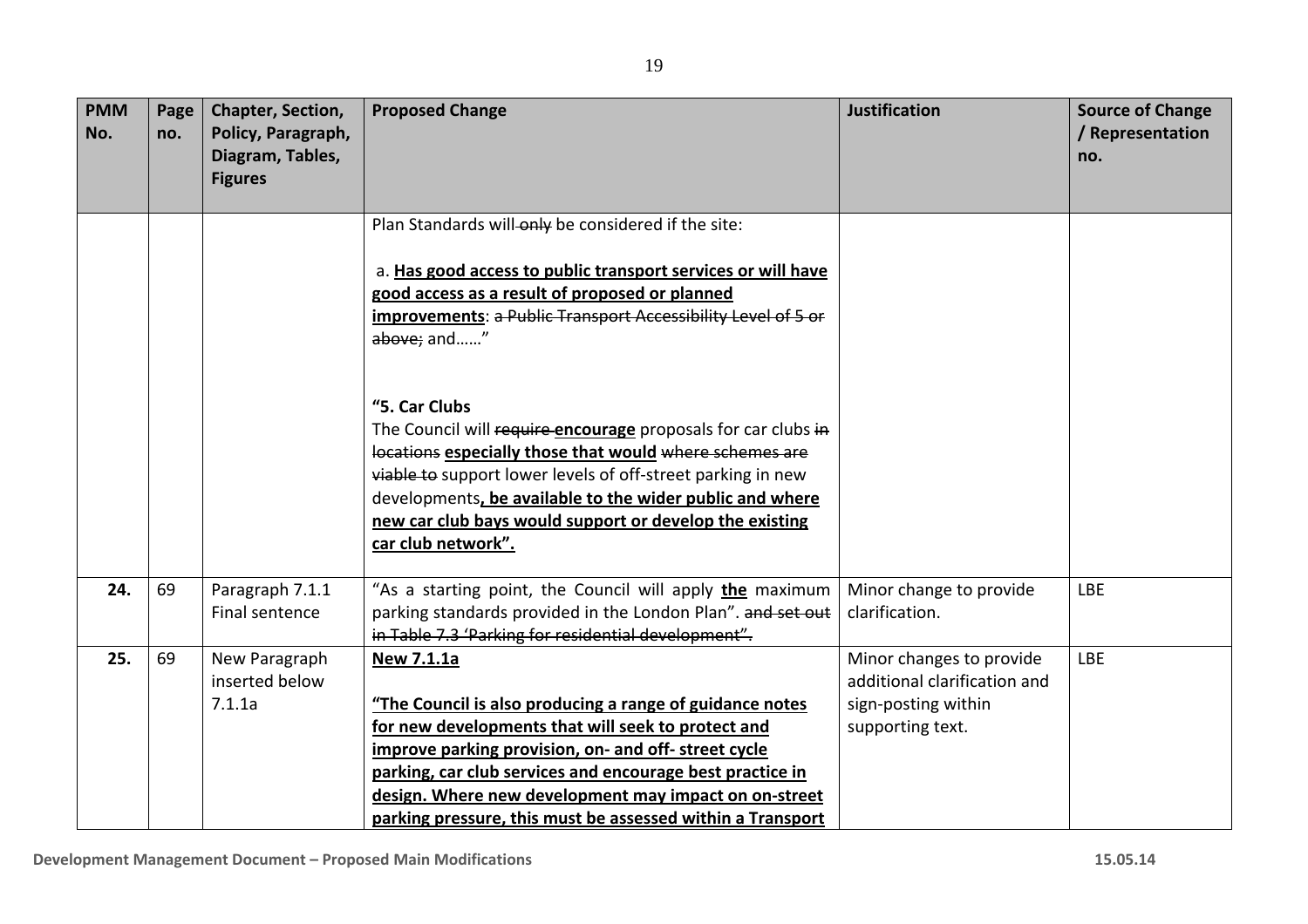| <b>PMM</b><br>No. | Page<br>no. | <b>Chapter, Section,</b><br>Policy, Paragraph,<br>Diagram, Tables,<br><b>Figures</b> | <b>Proposed Change</b>                                                                                                                                                                                                                                                                                                                                                                                                                                                                                                                                                                                                                                                                                                                                                                                                                                                       | <b>Justification</b>                    | <b>Source of Change</b><br>/ Representation<br>no. |
|-------------------|-------------|--------------------------------------------------------------------------------------|------------------------------------------------------------------------------------------------------------------------------------------------------------------------------------------------------------------------------------------------------------------------------------------------------------------------------------------------------------------------------------------------------------------------------------------------------------------------------------------------------------------------------------------------------------------------------------------------------------------------------------------------------------------------------------------------------------------------------------------------------------------------------------------------------------------------------------------------------------------------------|-----------------------------------------|----------------------------------------------------|
|                   |             |                                                                                      | Assessment based on a survey methodology agreed with<br>the Council".                                                                                                                                                                                                                                                                                                                                                                                                                                                                                                                                                                                                                                                                                                                                                                                                        |                                         |                                                    |
| 26.               |             | Paragraph 7.1.2                                                                      | "It is essential that a design led approach is adopted to<br>ensure parking functions satisfactorily for all users including<br>disabled drivers, pedestrians, cyclists and service vehicles<br>and does not impact negatively on the surrounding<br>streetscape. Consideration must be given to parking and<br>the design of access and parking areas for cars, cycles and<br>service vehicles and its relationship to the built environment<br>which it serves. Well planned and designed parking can<br>have a determining influence on the successfulness of<br>streetscape, and can-often influence appropriate<br>development density, - Providing creative, well designed and<br>accessible solutions to car parking and servicing within<br>housing and is important to the success of all<br>developments commercial developments is important to its<br>success.". | Minor change to<br>consolidate text.    | <b>LBE</b>                                         |
| 27.               | 69          | Paragraph 7.1.3                                                                      | "A 'one size fits all' solution is not appropriate, and local<br>issues around accessibility to both local facilities and public<br>transport accessibility to facilities and services and the<br>needs of any new development-will need to be taken into<br>account when applying London Plan standards".                                                                                                                                                                                                                                                                                                                                                                                                                                                                                                                                                                   | Minor change to<br>consolidate text.    | LBE                                                |
| 28.               | 69          | <b>DMD 46</b><br><b>Vehicle Crossovers</b><br>& Dropped Kerbs                        | DMD 46 Vehicle Crossovers & Dropped Kerbs<br>"Planning permission for-a new accesses onto "A" roads and                                                                                                                                                                                                                                                                                                                                                                                                                                                                                                                                                                                                                                                                                                                                                                      | Minor change to clarify<br>application. | <b>LBE</b>                                         |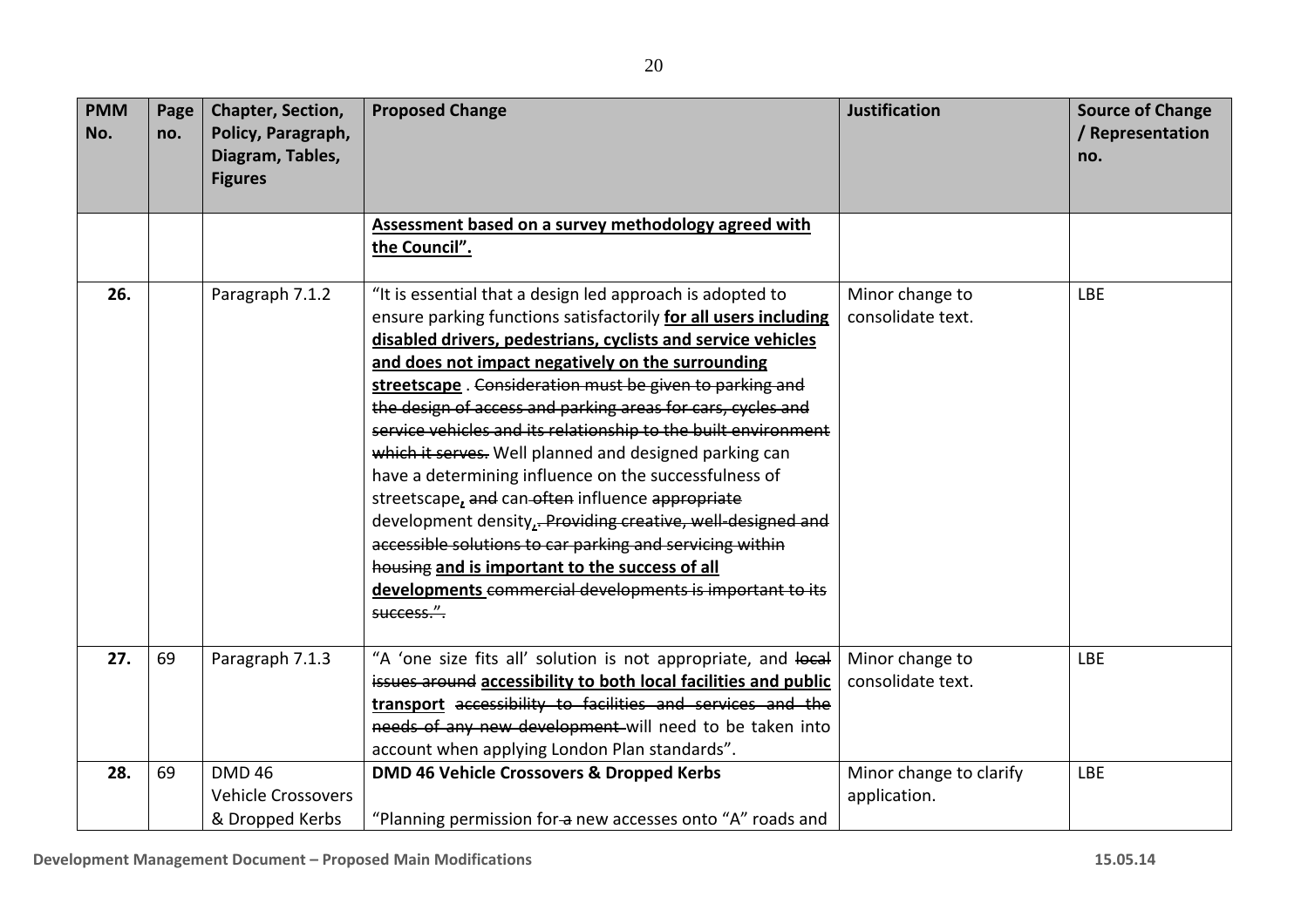| <b>PMM</b><br>No. | Page<br>no. | Chapter, Section,<br>Policy, Paragraph,<br>Diagram, Tables,<br><b>Figures</b> | <b>Justification</b><br><b>Proposed Change</b>                                                                                                 | <b>Source of Change</b><br>/ Representation<br>no. |
|-------------------|-------------|-------------------------------------------------------------------------------|------------------------------------------------------------------------------------------------------------------------------------------------|----------------------------------------------------|
|                   |             |                                                                               | other busy classified roads will not normally be permitted.                                                                                    |                                                    |
|                   |             |                                                                               | Vehicle crossovers and dropped kerbs that allow for off-<br>street parking and access onto a classified roads will only be<br>permitted where: |                                                    |
|                   |             |                                                                               | a. There is no negative impact on the existing character                                                                                       |                                                    |
|                   |             |                                                                               | of the area and street scene-scape as a result of the                                                                                          |                                                    |
|                   |             |                                                                               | loss of a front garden or grass verge or loss of front                                                                                         |                                                    |
|                   |             |                                                                               | garden walls;                                                                                                                                  |                                                    |
|                   |             |                                                                               | b. There is no loss of street trees;                                                                                                           |                                                    |
|                   |             |                                                                               | c. There is no increase in on-street parking pressure in                                                                                       |                                                    |
|                   |             |                                                                               | areas already experiencing high on-street parking                                                                                              |                                                    |
|                   |             |                                                                               | demand as a result of introducing a vehicle                                                                                                    |                                                    |
|                   |             |                                                                               | crossover in areas already experiencing high on-                                                                                               |                                                    |
|                   |             |                                                                               | street parking demand;                                                                                                                         |                                                    |
|                   |             |                                                                               | d. There is no adverse impact on road safety of all                                                                                            |                                                    |
|                   |             |                                                                               | highway users;                                                                                                                                 |                                                    |
|                   |             |                                                                               | e. There is no adverse impact on the free flow of traffic                                                                                      |                                                    |
|                   |             |                                                                               | on the adjoining highway and in particular on the                                                                                              |                                                    |
|                   |             |                                                                               | effective movement of bus services;                                                                                                            |                                                    |
|                   |             |                                                                               | f. The v Vehicles can enter $\neq$ and exit a driveway the                                                                                     |                                                    |
|                   |             |                                                                               | crossover in forward gear; and                                                                                                                 |                                                    |
|                   |             |                                                                               | It has been shown that there are no alternative<br>g.                                                                                          |                                                    |
|                   |             |                                                                               | opportunities for safe access to the property (for                                                                                             |                                                    |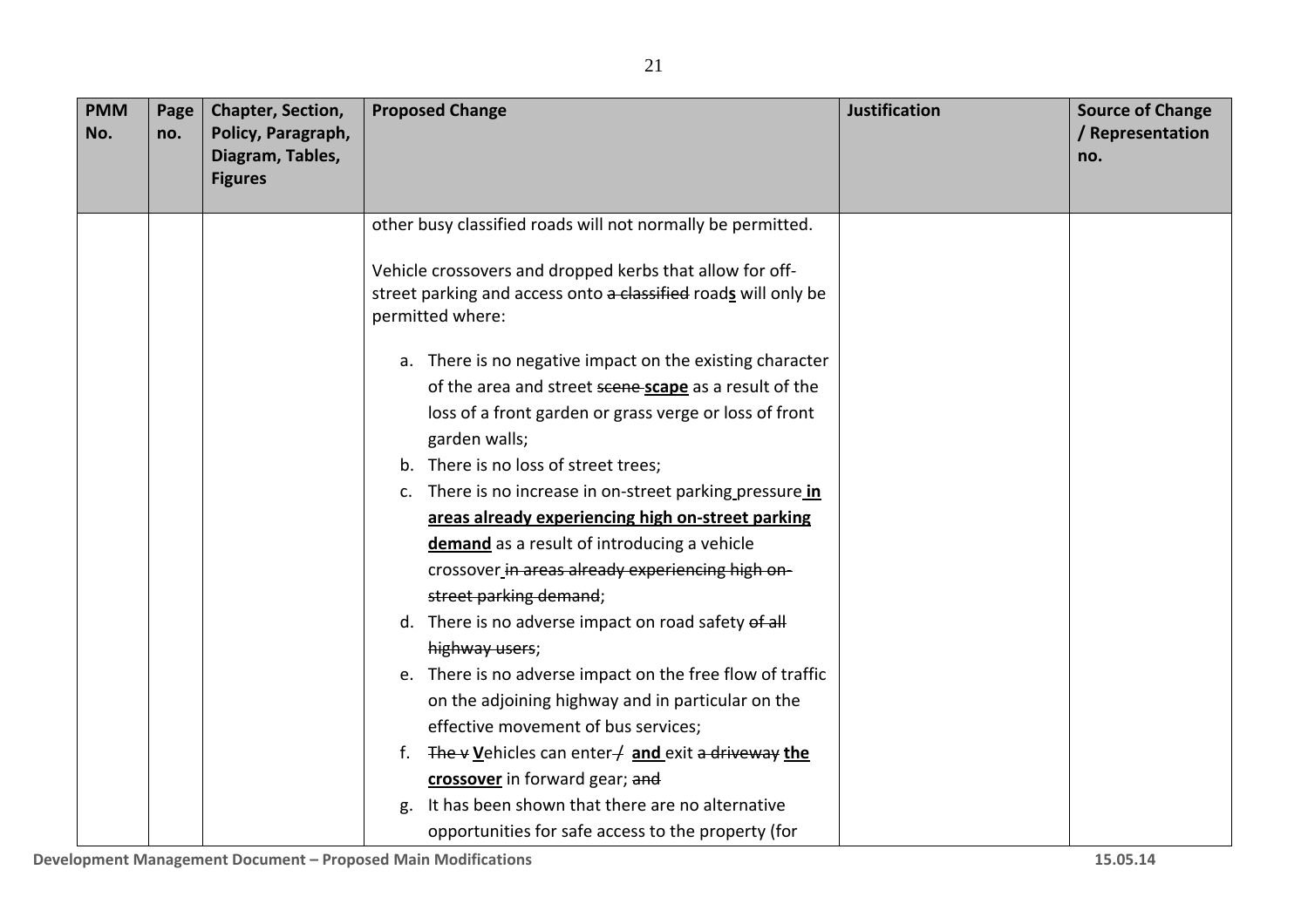| <b>PMM</b><br>No. | Page<br>no. | Chapter, Section,<br>Policy, Paragraph,<br>Diagram, Tables, | <b>Proposed Change</b>                                        | <b>Justification</b> | <b>Source of Change</b><br>/ Representation<br>no. |
|-------------------|-------------|-------------------------------------------------------------|---------------------------------------------------------------|----------------------|----------------------------------------------------|
|                   |             | <b>Figures</b>                                              |                                                               |                      |                                                    |
|                   |             |                                                             | example to the rear or side); and                             |                      |                                                    |
|                   |             |                                                             | h. The size of the off-street parking is large enough to      |                      |                                                    |
|                   |             |                                                             | ensure that vehicles do not overhang the footway".            |                      |                                                    |
| 29.               | 70          | Paragraph 7.2.4                                             | "In many areas of the borough demand for on-street            | Focused change to    | <b>LBE</b>                                         |
|                   |             |                                                             | parking is high limited due to a lack of off-street parking   | consolidate text.    |                                                    |
|                   |             |                                                             | availability or reduced on-street capacity because of narrow  |                      |                                                    |
|                   |             |                                                             | roads or existing accesses that prevent parking. Applications |                      |                                                    |
|                   |             |                                                             | for crossovers in areas where high on-street parking          |                      |                                                    |
|                   |             |                                                             | pressure already exists will be subject to a parking survey   |                      |                                                    |
|                   |             |                                                             | or, where applicable, the analyses of CPZ permit sales.       |                      |                                                    |
|                   |             |                                                             | Permission will not be granted if surveys demonstrate that    |                      |                                                    |
|                   |             |                                                             | on-street parking occupancy is high". 90% of the available    |                      |                                                    |
|                   |             |                                                             | kerbside space is already used for vehicle parking,           |                      |                                                    |
|                   |             |                                                             | particularly between the hours of 6.30pm and 8.00pm on a      |                      |                                                    |
|                   |             |                                                             | weekday, when it is likely, in most cases, to be the peak     |                      |                                                    |
|                   |             |                                                             | demand for cars to be parked on street. This will apply on    |                      |                                                    |
|                   |             |                                                             | roads outside of a CPZ: otherwise the hours of the CPZ        |                      |                                                    |
|                   |             |                                                             | operation will be applied. On roads within CPZs, it is the    |                      |                                                    |
|                   |             |                                                             | preferred approach to use permit sales data as the form of    |                      |                                                    |
|                   |             |                                                             | assessment and, in such cases, a 90% threshold of allocated   |                      |                                                    |
|                   |             |                                                             | car parking permits in relation to the number of parking      |                      |                                                    |
|                   |             |                                                             | spaces available will be applied. This approach will          |                      |                                                    |
|                   |             |                                                             | maximise the availability of on-street parking, maintaining   |                      |                                                    |
|                   |             |                                                             | some kerb-side space for residents and their visitors."       |                      |                                                    |
|                   |             |                                                             |                                                               |                      |                                                    |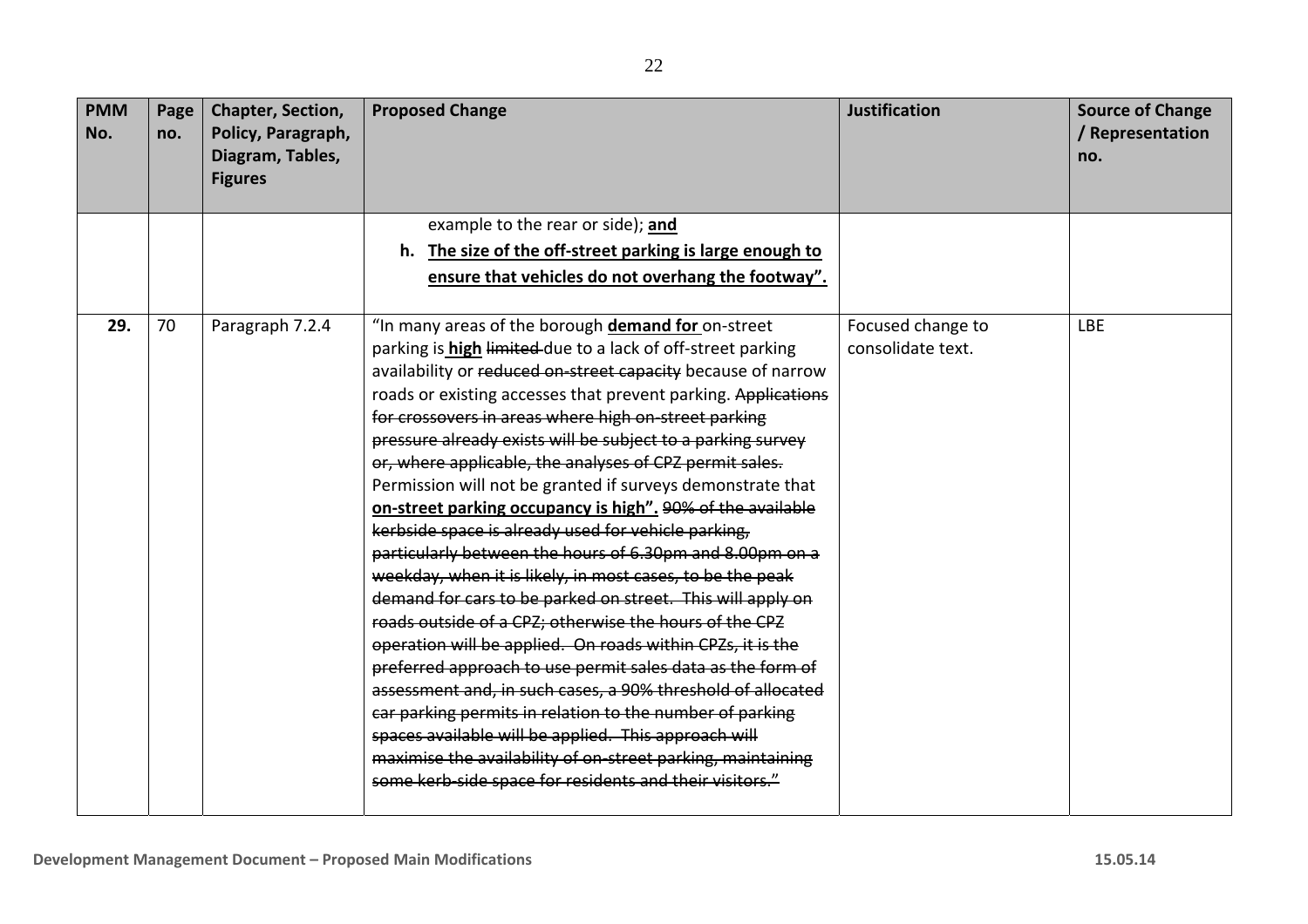| <b>PMM</b><br>No. | Page<br>no. | Chapter, Section,<br>Policy, Paragraph,<br>Diagram, Tables,<br><b>Figures</b> | <b>Proposed Change</b>                                                                                              | <b>Justification</b>                         | <b>Source of Change</b><br>/ Representation<br>no. |
|-------------------|-------------|-------------------------------------------------------------------------------|---------------------------------------------------------------------------------------------------------------------|----------------------------------------------|----------------------------------------------------|
| 30.               | 71          | $DMD 47 - New$                                                                | DMD 47 - Access, New Roads Access and Servicing                                                                     | Minor changes include new                    | 33 - Broomfield                                    |
|                   |             | Road, Access and<br>Servicing                                                 | Development                                                                                                         | text into DMD 47 to<br>address non-vehicular | Home Owners and<br>Residents                       |
|                   |             | Development                                                                   | "1. Non- vehicular Access                                                                                           | requirements of                              | Association                                        |
|                   |             |                                                                               |                                                                                                                     | development, including                       | (BHORA)                                            |
|                   |             |                                                                               | a) Provisions for pedestrians:                                                                                      | pedestrian cycle and public                  | (Rep no. 81).                                      |
|                   |             |                                                                               |                                                                                                                     | transport requirements.                      | &                                                  |
|                   |             |                                                                               | All developments should make provision for attractive,                                                              | Policy has been                              | <b>LBE</b>                                         |
|                   |             |                                                                               | safe, clearly defined and convenient routes and accesses<br>for pedestrians, including those with disabilities. New | reconfigured to clearly                      |                                                    |
|                   |             |                                                                               | pedestrian accesses, routes and footpaths are encouraged                                                            | distinguish between non-                     |                                                    |
|                   |             |                                                                               | and should link with the surrounding street and Public                                                              | vehicular and vehicular                      |                                                    |
|                   |             |                                                                               | Right of Way networks where appropriate. Development                                                                | policy requirements.                         |                                                    |
|                   |             |                                                                               | will not be permitted where it compromises existing rights                                                          |                                              |                                                    |
|                   |             |                                                                               | of way, unless alternatives of equivalent or greater                                                                |                                              |                                                    |
|                   |             |                                                                               | attractiveness and convenience are provided. Gated                                                                  |                                              |                                                    |
|                   |             |                                                                               | developments will be resisted.                                                                                      |                                              |                                                    |
|                   |             |                                                                               | b) Provision for cyclists                                                                                           |                                              |                                                    |
|                   |             |                                                                               | Cycle access to new developments should be designed to                                                              |                                              |                                                    |
|                   |             |                                                                               | ensure cycling is a realistic alternative travel choice to that                                                     |                                              |                                                    |
|                   |             |                                                                               | of the private car. The Council will protect existing off-road                                                      |                                              |                                                    |
|                   |             |                                                                               | routes and the alignment of proposed routes from                                                                    |                                              |                                                    |
|                   |             |                                                                               | development, unless alternatives of equivalent of greater                                                           |                                              |                                                    |
|                   |             |                                                                               | attractiveness and convenience are proposed. Where                                                                  |                                              |                                                    |
|                   |             |                                                                               | appropriate the Council will seek the provision of                                                                  |                                              |                                                    |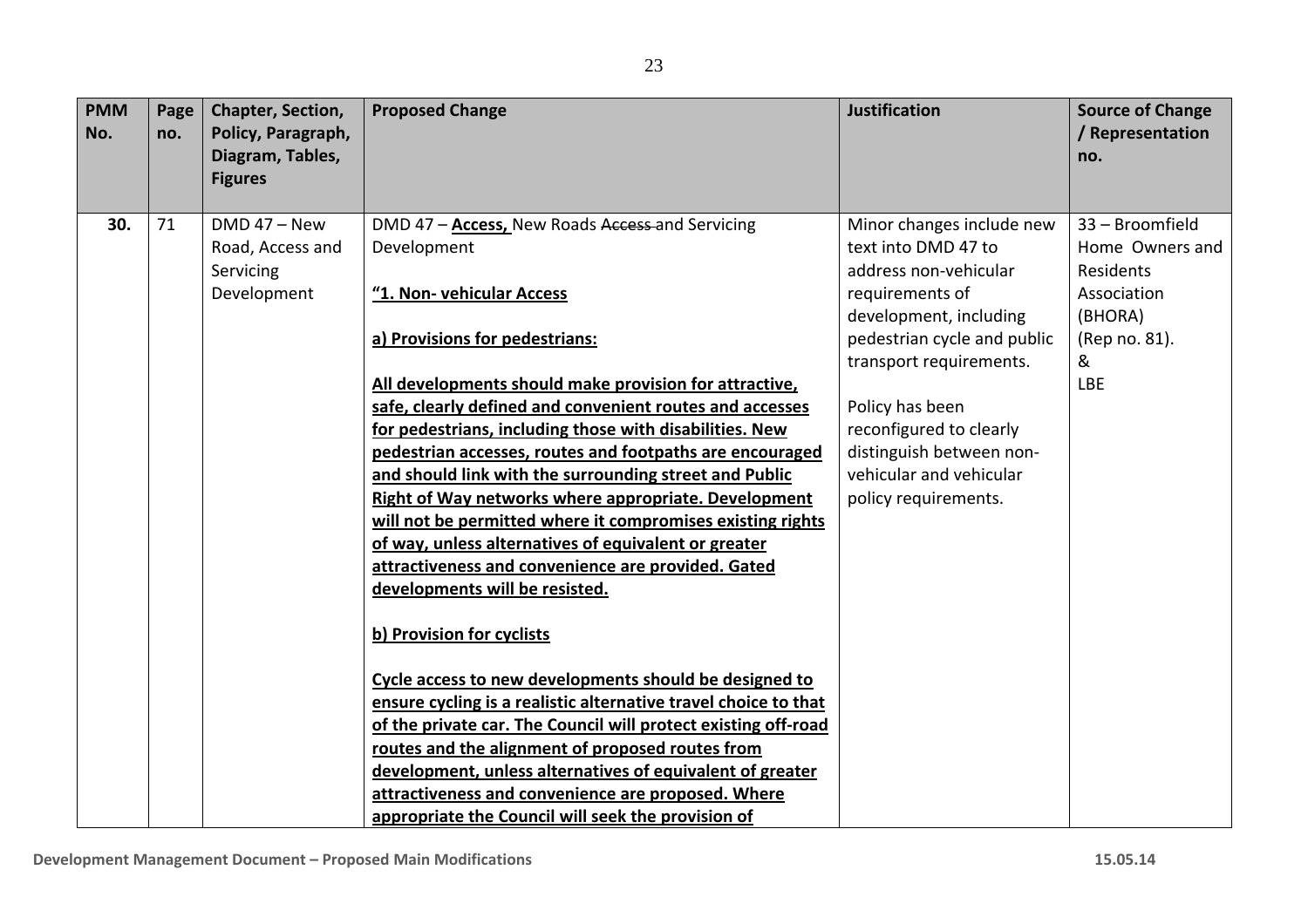| <b>PMM</b><br>No. | Page<br>no. | Chapter, Section,<br>Policy, Paragraph,<br>Diagram, Tables,<br><b>Figures</b> | <b>Proposed Change</b>                                                                                                                                                                                                                                                                                                                                                                  | <b>Justification</b> | <b>Source of Change</b><br>/ Representation<br>no. |
|-------------------|-------------|-------------------------------------------------------------------------------|-----------------------------------------------------------------------------------------------------------------------------------------------------------------------------------------------------------------------------------------------------------------------------------------------------------------------------------------------------------------------------------------|----------------------|----------------------------------------------------|
|                   |             |                                                                               | segregated cycle routes to adoptable standards as part of a<br>new development.                                                                                                                                                                                                                                                                                                         |                      |                                                    |
|                   |             |                                                                               | c) Public Transport<br>Applications for development should give consideration to<br>the impact of development on public transport services.<br>Major applications will be expected to demonstrate that<br>existing or proposed public transport capacity can<br>accommodate development proposals, and where<br>necessary, identify opportunities for public transport<br>improvements. |                      |                                                    |
|                   |             |                                                                               | 2) Vehicular access and servicing<br>New development will only be permitted if the access and<br>road junction which serves the development is<br>appropriately sited and is of an appropriate scale and<br>configuration and there is no adverse impact on highway<br>safety and the free flow of traffic.                                                                             |                      |                                                    |
|                   |             |                                                                               | New access onto roads with a speed limit above 40mph<br>must comply with design standards within DMRB (the<br>Design Manual for Roads and Bridges) which will apply. New<br>access onto other roads must have regard to the Manual for<br>Streets and Manual for Streets 2 or replacement<br>publications.                                                                              |                      |                                                    |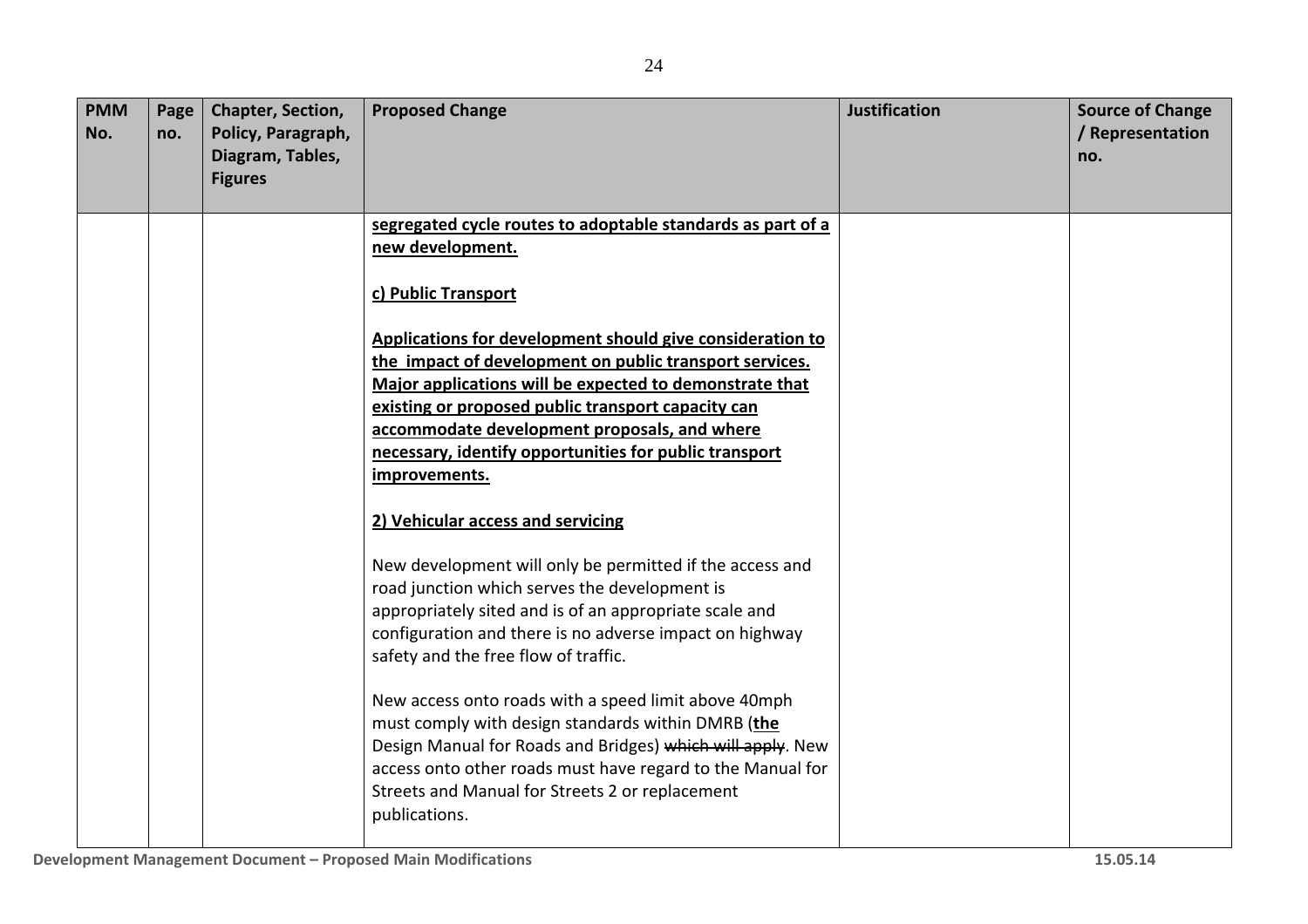| <b>PMM</b><br>No. | Page<br>no. | Chapter, Section,<br>Policy, Paragraph,<br>Diagram, Tables,<br><b>Figures</b> | <b>Proposed Change</b>                                                                                                                                                                                                                                                                                                                                 | <b>Justification</b> | <b>Source of Change</b><br>/ Representation<br>no. |
|-------------------|-------------|-------------------------------------------------------------------------------|--------------------------------------------------------------------------------------------------------------------------------------------------------------------------------------------------------------------------------------------------------------------------------------------------------------------------------------------------------|----------------------|----------------------------------------------------|
|                   |             |                                                                               | New access and servicing arrangements must ensure<br>vehicles can reach the necessary loading, servicing, and<br>parking areas. Layouts must achieve a safe, convenient and<br>fully accessible environment for pedestrians and cyclists.                                                                                                              |                      |                                                    |
|                   |             |                                                                               | New development will only be permitted where adequate,<br>safe and functional provision is made for:                                                                                                                                                                                                                                                   |                      |                                                    |
|                   |             |                                                                               | 1. Refuse collection (using 11.0m freighters) and any other<br>service, and delivery vehicles required to serve part of the<br>normal functioning of the development; and                                                                                                                                                                              |                      |                                                    |
|                   |             |                                                                               | 2. Emergency services vehicles, (following guidance issued<br>by the London Fire Brigade & Building Regulations); and                                                                                                                                                                                                                                  |                      |                                                    |
|                   |             |                                                                               | 3. Operational needs for <b>existing residents</b> , visitor and user<br>"drop-off" and "pick-up" areas (e.g. for parents at nurseries<br>and schools) as appropriate to the functioning of the<br>development and the safety and free-flow of traffic.                                                                                                |                      |                                                    |
|                   |             |                                                                               | New highways should be built to adoptable design,<br>construction, and safety standards. Should developers wish<br>to have new roads adopted under Section 38 of The<br>Highways Act 1980, then specific guidance is available<br>separately. However the Council will not necessarily adopt<br>all highway layouts and early advice should be sought. |                      |                                                    |
|                   |             |                                                                               | This policy should be read in conjunction with Core Strategy                                                                                                                                                                                                                                                                                           |                      |                                                    |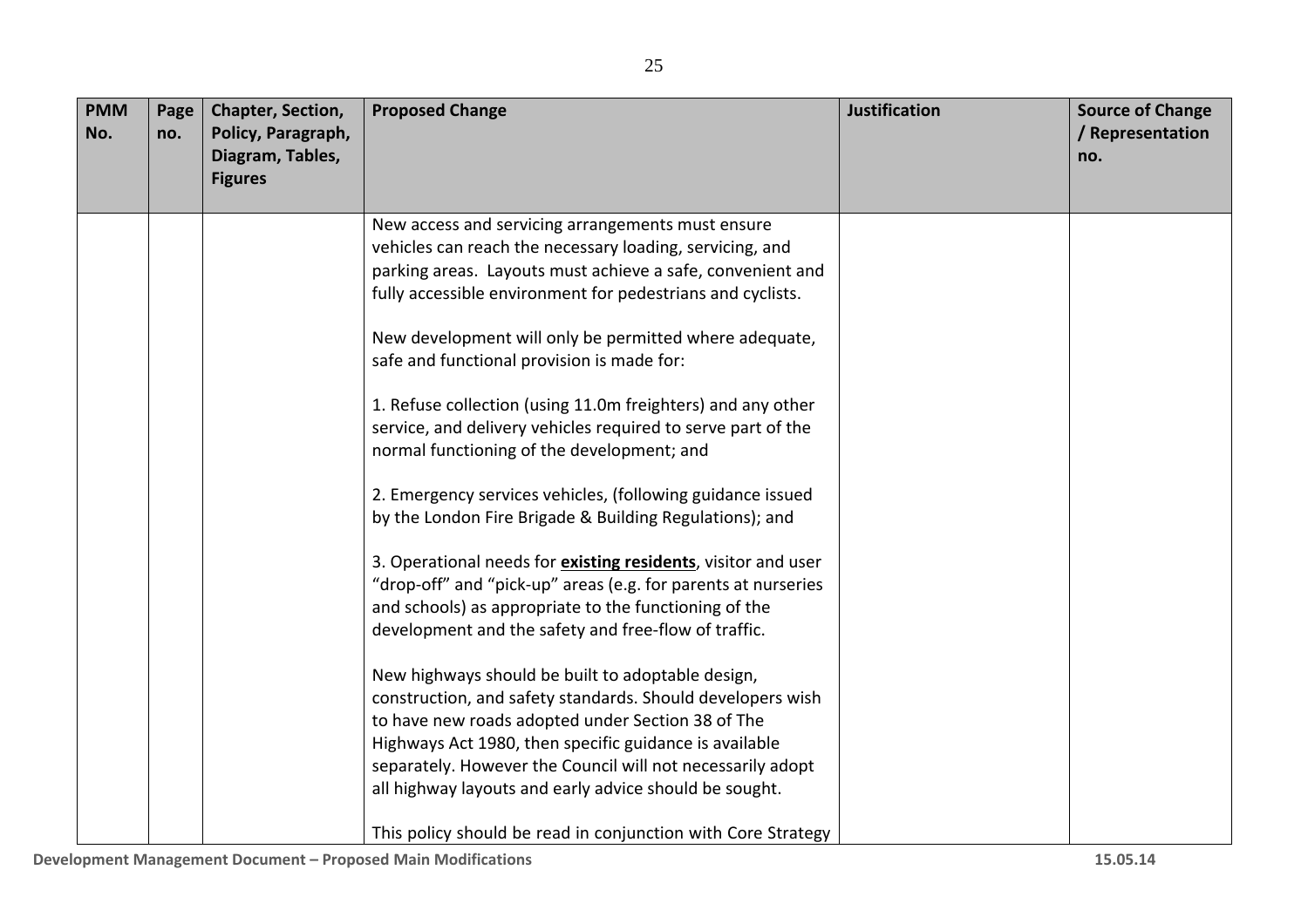| <b>PMM</b><br>No. | Page<br>no. | Chapter, Section,<br>Policy, Paragraph,<br>Diagram, Tables,<br><b>Figures</b> | <b>Proposed Change</b>                                                                                                                                                                                                                                                                                                                                                                                                                                                                                                                                                                                                                                                                                                                                                                                                     | <b>Justification</b>                                                                                                                                                     | <b>Source of Change</b><br>/ Representation<br>no.                                                            |
|-------------------|-------------|-------------------------------------------------------------------------------|----------------------------------------------------------------------------------------------------------------------------------------------------------------------------------------------------------------------------------------------------------------------------------------------------------------------------------------------------------------------------------------------------------------------------------------------------------------------------------------------------------------------------------------------------------------------------------------------------------------------------------------------------------------------------------------------------------------------------------------------------------------------------------------------------------------------------|--------------------------------------------------------------------------------------------------------------------------------------------------------------------------|---------------------------------------------------------------------------------------------------------------|
|                   |             |                                                                               | policies 24, 25, 26 and 27".                                                                                                                                                                                                                                                                                                                                                                                                                                                                                                                                                                                                                                                                                                                                                                                               |                                                                                                                                                                          |                                                                                                               |
| 31.               | 71          | Paragraph 7.3.1                                                               | "New development should encourage walking and cycling<br>so that sustainable modes of travel are encouraged. This<br>includes ensuring any new development is of the highest<br>guality, is attractive to use and links in with the<br>surrounding street network. Gated communities are<br>unlikely to achieve these aims. Most new development will<br>generate some degree of servicing or pick up and drop off<br>activity. Development proposals need to ensure that<br>appropriate space for servicing is integral to the<br>development and design considerations at the outset. It will<br>need to show there are no impacts on the safety of<br>pedestrians, cyclists and other road users. Off-site servicing<br>will only be considered in circumstances where there is no<br>appropriate on-site alternative". | Minor changes to provide<br>additional clarification on<br>implementation within<br>supporting text.                                                                     | <b>LBE</b>                                                                                                    |
| 32.               | 72          | $DMD 48 -$<br>Transport<br>Assessments<br>New sub-headings                    | <b>DMD 48 - Transport Assessments</b><br>"Transport Assessments<br>All major development proposals should be<br>$\bullet$<br>accompanied by a Transport Assessment. For minor<br>developments a Transport Statement may be required.<br>In exceptional circumstances, where minor<br>$\bullet$<br>development would place pressure on the existing<br>transport network, the Council will request a Transport                                                                                                                                                                                                                                                                                                                                                                                                              | Minor changes inserting<br>new sub-headings and to<br>provide further guidance<br>under "Servicing and<br>Delivery Plans and<br><b>Construction Logistics</b><br>Plans." | 33 - Broomfield<br>Home Owners and<br>Residents<br>Association<br>(BHORA)<br>(Rep no. 82).<br>&<br><b>LBE</b> |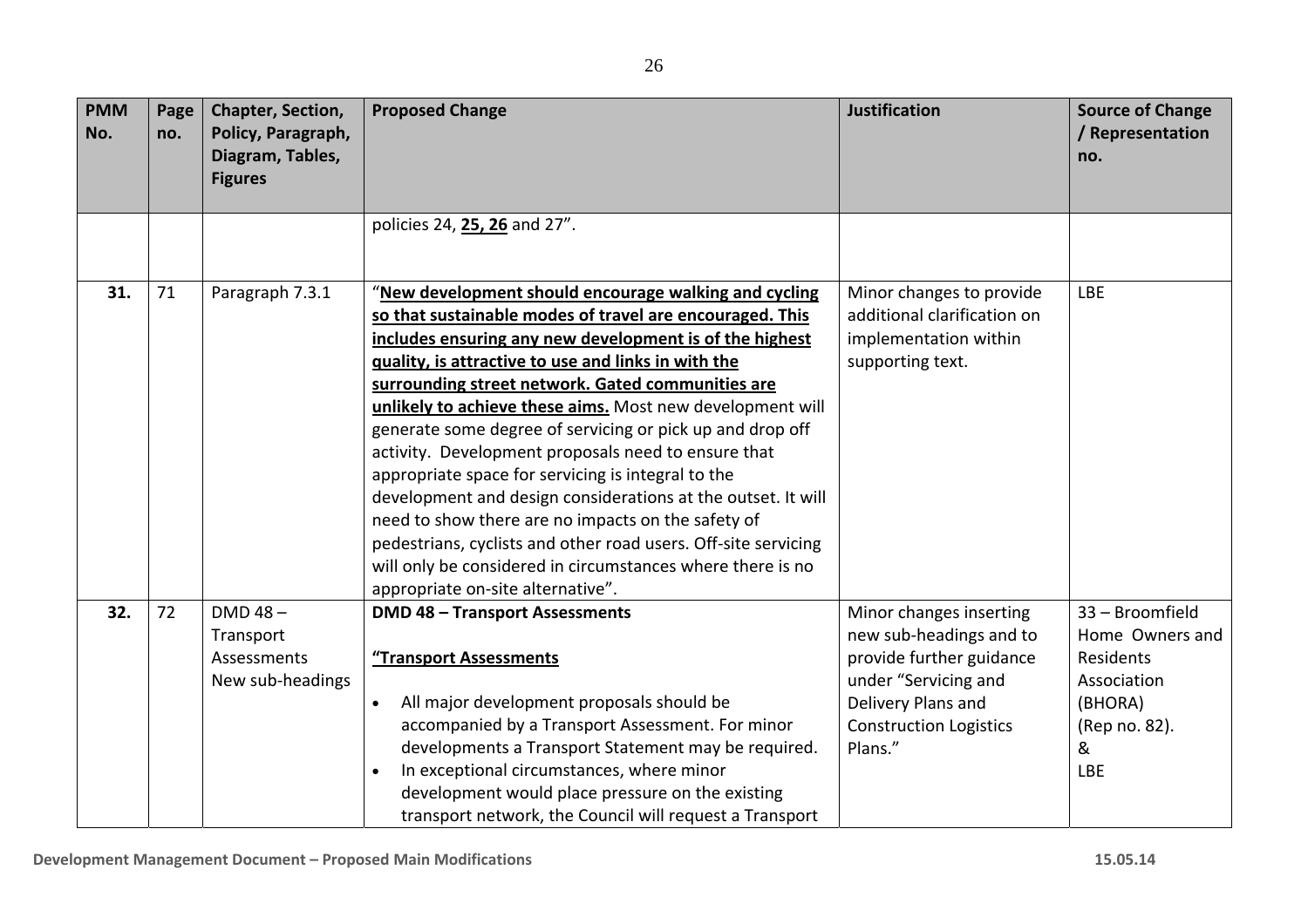| <b>PMM</b><br>No. | Page<br>no. | Chapter, Section,<br>Policy, Paragraph,<br>Diagram, Tables, | <b>Proposed Change</b>                                                                                                                                                                                                                                                                                                                                                                                                                                                                                                                                                                                                                                                                                                   | <b>Justification</b> | <b>Source of Change</b><br>/ Representation<br>no. |
|-------------------|-------------|-------------------------------------------------------------|--------------------------------------------------------------------------------------------------------------------------------------------------------------------------------------------------------------------------------------------------------------------------------------------------------------------------------------------------------------------------------------------------------------------------------------------------------------------------------------------------------------------------------------------------------------------------------------------------------------------------------------------------------------------------------------------------------------------------|----------------------|----------------------------------------------------|
|                   |             | <b>Figures</b>                                              |                                                                                                                                                                                                                                                                                                                                                                                                                                                                                                                                                                                                                                                                                                                          |                      |                                                    |
|                   |             |                                                             | Assessment in order to establish the transport<br>implications of the development.                                                                                                                                                                                                                                                                                                                                                                                                                                                                                                                                                                                                                                       |                      |                                                    |
|                   |             |                                                             | <b>Travel Plans</b>                                                                                                                                                                                                                                                                                                                                                                                                                                                                                                                                                                                                                                                                                                      |                      |                                                    |
|                   |             |                                                             | A Travel Plan will be required where the Transport<br>$\bullet$<br>Assessment or Transport Statement identifies the need<br>to improve <b>modal choice</b> , pedestrian accessibility,<br>minimise congestion or reduce pollution.                                                                                                                                                                                                                                                                                                                                                                                                                                                                                       |                      |                                                    |
|                   |             |                                                             | <b>Servicing and Delivery Plans and Construction Logistics</b><br>Plan                                                                                                                                                                                                                                                                                                                                                                                                                                                                                                                                                                                                                                                   |                      |                                                    |
|                   |             |                                                             | The development of Servicing and Delivery Plans and<br>$\bullet$<br>Construction Logistic Plans (CLP) will be encouraged for<br>all major commercial developments. The Council may<br>stipulate the production of such plans to ensure that<br>developments provide for safe and legal delivery,<br>collection, construction and servicing including<br>minimising the risk of collision with cyclists and<br>pedestrians and set appropriate obligations to ensure<br>compliance. locations and will set obligations to use<br>them. The Plans may be requested alongside and in<br>coordination with the documents outlined in this policy.<br>The minimum safety requirements may be secured by<br>legal agreements". |                      |                                                    |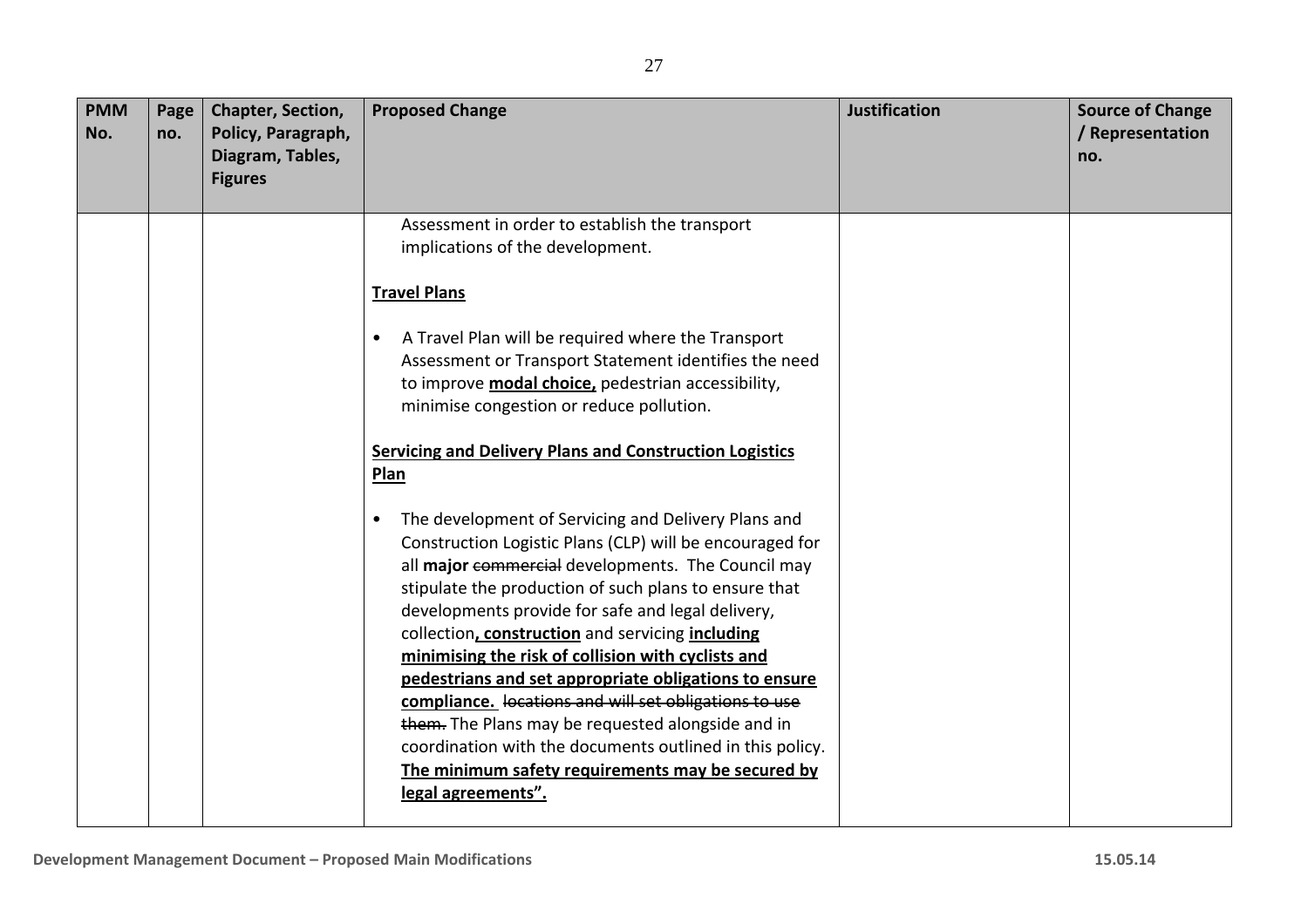| <b>PMM</b><br>No. | Page<br>no. | Chapter, Section,<br>Policy, Paragraph,<br>Diagram, Tables,<br><b>Figures</b> | <b>Proposed Change</b>                                                                                                                                                                                                                                                                                                                                                                                                                                                                                                                                                                                                                                                                                                                                                                                                                                                                                                                                                                                                                                                                                                                                                                                                      | <b>Justification</b>                                                                         | <b>Source of Change</b><br>/ Representation<br>no.                                                            |
|-------------------|-------------|-------------------------------------------------------------------------------|-----------------------------------------------------------------------------------------------------------------------------------------------------------------------------------------------------------------------------------------------------------------------------------------------------------------------------------------------------------------------------------------------------------------------------------------------------------------------------------------------------------------------------------------------------------------------------------------------------------------------------------------------------------------------------------------------------------------------------------------------------------------------------------------------------------------------------------------------------------------------------------------------------------------------------------------------------------------------------------------------------------------------------------------------------------------------------------------------------------------------------------------------------------------------------------------------------------------------------|----------------------------------------------------------------------------------------------|---------------------------------------------------------------------------------------------------------------|
| 33.               | 72          | Paragraph 7.4.2                                                               | "Travel Plans should identify a package of practical<br>mitigation measures and initiatives relating specifically to<br>the needs of a development that provide a genuine<br>alternative to private vehicle use and encourage walking,<br>cycling and travel by public transport. Travel Plans should<br>proactively encourage a change in travel behaviour using<br>measures such as car clubs, car park management, penalty<br>payments or restrictions, and any other measures that aid in<br>minimising the number of trips taken by car, imposed<br>through Travel Plans and secured and monitored via Section<br>106 agreements. Travel Plans may also be required in<br>specific circumstances, for example where proposed<br>development has the potential for significant traffic impact<br>which requires mitigation, or accessibility issues to be<br>addressed For phased developments where the initial<br>phasing may not reach the specified threshold but future<br>phases will reach or exceed the threshold a travel plan will<br>be required for the whole scheme. This will also apply to<br>applications that result in the extension of a site that when<br>combined is at or exceeds the threshold". | Minor changes to provide<br>further guidance on<br>implementation within<br>supporting text. | 33 - Broomfield<br>Home Owners and<br>Residents<br>Association<br>(BHORA)<br>(Rep no. 82).<br>&<br><b>LBE</b> |
|                   |             | <b>Chapter 8 Tackling Climate Change</b>                                      |                                                                                                                                                                                                                                                                                                                                                                                                                                                                                                                                                                                                                                                                                                                                                                                                                                                                                                                                                                                                                                                                                                                                                                                                                             |                                                                                              |                                                                                                               |
| 34.               | 76          | DMD 49 -<br>Sustainable Design<br>and Construction<br><b>Statements</b>       | "All development will be required to include measures<br>capable of mitigating and adapting to climate change<br>to meet future needs having regard to technical feasibility<br>and economic viability.                                                                                                                                                                                                                                                                                                                                                                                                                                                                                                                                                                                                                                                                                                                                                                                                                                                                                                                                                                                                                     | Minor changes made in<br>response to<br>representations on<br>flexibility and cross-         | 32 - LaSalle<br>Investment<br>Management on<br>behalf of Stonehilll                                           |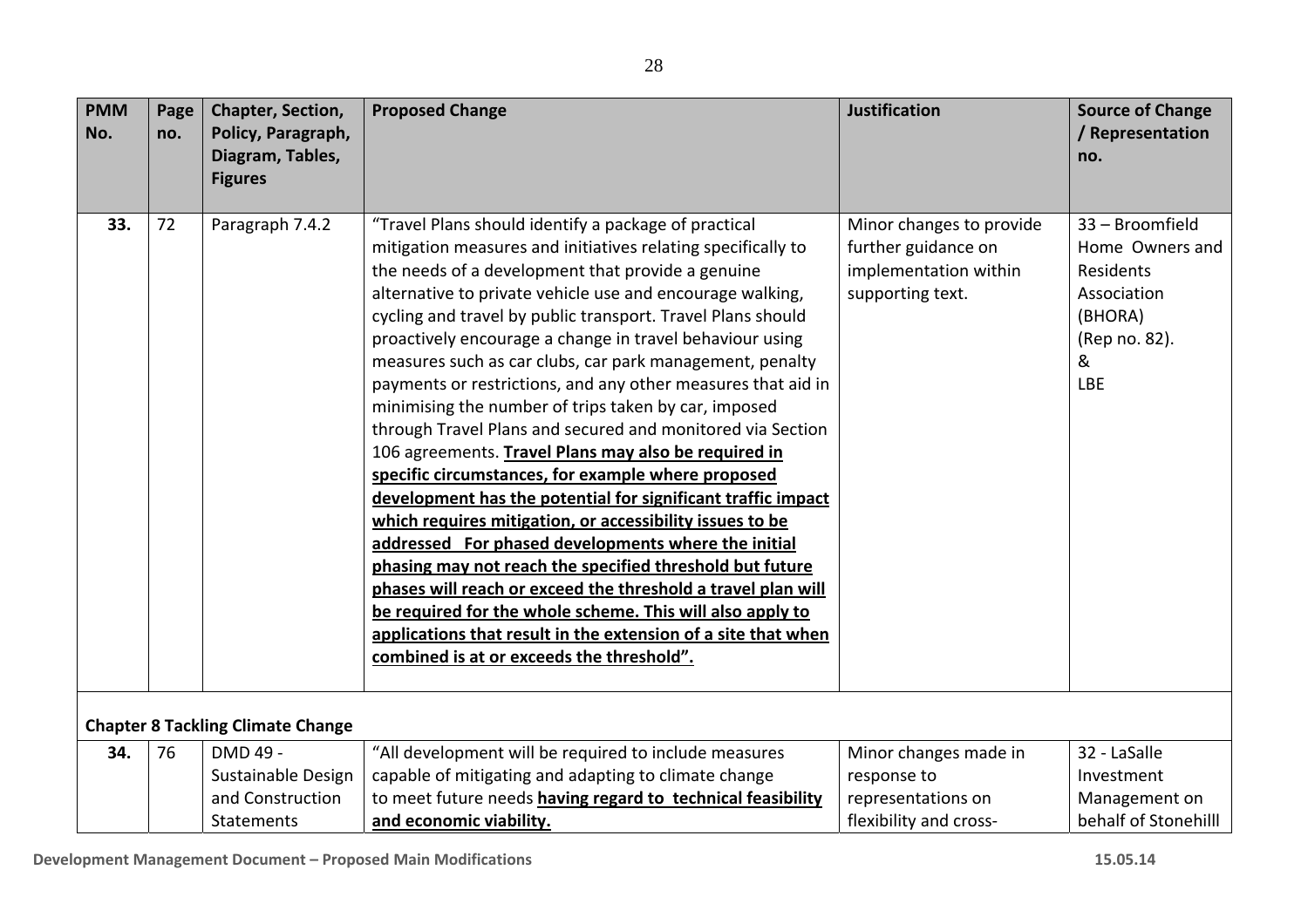| <b>PMM</b><br>No. | Page<br>no. | Chapter, Section,<br>Policy, Paragraph,<br>Diagram, Tables,<br><b>Figures</b>                                         | <b>Proposed Change</b>                                                                                                                                                                                                                                                                                                                                                                             | <b>Justification</b>                                                                        | <b>Source of Change</b><br>/ Representation<br>no.                     |
|-------------------|-------------|-----------------------------------------------------------------------------------------------------------------------|----------------------------------------------------------------------------------------------------------------------------------------------------------------------------------------------------------------------------------------------------------------------------------------------------------------------------------------------------------------------------------------------------|---------------------------------------------------------------------------------------------|------------------------------------------------------------------------|
|                   |             | Paragraph 2 &<br>Final sentence                                                                                       | Final sentence of DMD 49 to read:<br>"This Policy should be read in conjunction with Core<br>Strategy policies 4, 20, 21, & 22, and 31.                                                                                                                                                                                                                                                            | referencing                                                                                 | <b>Business Park</b><br>(Rep no. 85.)<br>09 - English<br>Heritage (EH) |
| 35.               | 77          | DMD 50 -<br>Environmental<br>Assessment<br>Methods<br>Final sentence                                                  | "This Policy should be read in conjunction with Core<br>Strategy policies 4, 20, 21, 22, 28, 31, 32 & 36".                                                                                                                                                                                                                                                                                         | Minor change made in<br>response to representation<br>for additional cross-<br>referencing. | (Rep no. 83).<br>09 - English<br>Heritage (EH)<br>(Rep no. 83).        |
| 36.               | 85          | DMD 56 - Heating<br>and Cooling<br>Paragraph 1                                                                        | <b>DMD 56 Heating and Cooling</b><br>"All new developments (excluding householder<br>applications) will be required to demonstrate how the<br>scheme has been designed to control and manage heat gain<br>and reduce the reliance on mechanical cooling, subject to<br>technical and economic feasibility and other relevant<br>planning considerations."                                          | Minor change made in<br>response to representation<br>for consistency.                      | $11 -$ Thames<br>Water (TW)<br>(Rep no. 93).                           |
| 37.               | 86          | DMD 57 -<br>Responsible<br>Sourcing of<br>Materials, Waste<br>Minimisation and<br>Green<br>Procurement<br>Paragraph 1 | DMD 57 - Responsible Sourcing of Materials, Waste<br><b>Minimisation and Green Procurement</b><br>"All major developments are required to ensure materials<br>used in construction are responsibly sourced subject to<br>technical and economic feasibility and other relevant<br>planning considerations. As a minimum development will<br>be required to achieve the following credits under the | Minor change made in<br>response to representation<br>for consistency.                      | $11 -$ Thames<br>Water (TW)<br>(Rep no. 94).                           |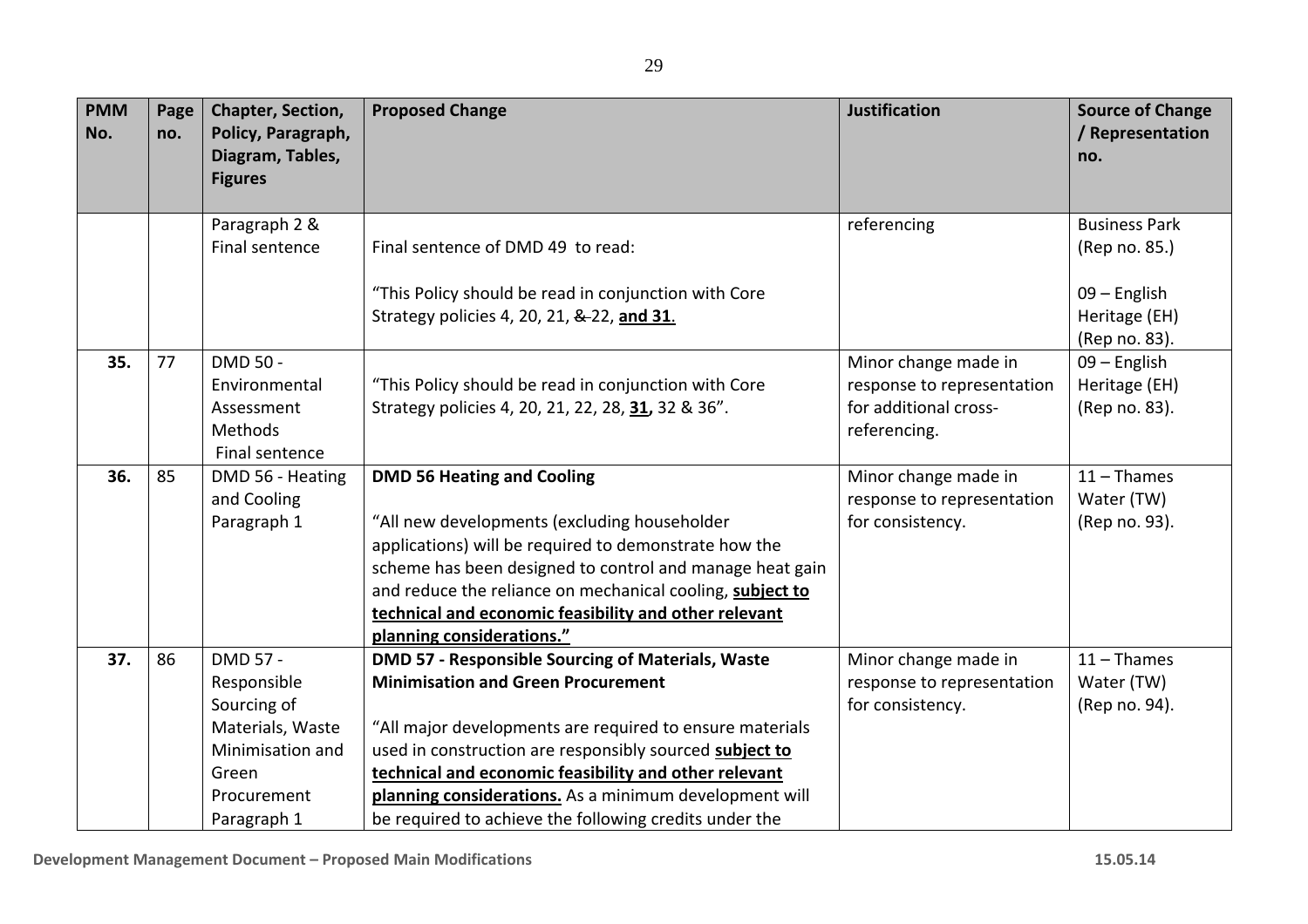| <b>PMM</b><br>No. | Page<br>no. | Chapter, Section,<br>Policy, Paragraph,<br>Diagram, Tables,<br><b>Figures</b> | <b>Proposed Change</b>                                                                                                                                                                                                                                                                                                                                                                                                                                    | <b>Justification</b>                                                             | <b>Source of Change</b><br>/ Representation<br>no. |
|-------------------|-------------|-------------------------------------------------------------------------------|-----------------------------------------------------------------------------------------------------------------------------------------------------------------------------------------------------------------------------------------------------------------------------------------------------------------------------------------------------------------------------------------------------------------------------------------------------------|----------------------------------------------------------------------------------|----------------------------------------------------|
|                   |             |                                                                               | Materials category of the Code for Sustainable Homes and<br>BREEAM or equivalent rating/scheme if this is replaced or<br>updated:"                                                                                                                                                                                                                                                                                                                        |                                                                                  |                                                    |
| 38.               | 87          | DMD 58 - Water<br>Efficiency<br>Paragraph 1 &<br>Final sentence               | <b>DMD 58 Water Efficiency</b><br>"In accordance with Core Strategy Policy 21 and the<br>objectives for water efficiency set out in the London Plan all<br>new development will be required to maximise its water<br>efficiency, subject to technical and economic feasibility and<br>other relevant planning considerations.<br>Final sentence of DMD 58 to read:<br>"This Policy should be read in conjunction with Core Strategy<br>Policy 21 and 46". | Minor change made in<br>response to representation<br>(in part) for consistency. | $11 -$ Thames<br>Water (TW)<br>(Rep no. 95).       |
| 39.               | 88          | New paragraphs<br>to be inserted<br>after 8.4.4                               | "A major upgrade is being planned for the Deephams<br>Sewage Works during the plan period, to meet new<br>environmental standards and to accommodate growth<br>within the catchment. The principal of the upgrade is<br>supported as being necessary to deliver infrastructure to<br>meet existing and future wastewater demands."                                                                                                                        | Minor change made in<br>response to representation<br>(in part).                 | $11 -$ Thames<br>Water (TW)<br>(Rep no. 95).       |
| 40.               | 88          | Paragraph 8.4.5                                                               | "Developers for all planning applications will be required to<br>demonstrate, through the Sustainable Design and<br>Construction Statement that all measures have been taken<br>to reduce the consumption of mains potable water through                                                                                                                                                                                                                  | To provide greater clarity<br>over water infrastructure.                         | $11 -$ Thames<br>Water<br>As agreed by a           |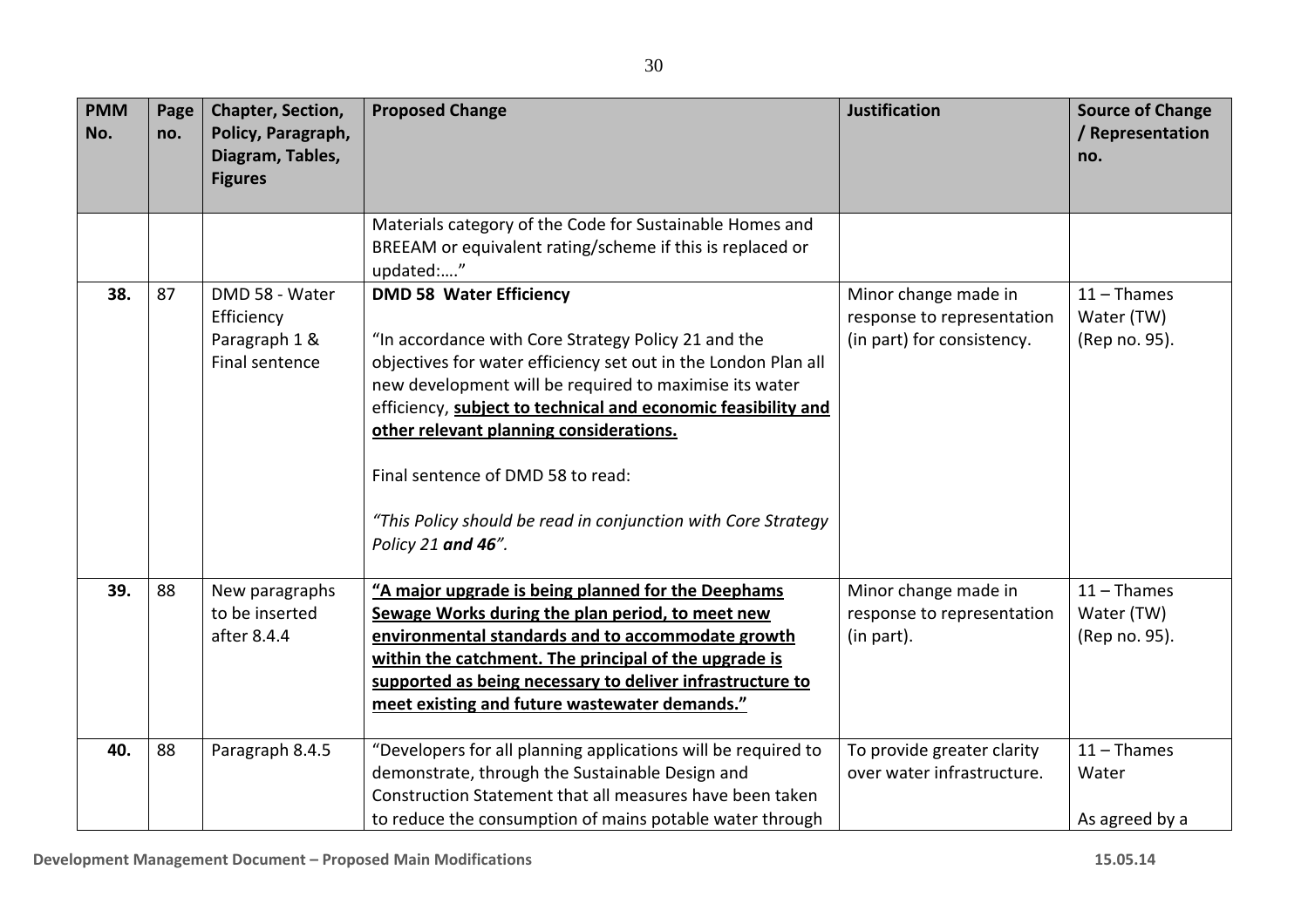| <b>PMM</b><br>No. | Page<br>no. | <b>Chapter, Section,</b><br>Policy, Paragraph,<br>Diagram, Tables,<br><b>Figures</b> | <b>Proposed Change</b>                                                                                                                                                                                                                                                                                                                                                                                                                                                                                                                                                         | <b>Justification</b>                          | <b>Source of Change</b><br>/ Representation<br>no. |
|-------------------|-------------|--------------------------------------------------------------------------------------|--------------------------------------------------------------------------------------------------------------------------------------------------------------------------------------------------------------------------------------------------------------------------------------------------------------------------------------------------------------------------------------------------------------------------------------------------------------------------------------------------------------------------------------------------------------------------------|-----------------------------------------------|----------------------------------------------------|
|                   |             |                                                                                      | the use of water efficient fittings, flow restrictors, efficient<br>appliances and water recycling/harvesting systems where<br>feasible. In addition all development proposals will be<br>required to demonstrate that there is sufficient water<br>supply infrastructure both on and off site to serve the<br>development. mMajor development will be required to<br>submit relevant water consumption calculations as required<br>by the Code for Sustainable Homes and BREEAM".                                                                                             |                                               | Statement of<br><b>Common Ground</b>               |
| 41.               | 89          | DMD 59 - Avoiding<br>and Reducing<br><b>Flood Risk</b>                               | Correct cross-referencing in sub-section 1a.<br>"a. Be appropriately located and informed by a site specific<br>Flood Risk Assessment (FRA) if proposed in<br>flood risk areas in line with DMD 602 (Assessing Flood Risk);<br>Amend final paragraph of DMD 59<br>"In consultation with the Environment Agency p Planning<br>permission will only be granted for proposals which have<br>addressed all sources of flood risk and would not be subject<br>to, or result in, unacceptable levels of flood risk on site or<br>increase the level of flood risk to third parties". | Change made in response<br>to representation. | 26 - Environment<br>Agency (EA)<br>(Rep no.98.)    |
| 42.               | 90          | DMD 60 Assessing<br><b>Flood Risk</b><br>Part 2 New                                  | <b>DMD 60 Assessing Flood Risk</b><br>"b. Development proposals should provide a sustainable                                                                                                                                                                                                                                                                                                                                                                                                                                                                                   | To overcome concerns over<br>sewer flooding.  | $11 -$ Thames<br>Water                             |
|                   |             | Criteria B                                                                           | drainage strategy to demonstrate the requirements of                                                                                                                                                                                                                                                                                                                                                                                                                                                                                                                           |                                               | Also see (TW) (Rep                                 |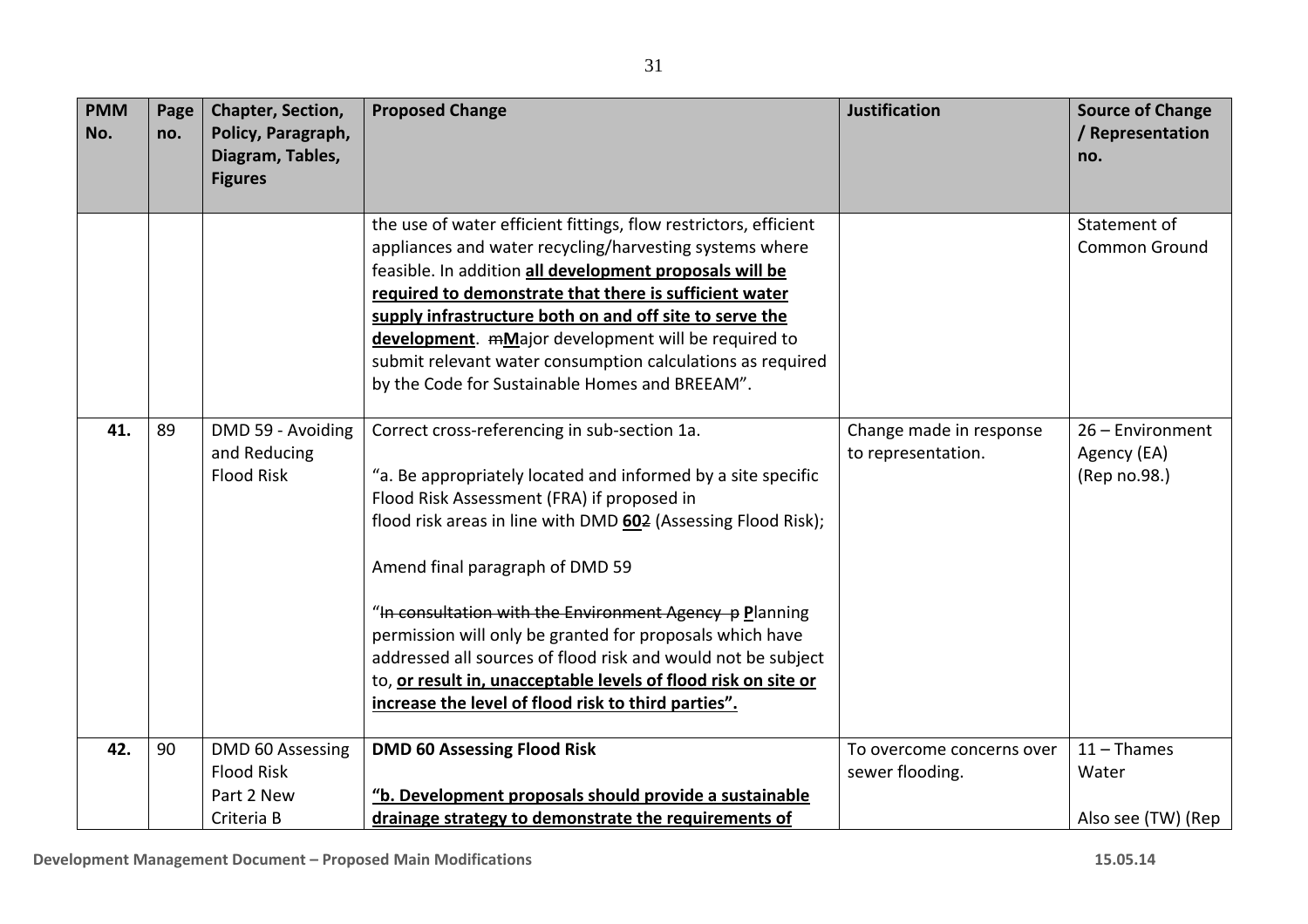| <b>PMM</b><br>No. | Page<br>no. | Chapter, Section,<br>Policy, Paragraph,<br>Diagram, Tables,<br><b>Figures</b> | <b>Proposed Change</b>                                                                        | <b>Justification</b>                            | <b>Source of Change</b><br>/ Representation<br>no. |
|-------------------|-------------|-------------------------------------------------------------------------------|-----------------------------------------------------------------------------------------------|-------------------------------------------------|----------------------------------------------------|
|                   |             |                                                                               |                                                                                               |                                                 |                                                    |
|                   |             |                                                                               | DMD 61 and demonstrate that sewer flooding will not<br>occur as a result of the development". |                                                 | no. 97)                                            |
|                   |             |                                                                               |                                                                                               |                                                 | As agreed by a                                     |
|                   |             |                                                                               |                                                                                               |                                                 | Statement of                                       |
|                   |             |                                                                               |                                                                                               |                                                 | Common Ground                                      |
| 43.               | 91          | New Paragraph                                                                 | "As part of the Sustainable Drainage Strategy, developers                                     | To overcome concerns over                       | $11 -$ Thames                                      |
|                   |             | after 8.5.8                                                                   | will be required to demonstrate that there is sufficient                                      | wastewater infrastructure.                      | Water                                              |
|                   |             |                                                                               | wastewater infrastructure both on and off site to serve the                                   |                                                 | & LBE                                              |
|                   |             |                                                                               | development".                                                                                 |                                                 |                                                    |
|                   |             |                                                                               |                                                                                               |                                                 | As agreed by a                                     |
|                   |             |                                                                               |                                                                                               |                                                 | Statement of                                       |
|                   |             |                                                                               |                                                                                               |                                                 | <b>Common Ground</b>                               |
| 44.               | 91          | DMD 61-                                                                       | <b>DMD 61 Managing Surface Water</b>                                                          | Change made in response                         | 26 - Environment                                   |
|                   |             | <b>Managing Surface</b><br>Water                                              | "A Drainage Strategy will be required for aAll                                                | to representation by<br>making reference to the | Agency (EA)<br>(Rep no. 103).                      |
|                   |             | $1st$ paragraph                                                               | developments must to demonstrate how proposed                                                 | need for a drainage                             |                                                    |
|                   |             |                                                                               | measures manage surface water as close to its source as                                       | strategy.                                       |                                                    |
|                   |             |                                                                               | possible and follow the drainage hierarchy in the London                                      |                                                 |                                                    |
|                   |             |                                                                               | Plan"                                                                                         |                                                 |                                                    |
|                   |             |                                                                               |                                                                                               |                                                 |                                                    |
| 45.               | 92          | DMD 62 - Flood                                                                | "All new development that results in flood risk should be                                     | Change made in response                         | 26 - Environment                                   |
|                   |             | Control and                                                                   | accompanied by appropriate flood mitigation measures to                                       | to representation.                              | Agency (EA)                                        |
|                   |             | Mitigation                                                                    | make development and its users safe. New development                                          |                                                 | (Rep no. 104).                                     |
|                   |             | <b>Measures</b>                                                               | should Development that increases flood risk to third                                         |                                                 |                                                    |
|                   |             | $1st$ paragraph                                                               | parties or is not defined as safe in line with Enfield's                                      |                                                 |                                                    |
|                   |             |                                                                               | <b>Strategic Flood Risk Assessment (SFRA) will not be</b>                                     |                                                 |                                                    |
|                   |             |                                                                               | acceptable. All new developments at risk of flooding                                          |                                                 |                                                    |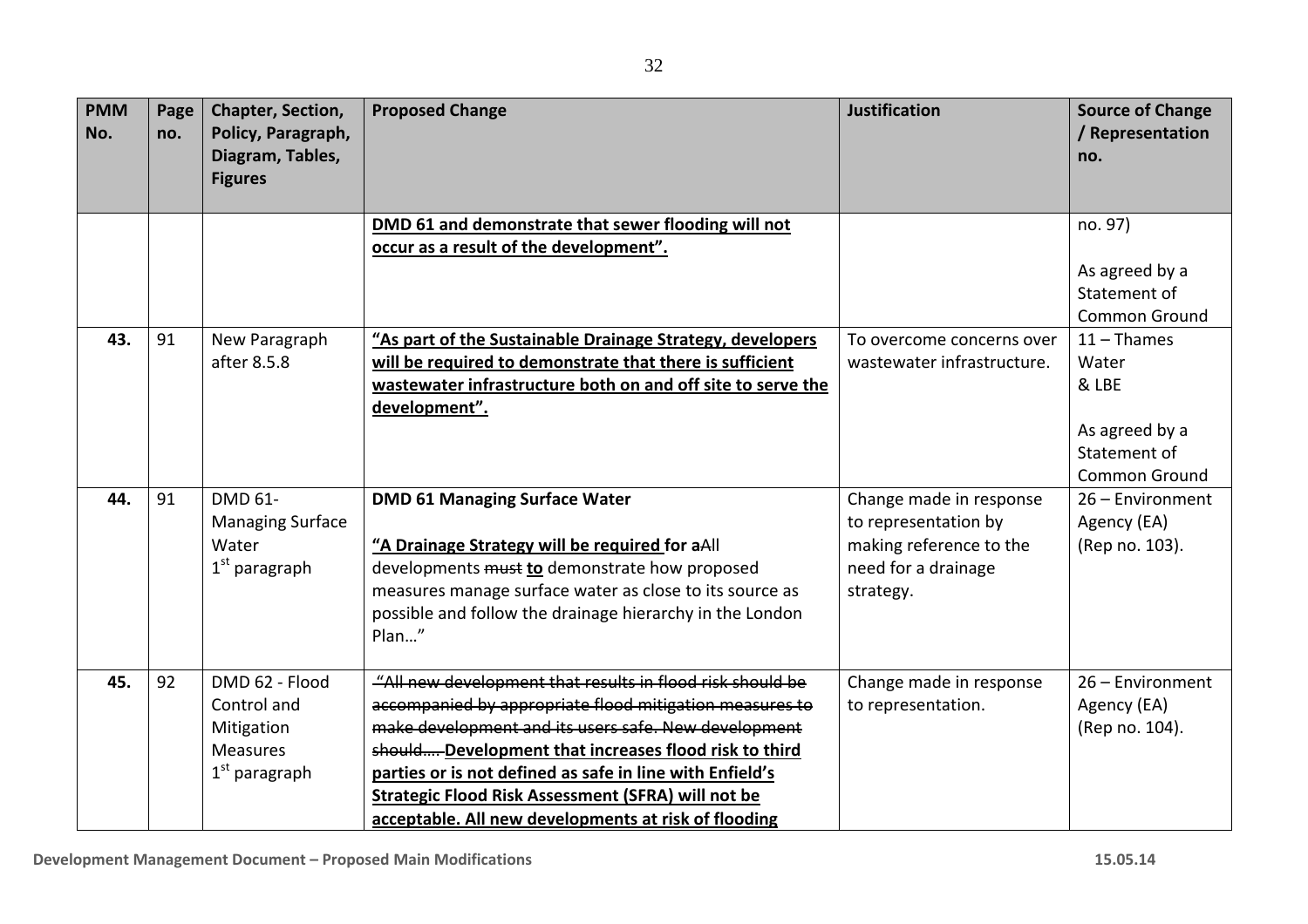| <b>PMM</b><br>No. | Page<br>no. | Chapter, Section,<br>Policy, Paragraph,<br>Diagram, Tables,<br><b>Figures</b>                             | <b>Proposed Change</b>                                                                                                                                                                                                                                                                                                                                                                                                                                                                                                                                    | <b>Justification</b>                                 | <b>Source of Change</b><br>/ Representation<br>no. |
|-------------------|-------------|-----------------------------------------------------------------------------------------------------------|-----------------------------------------------------------------------------------------------------------------------------------------------------------------------------------------------------------------------------------------------------------------------------------------------------------------------------------------------------------------------------------------------------------------------------------------------------------------------------------------------------------------------------------------------------------|------------------------------------------------------|----------------------------------------------------|
|                   |             |                                                                                                           | should be accompanied by appropriate flood mitigation<br>measures. New development should"                                                                                                                                                                                                                                                                                                                                                                                                                                                                |                                                      |                                                    |
| 46.               | 93          | DMD 63 -<br>Protection and<br>improvement of<br>watercourses and<br><b>Flood Defences</b><br>Amend part 1 | DMD 63 - Protection and improvement of watercourses<br>and Flood Defences<br>"1.<br>New development must make space for water and not<br>harm the integrity of flood defences. New development<br>should:<br>a. Be set back from main rivers and ordinary<br>watercourses, in the case of the former, maintain a<br>minimum 8 metre buffer strip; which should be free of<br>development and naturalised where feasible"                                                                                                                                  | Minor changes made in<br>response to representation. | 26 - Environment<br>Agency (EA)<br>(Rep no. 105).  |
|                   |             |                                                                                                           | Development on or adjacent to watercourses must not:<br>3.<br>Result in significant-deterioration in a watercourse; or<br>a.<br>Prevent its ability to achieve the objectives in the<br>b.<br>Thames River Basin Management Plan (TRBMP); and<br>A Water Framework Directive assessment will be required<br>for some works on or adjacent to a watercourse. In these<br>cases, the developer will need to contact the Environment<br>Agency and provide information to demonstrate that the<br>above requirements (2a-c) are met or, to otherwise justify |                                                      |                                                    |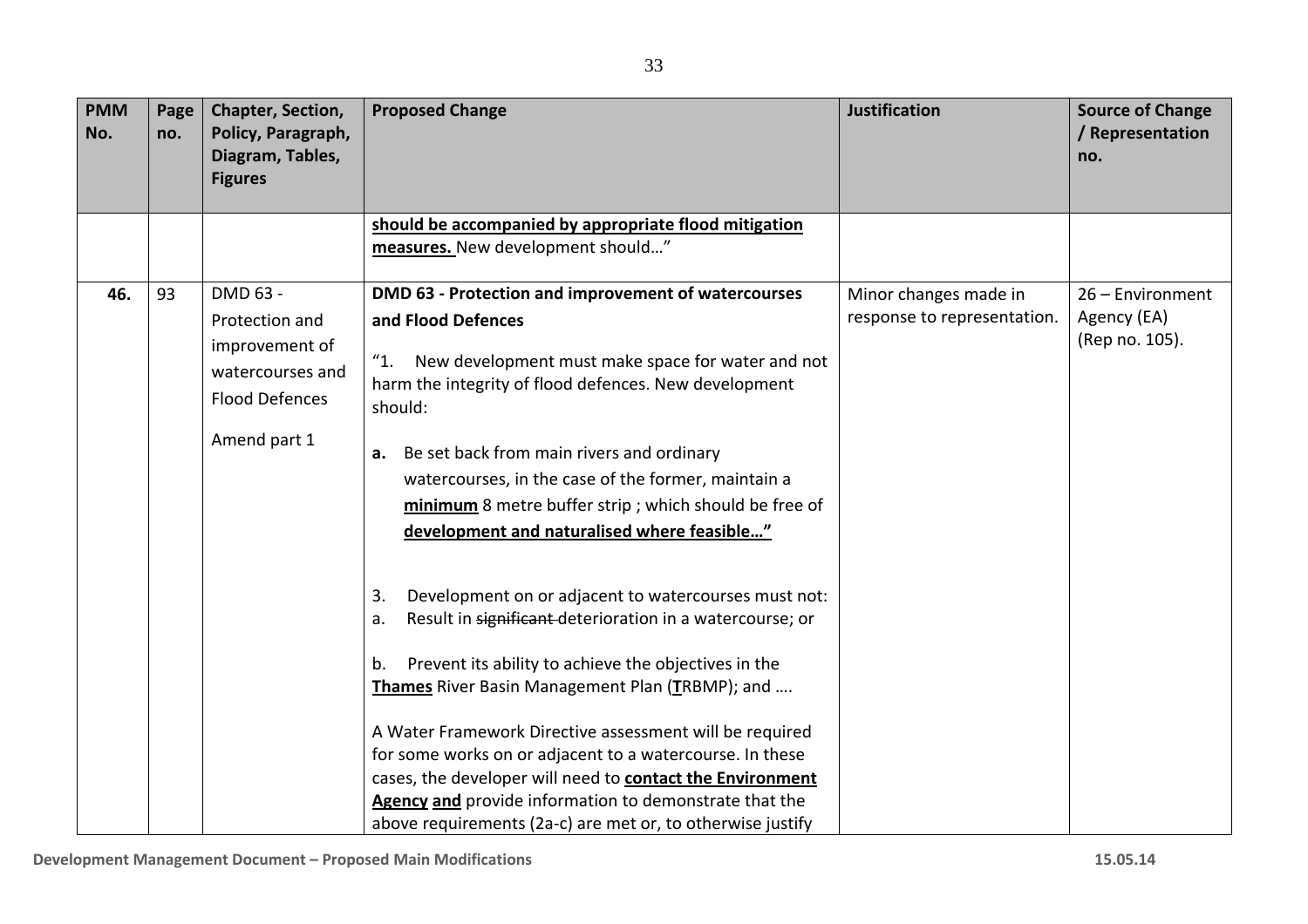| <b>PMM</b><br>No. | Page<br>no. | Chapter, Section,<br>Policy, Paragraph,<br>Diagram, Tables,<br><b>Figures</b> | <b>Proposed Change</b>                                                                                                                                                                                                                                                                                                                                                                                     | <b>Justification</b>                                                                                                                                      | <b>Source of Change</b><br>/ Representation<br>no. |
|-------------------|-------------|-------------------------------------------------------------------------------|------------------------------------------------------------------------------------------------------------------------------------------------------------------------------------------------------------------------------------------------------------------------------------------------------------------------------------------------------------------------------------------------------------|-----------------------------------------------------------------------------------------------------------------------------------------------------------|----------------------------------------------------|
|                   |             |                                                                               | the development".                                                                                                                                                                                                                                                                                                                                                                                          |                                                                                                                                                           |                                                    |
|                   |             |                                                                               |                                                                                                                                                                                                                                                                                                                                                                                                            |                                                                                                                                                           |                                                    |
| 47.               | 94          | Paragraph 8.5.22                                                              | "The Environment Agency will be consulted on applications                                                                                                                                                                                                                                                                                                                                                  | Minor change made in                                                                                                                                      | 26 - Environment                                   |
|                   |             |                                                                               | within <b>8m</b> 20m of a main river"                                                                                                                                                                                                                                                                                                                                                                      | response to representation.                                                                                                                               | Agency (EA)<br>(Rep no 106).                       |
| 48.               | 96          | DMD $64-$<br>Pollution control<br>and assessment                              | DMD 64 - Pollution control and assessment<br>"Developments will only be permitted if pollution and the                                                                                                                                                                                                                                                                                                     | Minor change made in<br>response to representation.                                                                                                       | $11 -$ Thames<br>Water (TW)<br>(Rep no 107).       |
|                   |             |                                                                               | risk of pollution is prevented, or minimised-reduced and<br>mitigated during all phases of development, including<br>demolition/decommissioning, construction,<br>operations/occupation and maintenance".                                                                                                                                                                                                  |                                                                                                                                                           |                                                    |
| 49.               | 99          | Paragraph 9.2.4                                                               | "The standard of remediation should ensure that the site is<br>suitable for its proposed use, and that all unacceptable risks<br>(to receptors such as living organisms, ecological systems -<br>fauna/flora, property, landscape, amenity, controlled<br>surface water and groundwater) have been addressed"                                                                                              | Minor change made in<br>response to representation.                                                                                                       | 26 - Environment<br>Agency (EA)<br>(Rep no 111).   |
| 50.               | 99          | DMD 67 -<br>Hazardous<br>Installations                                        | <b>DMD 67 - Hazardous Installations</b><br>"Development of new hazardous installations or<br>development of sites located within the vicinity of existing<br>installations will only be permitted if necessary mitigation<br>and safeguards are incorporated to ensure the development<br>is safe. Developers may be required to submit an<br>assessment of risks, the risks will be considered in balance | Minor changes made in<br>response to representation.<br>And updated in accordance<br>with Revised Early Minor<br>Amendments (REMA) to the<br>London Plan. | $16 - GLA$<br>(Rep no. 113)                        |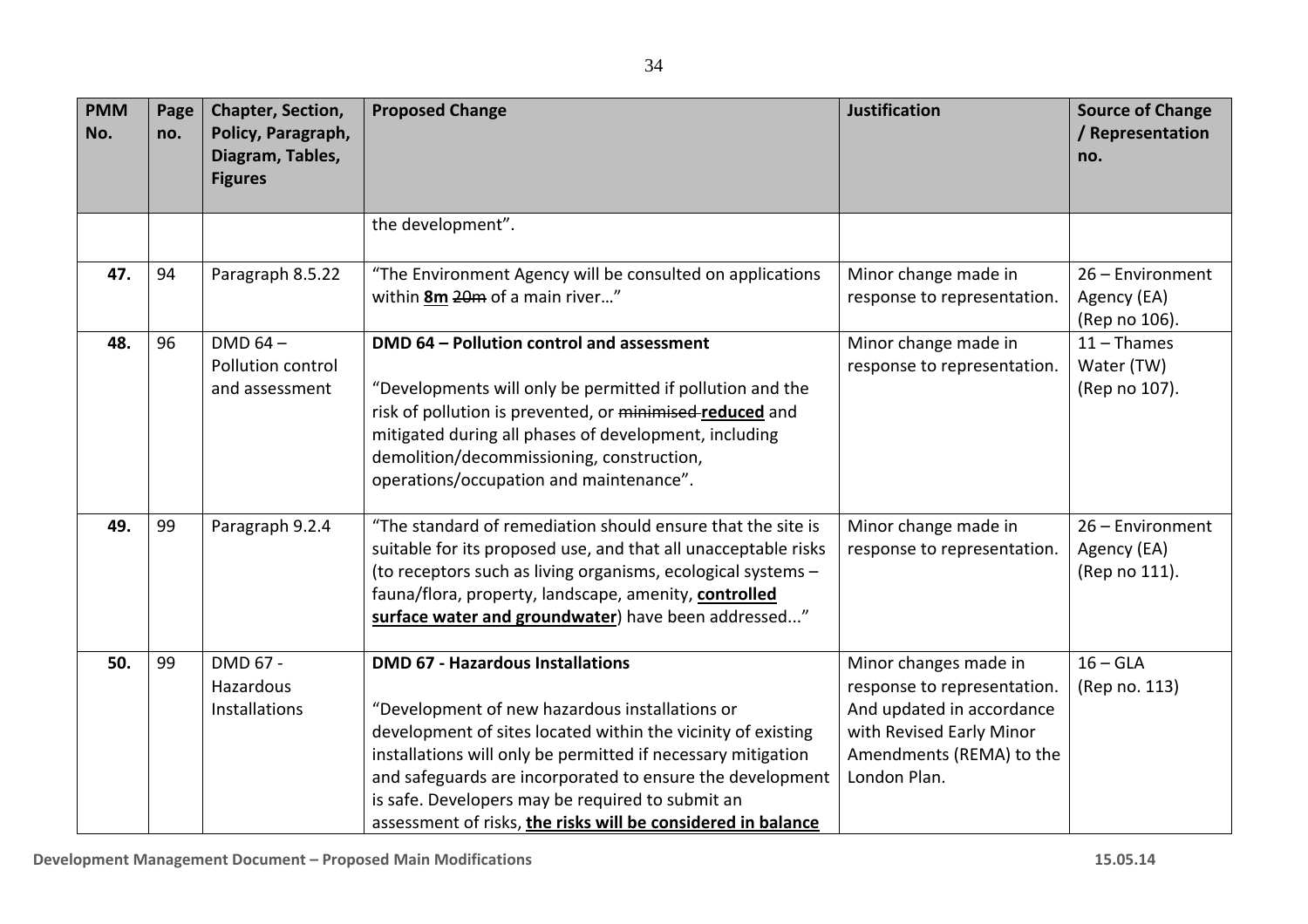| <b>PMM</b><br>No. | Page<br>no. | <b>Chapter, Section,</b><br>Policy, Paragraph,<br>Diagram, Tables,<br><b>Figures</b> | <b>Proposed Change</b>                                                                                                                                                                                                                                                                                                                                                                                                                                                                                                                                                                                                     | <b>Justification</b>                                                                                                                                      | <b>Source of Change</b><br>/ Representation<br>no. |
|-------------------|-------------|--------------------------------------------------------------------------------------|----------------------------------------------------------------------------------------------------------------------------------------------------------------------------------------------------------------------------------------------------------------------------------------------------------------------------------------------------------------------------------------------------------------------------------------------------------------------------------------------------------------------------------------------------------------------------------------------------------------------------|-----------------------------------------------------------------------------------------------------------------------------------------------------------|----------------------------------------------------|
|                   |             |                                                                                      | with the benefits of the development and existing patterns<br>of development".                                                                                                                                                                                                                                                                                                                                                                                                                                                                                                                                             |                                                                                                                                                           |                                                    |
| 51.               | 99          | Paragraph 9.3.3                                                                      | "The Council will seek the advice of the Health and Safety<br>Executive (HSE) and the Environment Agency (EA), and<br>other organisations as appropriate when considering the<br>potential risks from new hazardous installations and<br>proposed development near such installations. The HSE<br>have defined consultation zones around hazardous<br>installations and issued standing advice to provide an<br>indication of when they consider development to be<br>appropriate/not appropriate. The EA's General Principles<br>and Practice document (GP3) also provides guidance for<br>the protection of groundwater" | Minor change made in<br>response to representation.                                                                                                       | 26 - Environment<br>Agency (EA)<br>(Rep no 112).   |
| 52.               | 99          | Paragraph 9.3.4                                                                      | "Risk assessment will be required to ensure that<br>appropriate safeguards are incorporated as part of the<br>development. The Council will also take the opportunity to<br>review existing planning consents granted for hazardous<br>installations to ensure they reflect current conditions and<br>the physical capacity of the site".                                                                                                                                                                                                                                                                                  | Minor changes made in<br>response to representation.<br>And updated in accordance<br>with Revised Early Minor<br>Amendments (REMA) to the<br>London Plan. | $16 - GLA$<br>(Rep no. 113).                       |
| 53.               | 100         | DMD 68 Noise<br>Amend part 4                                                         | <b>DMD 68 Noise</b><br>"4. Development involving potential noise generating                                                                                                                                                                                                                                                                                                                                                                                                                                                                                                                                                | Minor change made in<br>response to representation.                                                                                                       | $11 -$ Thames<br>Water<br>& LBE                    |
|                   |             |                                                                                      | development will only be permitted in appropriate<br>locations, where there is compatibility with existing uses<br>and no adverse impact on amenity"                                                                                                                                                                                                                                                                                                                                                                                                                                                                       |                                                                                                                                                           | As agreed by a<br>Statement of                     |

┱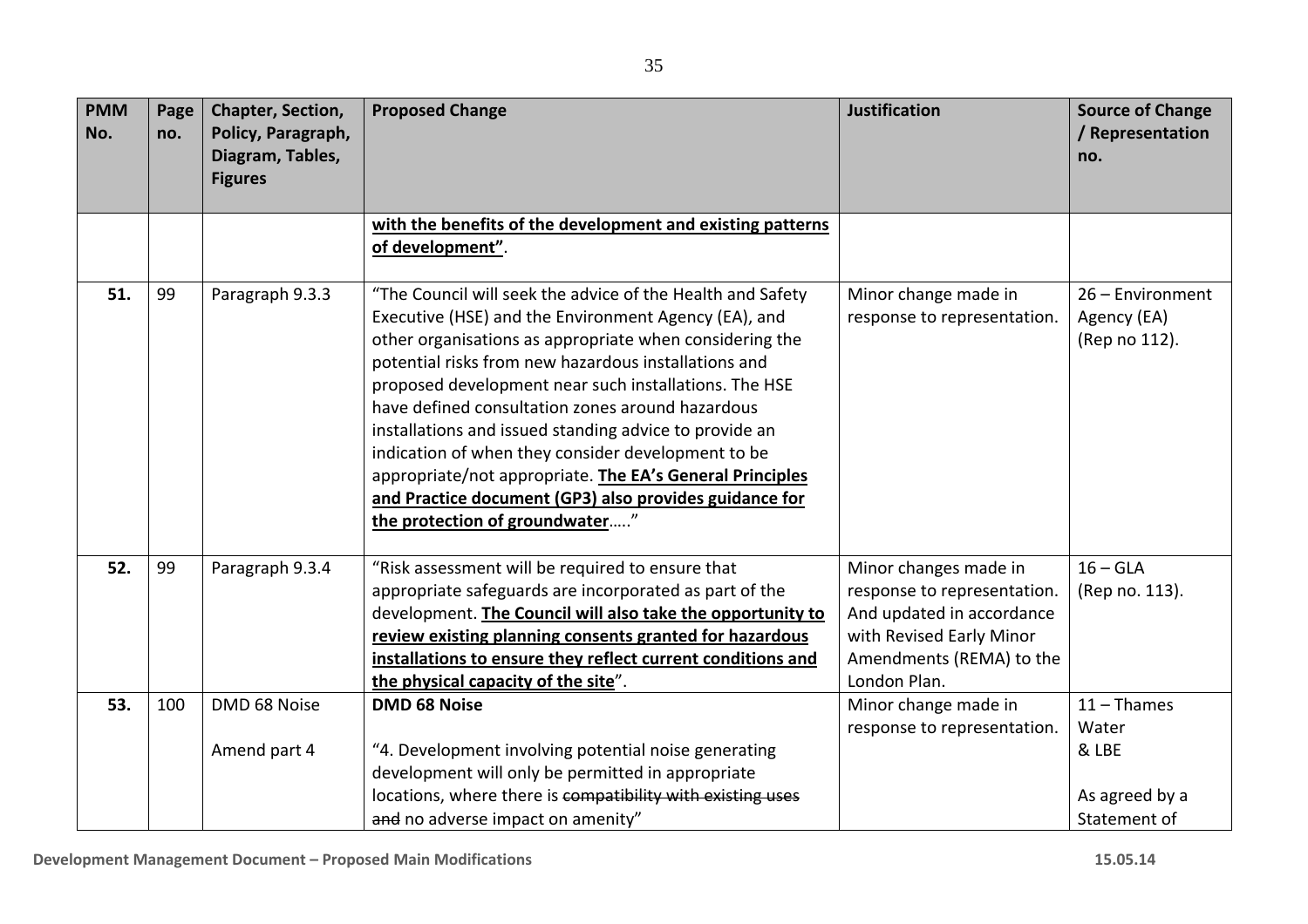| <b>PMM</b><br>No. | Page<br>no. | Chapter, Section,<br>Policy, Paragraph,<br>Diagram, Tables,<br><b>Figures</b> | <b>Proposed Change</b>                                                                                                                                                                                                                                                                                                                                                                                                                                                                                                                                                                                                                                                                                                                                                   | <b>Justification</b>                                | <b>Source of Change</b><br>/ Representation<br>no.                                 |
|-------------------|-------------|-------------------------------------------------------------------------------|--------------------------------------------------------------------------------------------------------------------------------------------------------------------------------------------------------------------------------------------------------------------------------------------------------------------------------------------------------------------------------------------------------------------------------------------------------------------------------------------------------------------------------------------------------------------------------------------------------------------------------------------------------------------------------------------------------------------------------------------------------------------------|-----------------------------------------------------|------------------------------------------------------------------------------------|
|                   |             | Amend part 5                                                                  | "5. Proposals for plant and machinery that result in<br>significant harm to amenity will not be permitted.<br>Developments must not contribute to cumulatively higher<br>noise levels and, where appropriate, must be designed to<br>achieve an improvement on so as not to increase the<br>lowest measured background level. 5 with an overall aim to<br>achieve an improvement of 10dB.".                                                                                                                                                                                                                                                                                                                                                                              |                                                     | Common Ground                                                                      |
| 54.               | 101         | Paragraph 9.4.3                                                               | "A concentration of new noise generating plant equipment,<br>through a process of 'background creep', can cumulatively<br>result in increasing the background noise levels.<br>Developments of this type must therefore achieve a<br>reduction in noise generation so that, over time, there is not<br>a further increase in overall <b>background</b> noise levels. 40<br>dB(A) below the lowest measured background level at the<br>façade of the nearest residential property represents the<br>point where any new noise sources will not increase the<br>existing background level at all. However, if the developer is<br>able to demonstrate that it is not possible to meet 10dB, the<br>Council will consider what level of improvement could be<br>achieved.". | Changes made in response<br>to representation.      | $11 -$ Thames<br>Water<br>& LBE<br>As agreed by a<br>Statement of<br>Common Ground |
| 55.               | 102         | Paragraph 9.6.1                                                               | Paragraph 9.6.1<br>"Improving water quality meets a number of key objectives:<br>it increases the potential for the recreational use of Enfield's<br>water resources; it provides a better quality environment<br>for and opportunities to enhance ecology and biodiversity;                                                                                                                                                                                                                                                                                                                                                                                                                                                                                             | Minor change made in<br>response to representation. | 26 - Environment<br>Agency (EA)<br>(Rep 116)                                       |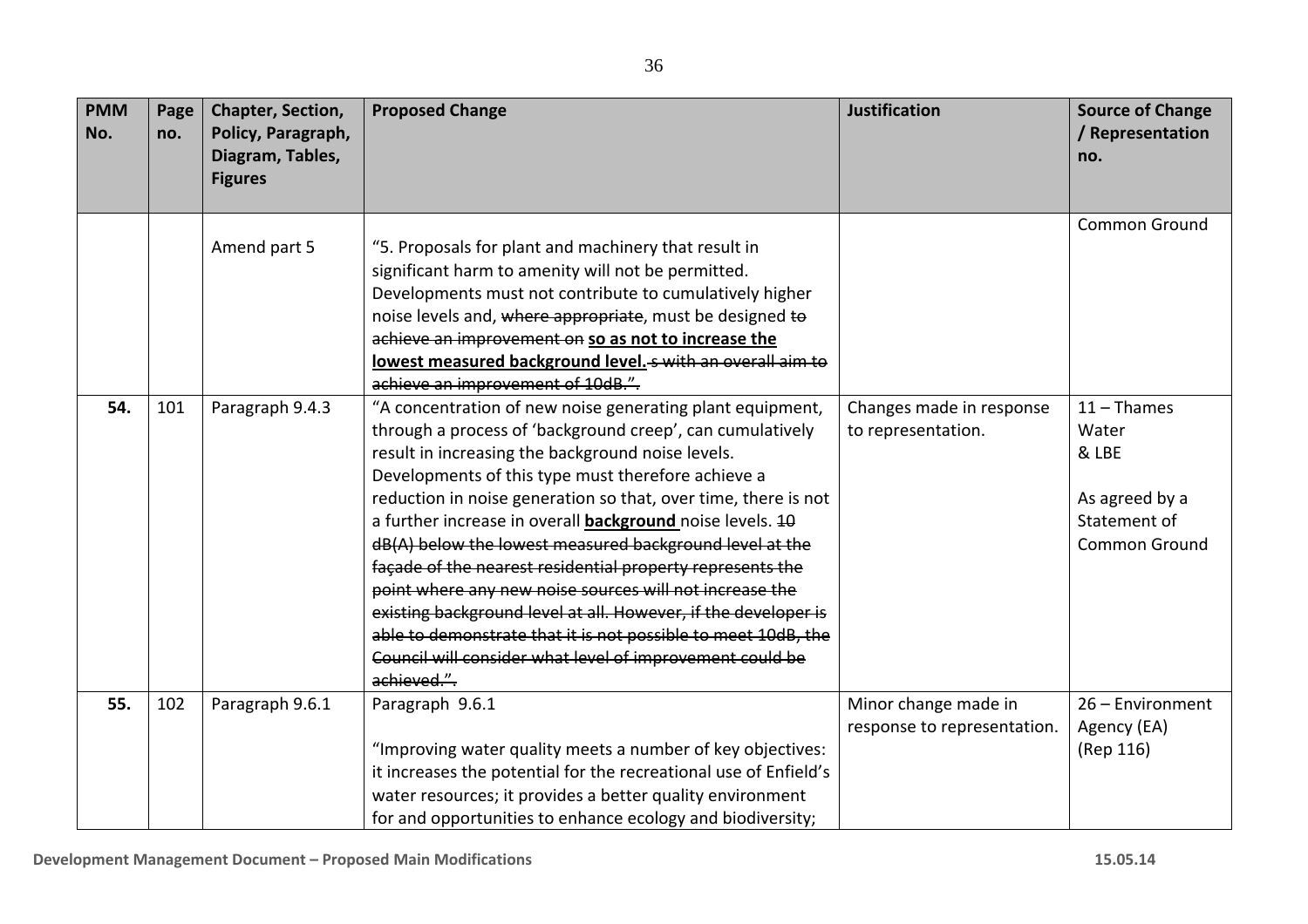| <b>PMM</b><br>No. | Page<br>no. | Chapter, Section,<br>Policy, Paragraph,<br>Diagram, Tables,<br><b>Figures</b> | <b>Proposed Change</b>                                                                                                                                                                                             | <b>Justification</b>                               | <b>Source of Change</b><br>/ Representation<br>no.                                           |
|-------------------|-------------|-------------------------------------------------------------------------------|--------------------------------------------------------------------------------------------------------------------------------------------------------------------------------------------------------------------|----------------------------------------------------|----------------------------------------------------------------------------------------------|
|                   |             |                                                                               | it also helps to maintain a good quality supply of drinking<br>water. Where a Water Framework Directive (WFD)                                                                                                      |                                                    |                                                                                              |
|                   |             |                                                                               | assessment is required the developer will need to                                                                                                                                                                  |                                                    |                                                                                              |
|                   |             |                                                                               | demonstrate there is no adverse ecological impact on the                                                                                                                                                           |                                                    |                                                                                              |
|                   |             |                                                                               | ability of the waterbody to meet its WFD targets".                                                                                                                                                                 |                                                    |                                                                                              |
| 56.               | 106         | DMD 74 - Playing<br>Pitches                                                   | <b>DMD 74 - Playing Pitches</b>                                                                                                                                                                                    | Minor change made in<br>response to representation | 27 - Sport England<br>(Rep no 118)                                                           |
|                   |             | Amend part 1                                                                  | "1.  Development involving the loss of playing field land<br>and sports pitches will not be permitted"                                                                                                             |                                                    |                                                                                              |
|                   |             | Amend part 2                                                                  | "2  The preference for new <b>playing field land</b> and sports<br>pitches is natural grass pitches"                                                                                                               |                                                    |                                                                                              |
|                   |             | Amend part 4                                                                  | "4. Applications for artificial pitches that incorporate flood<br>lighting on Metropolitan Open Land and in the Green Belt<br>will be refused unless justified through exceptional very<br>special circumstances". | Terminology to be<br>consistent with NPPF.         | Inspector<br>proposed change<br>during<br>Examination<br><b>Hearing Session</b><br>Matter 7. |
| 57.               | 107         | DMD 75 -                                                                      | <b>DMD 75 - Waterways</b>                                                                                                                                                                                          | Minor change made in                               | Canal and River                                                                              |
|                   |             | Waterways                                                                     |                                                                                                                                                                                                                    | response to                                        | Trust                                                                                        |
|                   |             |                                                                               | <b>Moorings</b>                                                                                                                                                                                                    | representations.                                   | (Rep no. 122).                                                                               |
|                   |             |                                                                               | "Permanently moored vessels Permanent residential or                                                                                                                                                               |                                                    |                                                                                              |
|                   |             |                                                                               | commercial moorings on the River Lee Navigation will be                                                                                                                                                            |                                                    | 26 - Environment                                                                             |
|                   |             |                                                                               | permitted supported provided they meet all of the<br>following criteria:                                                                                                                                           | To acknowledge the                                 | Agency (EA)                                                                                  |
|                   |             |                                                                               |                                                                                                                                                                                                                    |                                                    | (Rep no 124).                                                                                |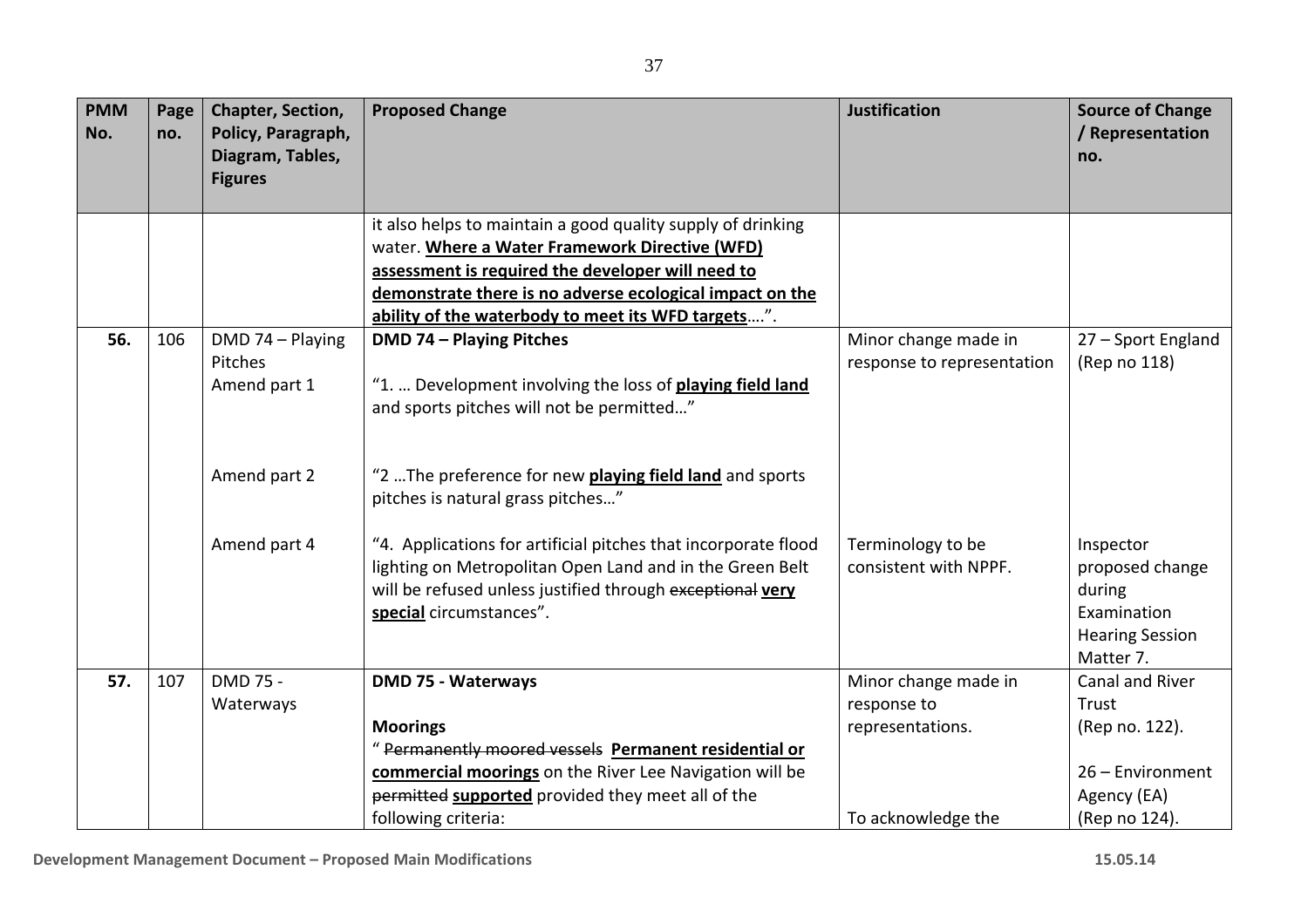| <b>PMM</b><br>No. | Page<br>no. | Chapter, Section,<br>Policy, Paragraph,<br>Diagram, Tables,<br><b>Figures</b> | <b>Proposed Change</b>                                                                                                                                                                                                                                                                                                                                                                                                                               | <b>Justification</b>                                                                                                                        | <b>Source of Change</b><br>/ Representation<br>no.                                                           |
|-------------------|-------------|-------------------------------------------------------------------------------|------------------------------------------------------------------------------------------------------------------------------------------------------------------------------------------------------------------------------------------------------------------------------------------------------------------------------------------------------------------------------------------------------------------------------------------------------|---------------------------------------------------------------------------------------------------------------------------------------------|--------------------------------------------------------------------------------------------------------------|
|                   |             |                                                                               | a. There is no harm to the intrinsic character of the river;<br>b. There is no detrimental impact on amenity arising from<br>traffic generation or servicing needs;<br>c. There is no adverse impact on water-borne freight or<br>leisure uses; and<br>d. There is no adverse ecological impact;<br>e. There is no increase in flood risk;" and<br>f. There is no adverse impact on existing or planned water<br>based leisure and recreation uses". | LVRPA's concern over<br>impact permanent<br>moorings, in particular<br>residential moorings on the<br>recreational uses within the<br>Park. | 23 - Lea Valley<br>regional Park<br>Authority (LVRPA)<br>(Rep no 126).                                       |
| 58.               | 110         | DMD 79-<br>Ecological<br>Enhancements                                         | <b>DMD 79 Ecological Enhancements</b><br>"Developments resulting in the creation of 100m2 of<br>floorspace or one net dwelling or more should provide on-<br>site ecological enhancements, having regard to feasibility<br>and viability".                                                                                                                                                                                                           | Minor change made in<br>response to representation.                                                                                         | 32 - LaSalle<br>Investment<br>Management on<br>behalf of Stonehilll<br><b>Business Park</b><br>(Rep no 127). |
| 59.               | 114         | <b>DMD 82</b><br><b>Protecting Green</b><br>Belt<br>1st Sentence              | <b>DMD 82 Protecting Green Belt</b><br>"Inappropriate development within the Green Belt will not<br>be permitted. Development that is not inappropriate<br>Appropriate development will only be permitted if all of the<br>following criteria are met:"                                                                                                                                                                                              | Terminology to be<br>consistent with the NPPF.                                                                                              | Inspector<br>proposed change<br>during<br>Examination<br><b>Hearing Session</b><br>Matter 7.                 |
|                   |             | Amend criterion d.                                                            | "d. Where possible, existing trees, hedges, bushes and<br>other natural features are retained and integrated with the                                                                                                                                                                                                                                                                                                                                | Minor change made in<br>response to representation.                                                                                         | $11 -$ Thames<br>Water (TW)                                                                                  |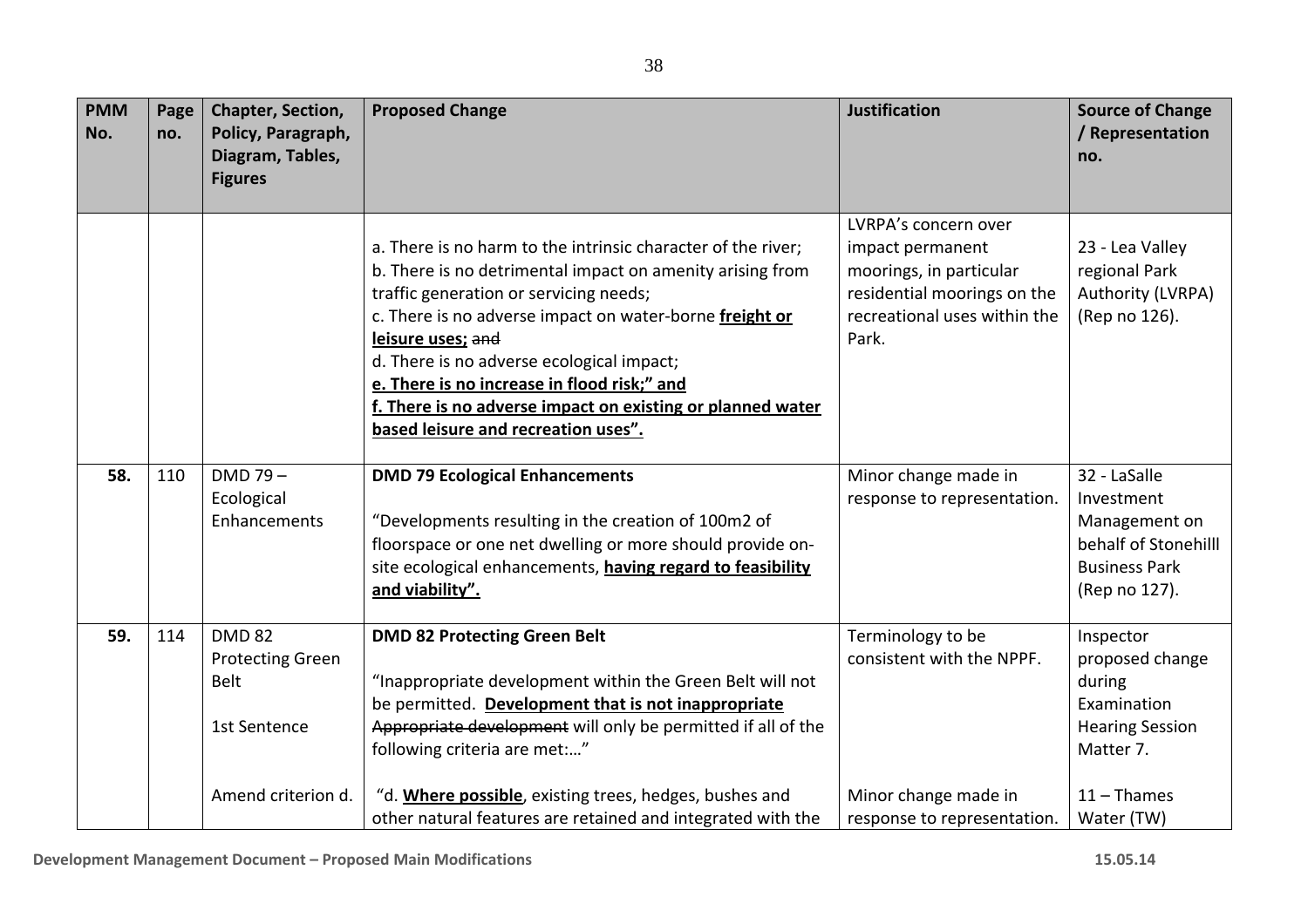| <b>PMM</b><br>No. | Page<br>no. | <b>Chapter, Section,</b><br>Policy, Paragraph,<br>Diagram, Tables,<br><b>Figures</b> | <b>Proposed Change</b>                                                                                                                                                                                                                                                                                                                                                                                                                                                                                                                                                                           | <b>Justification</b>                                                                                                                                       | <b>Source of Change</b><br>/ Representation<br>no.                                   |
|-------------------|-------------|--------------------------------------------------------------------------------------|--------------------------------------------------------------------------------------------------------------------------------------------------------------------------------------------------------------------------------------------------------------------------------------------------------------------------------------------------------------------------------------------------------------------------------------------------------------------------------------------------------------------------------------------------------------------------------------------------|------------------------------------------------------------------------------------------------------------------------------------------------------------|--------------------------------------------------------------------------------------|
|                   |             |                                                                                      | scheme to ensure adequate screening. Where this is not<br>possible, planning permission will only be granted if<br>adequate mitigation measures are secured."                                                                                                                                                                                                                                                                                                                                                                                                                                    |                                                                                                                                                            | (Rep no 131).                                                                        |
| 60.               | 115         | $DMD 83 - Land$<br>Adjacent Green<br><b>Belt</b>                                     | DMD 83 - Land Adjacent Green Belt<br>Proposed development located next to or within close<br>proximity to the Green Belt will only be permitted if all of<br>the following criteria are met:                                                                                                                                                                                                                                                                                                                                                                                                     | To provide clarity and<br>consistency with the rest of<br>the policy.                                                                                      | $30 -$ Graham<br>Fisher on behalf of<br>A C Nicholas                                 |
|                   |             | Criterion a                                                                          | a. There is no increase in the visual dominance and<br>intrusiveness of the built form by way of height, scale and<br>massing on the Green Belt;                                                                                                                                                                                                                                                                                                                                                                                                                                                 |                                                                                                                                                            |                                                                                      |
| 61.               | 115         | Paragraph 11.2.1                                                                     | "The Enfield Characterisation Study (2012) provides<br>evidence to protect the character of land adjacent to the<br>Green Belt. It notes that the presence of such attractive<br>landscapes close to the urban edge is a valuable asset for<br>the borough, but recognises that the quality of the "urban<br>fringe" or interface between the rural character of the<br>Green Belt and the urban area varies significantly. This<br>policy will ensure that a clear distinction between the<br>character of the Green Belt and the urban area is<br>maintained and where possible strengthened". | To provide additional text<br>on the quality of Enfield's<br><b>Green Belt and issues</b><br>related to the management<br>of the rural/urban<br>interface. | Inspector                                                                            |
| 62.               | 118         | $DMD 89 -$<br>Previously<br>Developed Sites in<br>the Green Belt.                    | DMD 89 - Previously Developed Sites in the Green Belt                                                                                                                                                                                                                                                                                                                                                                                                                                                                                                                                            | Minor changes made in<br>response to<br>representations.                                                                                                   | 08- Garden Centre<br>Group, owners of<br><b>Enfield Garden</b><br>Centre, Cattlegate |

**PMM PMM PMM**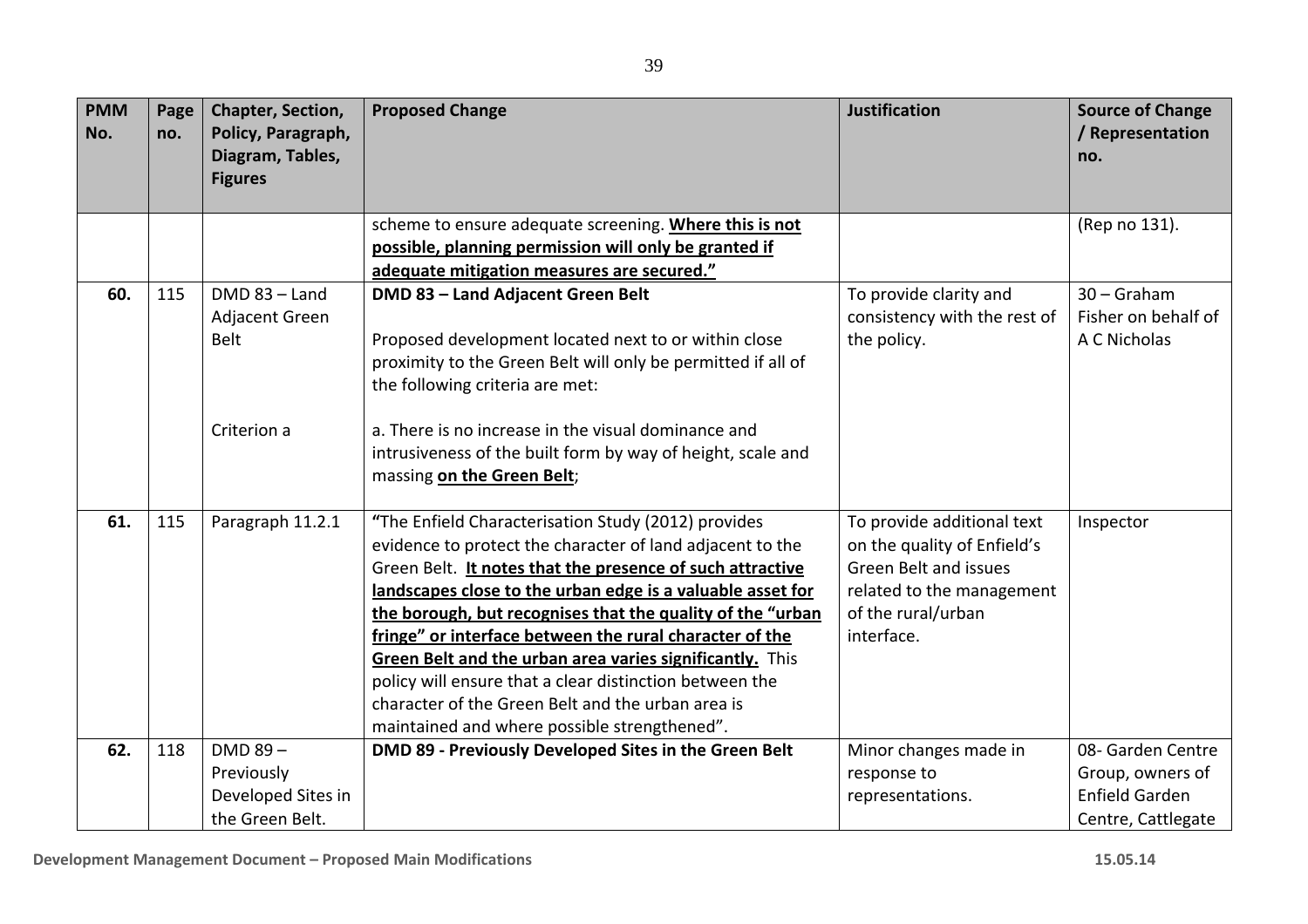| <b>PMM</b><br>No. | Page<br>no. | Chapter, Section,<br>Policy, Paragraph,<br>Diagram, Tables,<br><b>Figures</b> | <b>Proposed Change</b>                                                                                                                                                                                                                                                                                                                                                                                                                                                                                                                                                                                                                                                                                                                                                                                                                                                                                                                                                                                                                                                                                                                                                                                                                  | <b>Justification</b>                                                 | <b>Source of Change</b><br>/ Representation<br>no.                                                                                                                                                                                                              |
|-------------------|-------------|-------------------------------------------------------------------------------|-----------------------------------------------------------------------------------------------------------------------------------------------------------------------------------------------------------------------------------------------------------------------------------------------------------------------------------------------------------------------------------------------------------------------------------------------------------------------------------------------------------------------------------------------------------------------------------------------------------------------------------------------------------------------------------------------------------------------------------------------------------------------------------------------------------------------------------------------------------------------------------------------------------------------------------------------------------------------------------------------------------------------------------------------------------------------------------------------------------------------------------------------------------------------------------------------------------------------------------------|----------------------------------------------------------------------|-----------------------------------------------------------------------------------------------------------------------------------------------------------------------------------------------------------------------------------------------------------------|
|                   |             | Amend part 1<br>Amend part 2                                                  | 1. Complete or partial redevelopment of sites will only be<br>permitted on Major Developed Sites (Trent Park University<br>Campus and Picketts Lock) will only be permitted where the<br>proposal improves the character and appearance of the site<br>and appearance from the surrounding Green Belt. New<br>development must not have a greater impact on the<br>openness of the Green Belt than the existing development.<br>2. Limited infilling, or the partial or complete<br>redevelopment of previously developed sites and re-use<br>will be permitted elsewhere in the Green Belt Development<br>will only be permitted if all of the following criteria are met:<br>a. New development does not have a greater impact on the<br>openness of the Green Belt exceed the height of any<br>existing buildings;<br>b. The proposal does not lead to an increase in the<br>developed proportion of the site;<br>c. The proposal is ancillary to, or supports, an existing<br>building;<br>d. The proposal does not lead to any significant increase in<br>motorised traffic generation, as evidenced through a<br>suitable traffic modelling tool;<br>e. The proposal contributes towards the aims of sustainable<br>development". | Deletion of criterion c. to<br>provide consistency with<br>the NPPF. | Road, Crews Hill.<br>(Rep no. 136).<br>17 - Wildstone<br>Planning On behalf<br>of Trent Park Golf<br>Club. (Rep no.<br>$137$ ).<br>30 - Graham Fisher<br>on behalf of A C<br>Nicholas (Rep no.<br>138).<br>$30 -$ Graham<br>Fisher on behalf of<br>A C Nicholas |
| 63.               | 119         | Paragraph 11.5.1                                                              | "The policy sets out a two tier approach to protect the<br>Green Belt and delivering sustainable development. Limited                                                                                                                                                                                                                                                                                                                                                                                                                                                                                                                                                                                                                                                                                                                                                                                                                                                                                                                                                                                                                                                                                                                   | Minor change proposed to<br>supporting text for                      | <b>LBE</b>                                                                                                                                                                                                                                                      |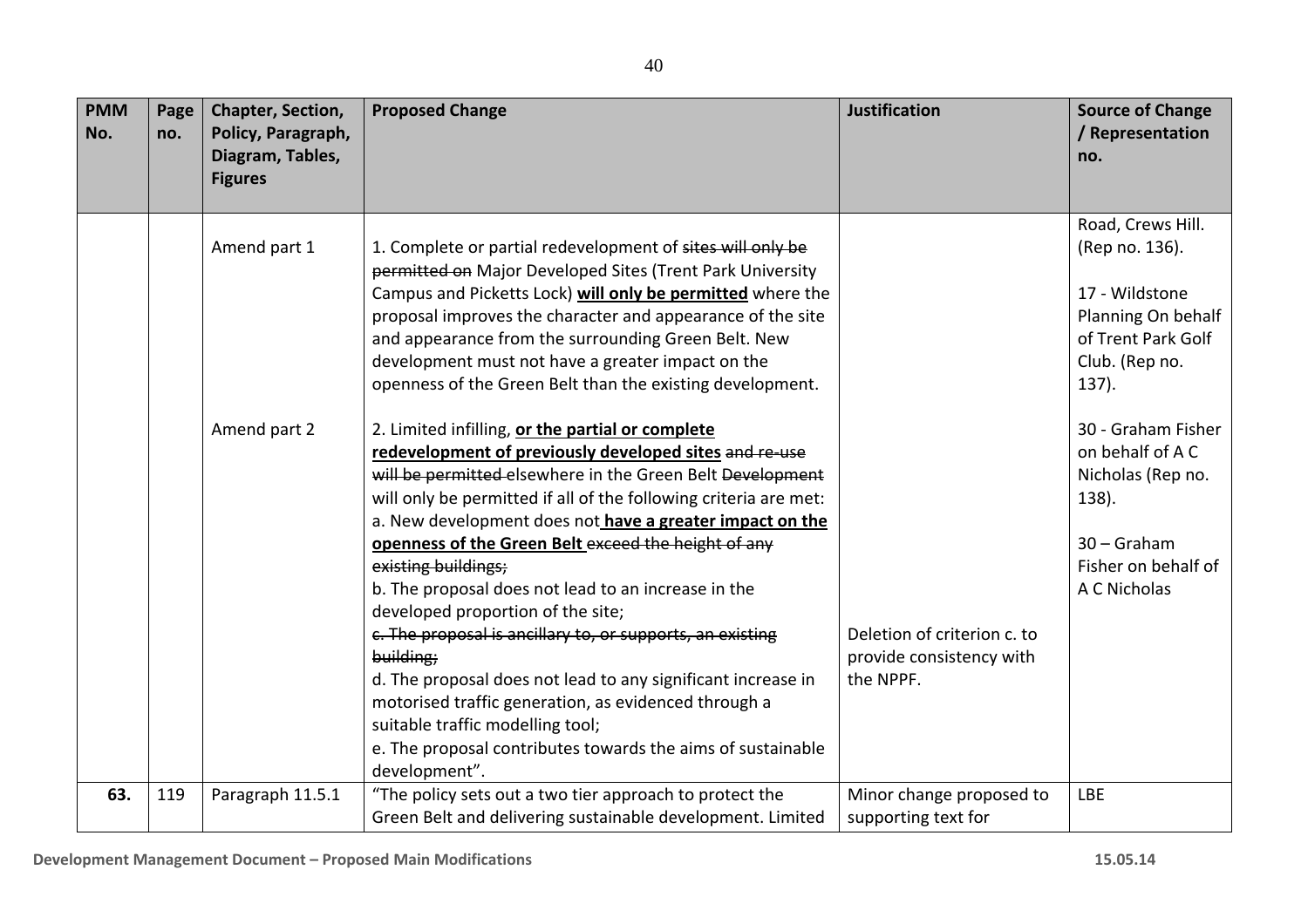| <b>PMM</b> | Page | Chapter, Section,             | <b>Proposed Change</b>                                                                                                    | <b>Justification</b>     | <b>Source of Change</b> |
|------------|------|-------------------------------|---------------------------------------------------------------------------------------------------------------------------|--------------------------|-------------------------|
| No.        | no.  | Policy, Paragraph,            |                                                                                                                           |                          | / Representation        |
|            |      | Diagram, Tables,              |                                                                                                                           |                          | no.                     |
|            |      | <b>Figures</b>                |                                                                                                                           |                          |                         |
|            |      |                               |                                                                                                                           |                          |                         |
|            |      |                               | infilling or the partial or complete redevelopment of                                                                     | clarification.           |                         |
|            |      |                               | previously developed sites will be appropriate subject to the                                                             |                          |                         |
|            |      |                               | criteria set out in the policy. Complete or partial                                                                       |                          |                         |
|            |      |                               | redevelopment of sites may will only be appropriate on the                                                                |                          |                         |
|            |      |                               | Major Developed Sites identified as Trent Park University                                                                 |                          |                         |
|            |      |                               | Campus and Picketts Lock, as identified on the Policies Map                                                               |                          |                         |
|            |      |                               | and subject to Core Policy 33 which identifies the Council's                                                              |                          |                         |
|            |      |                               | commitment to work with partners to prepare planning                                                                      |                          |                         |
|            |      |                               | briefs or masterplans in order to guide appropriate future                                                                |                          |                         |
|            |      |                               | development that preserves and enhances the character of                                                                  |                          |                         |
|            |      |                               | the green belt".                                                                                                          |                          |                         |
| 64.        |      |                               |                                                                                                                           | Clarification over       | 30 - Graham             |
|            | 131  | Appendix 3<br>$1st$ paragraph | "All development proposals must be accompanied by a<br>Sustainable Design and Construction Statement. The scale           |                          | Fisher on behalf of     |
|            |      |                               | and scope of the Statement will be determined on a site-by-                                                               | application              | A C Nicholas            |
|            |      |                               |                                                                                                                           |                          |                         |
|            |      |                               | site basis and as published in the local validation list upon<br>adoption of this document and in further guidance as set |                          |                         |
|            |      |                               | out in the Council's Local Development Scheme. It will                                                                    |                          |                         |
|            |      |                               |                                                                                                                           |                          |                         |
|            |      |                               | outline outlining how the proposal complies with relevant                                                                 |                          |                         |
|            |      |                               | local, regional and national sustainable design and                                                                       |                          |                         |
|            |      |                               | construction policies and should include as a minimum                                                                     |                          |                         |
|            |      |                               | information and evidence (where relevant) under the                                                                       |                          |                         |
|            |      |                               | following headings:"                                                                                                      |                          |                         |
| 65.        | 131  | Appendix 3                    | "B. Water Efficiency                                                                                                      | Changes made in response | $11 -$ Thames           |
|            |      | Amend part B and              |                                                                                                                           | to representation.       | Water                   |
|            |      | G                             | In accordance with DMD 58, the Sustainable Design and                                                                     |                          | & LBE                   |
|            |      |                               | Construction Statement should include a section examining                                                                 |                          |                         |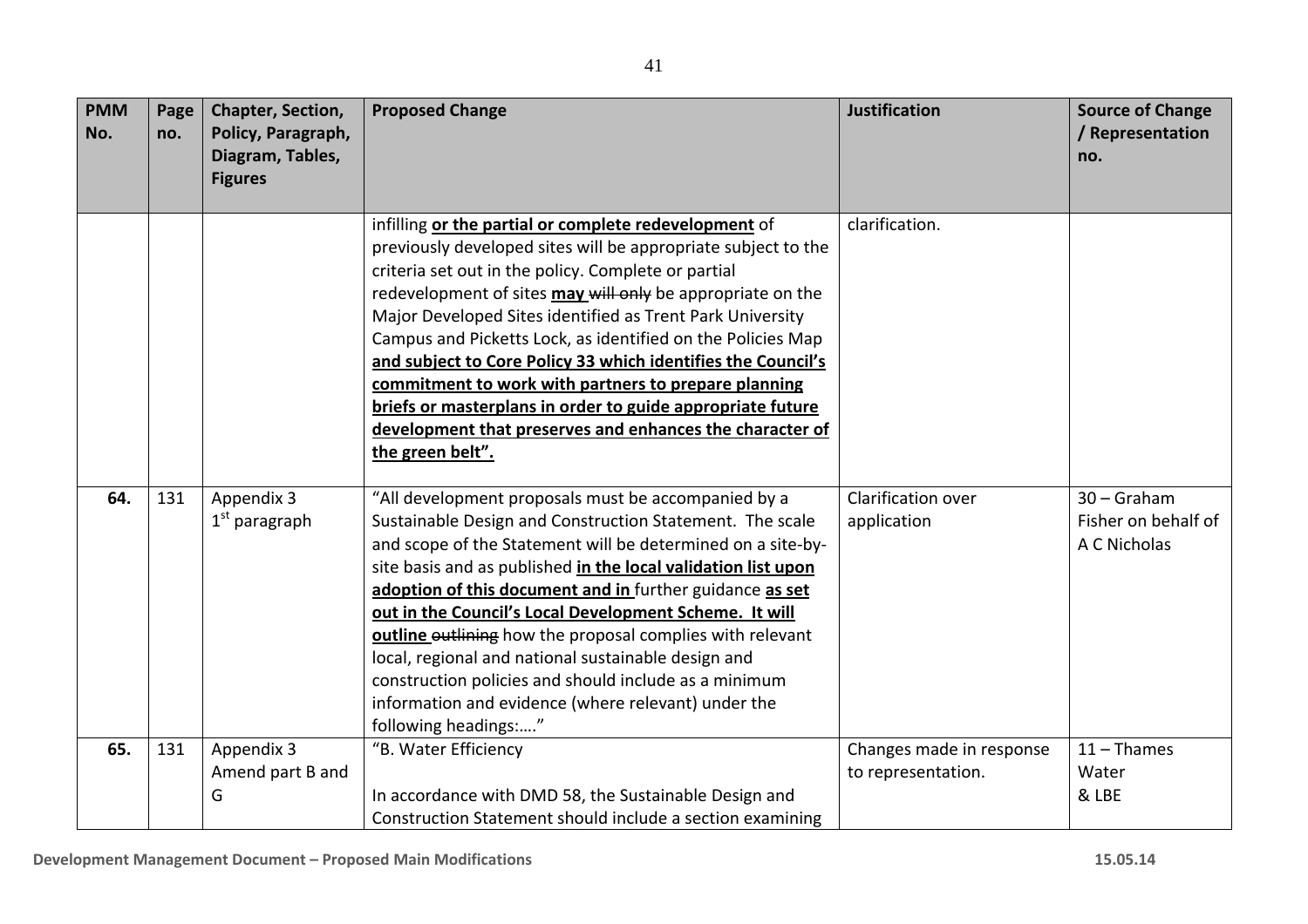| <b>PMM</b><br>No. | Page<br>no. | Chapter, Section,<br>Policy, Paragraph,<br>Diagram, Tables,<br><b>Figures</b> | <b>Proposed Change</b>                                          | <b>Justification</b> | <b>Source of Change</b><br>/ Representation<br>no. |
|-------------------|-------------|-------------------------------------------------------------------------------|-----------------------------------------------------------------|----------------------|----------------------------------------------------|
|                   |             |                                                                               | water efficiency within the development to meet relevant        |                      | As agreed by a                                     |
|                   |             |                                                                               | targets specified by the Policy. It should also provide details |                      | Statement of                                       |
|                   |             |                                                                               | of the maximum level of water that can feasibly be provided     |                      | <b>Common Ground</b>                               |
|                   |             |                                                                               | to the development from rainwater and, where possible,          |                      |                                                    |
|                   |             |                                                                               | grey water recycling, and include proposals for the             |                      |                                                    |
|                   |             |                                                                               | integration of such systems into the development.               |                      |                                                    |
|                   |             |                                                                               | All new development proposals will be required to               |                      |                                                    |
|                   |             |                                                                               | demonstrate that there is sufficient water supply               |                      |                                                    |
|                   |             |                                                                               | infrastructure capacity both on and off site to serve the       |                      |                                                    |
|                   |             |                                                                               | development or that any necessary upgrades will be              |                      |                                                    |
|                   |             |                                                                               | delivered ahead of the occupation of development.               |                      |                                                    |
|                   |             |                                                                               | Relevant calculator tools utilised by the Code for              |                      |                                                    |
|                   |             |                                                                               | Sustainable Homes and BREEAM can be used to qualify the         |                      |                                                    |
|                   |             |                                                                               | statements and may form the basis of a condition attached       |                      |                                                    |
|                   |             |                                                                               | to any planning consent"                                        |                      |                                                    |
|                   |             |                                                                               | "G. Surface Water Run-off and Flood Risk:                       |                      |                                                    |
|                   |             |                                                                               | In accordance with DMD 59 'Avoiding and Reducing Flood          |                      |                                                    |
|                   |             |                                                                               | Risk', <b>DMD 60 'Assessing Flood Risk', DMD 61 'Managing</b>   |                      |                                                    |
|                   |             |                                                                               | Surface Water', DMD 62 'Flood Control and Mitigation            |                      |                                                    |
|                   |             |                                                                               | Measures' & DMD 63 'Protection and Improvement of               |                      |                                                    |
|                   |             |                                                                               | Watercourses and Flood Defences' this section of the            |                      |                                                    |
|                   |             |                                                                               | statement should evidence how surface water run-off has         |                      |                                                    |
|                   |             |                                                                               | been attenuated from pre to post construction, including        |                      |                                                    |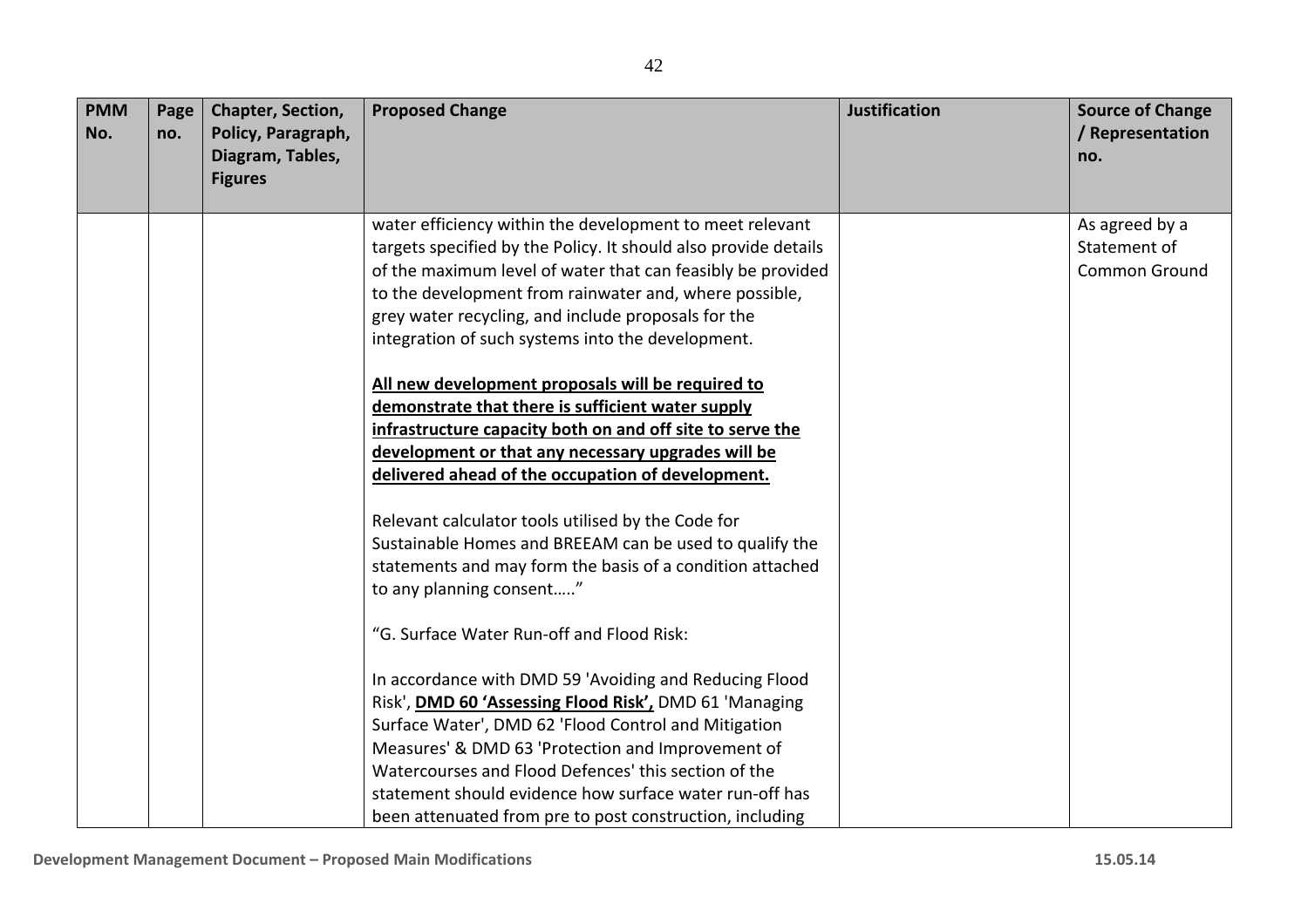| <b>PMM</b><br>No. | Page<br>no. | Chapter, Section,<br>Policy, Paragraph,<br>Diagram, Tables,<br><b>Figures</b>                             | <b>Proposed Change</b>                                                                                                                                                                                                                                                                                                                                                                                                                                                                                                                                                                                                                                                         | <b>Justification</b>               | <b>Source of Change</b><br>/ Representation<br>no.   |
|-------------------|-------------|-----------------------------------------------------------------------------------------------------------|--------------------------------------------------------------------------------------------------------------------------------------------------------------------------------------------------------------------------------------------------------------------------------------------------------------------------------------------------------------------------------------------------------------------------------------------------------------------------------------------------------------------------------------------------------------------------------------------------------------------------------------------------------------------------------|------------------------------------|------------------------------------------------------|
|                   |             |                                                                                                           | details of Sustainable Urban Drainage Systems proposed,<br>any rain water harvesting installations, the sustainable<br>drainage strategy and, where appropriate, flood risk<br>assessments where appropriate.<br>As part of the Sustainable Drainage Strategy, developers<br>will also be required to demonstrate that there is sufficient<br>wastewater infrastructure both on and off site to serve the<br>development".                                                                                                                                                                                                                                                     |                                    |                                                      |
| 66.               | 163/<br>164 | Appendix 13<br>Amend part 1<br>Amend part 2<br>4 <sup>th</sup> paragraph<br>Amend part 2<br>8th Paragraph | 1. Qualitative Appraisal<br>The Appraisal should assess the physical and the policy<br>context for the site, where appropriate having regard to the<br>wider established industrial or employment area within<br>which it is situated.<br>The appraisal must include an analysis identifying the<br>advantages and limitations of the site or premises in<br>question to accommodate employment uses. For each<br>limitation that is identified, a justification should be<br>provided as to why it could not be overcome having regard<br>to the introduction of alternative employment uses, general<br>investment or improvements, or through competitive rental<br>levels. | Clarification over<br>application. | $30 -$ Graham<br>Fisher on behalf of<br>A C Nicholas |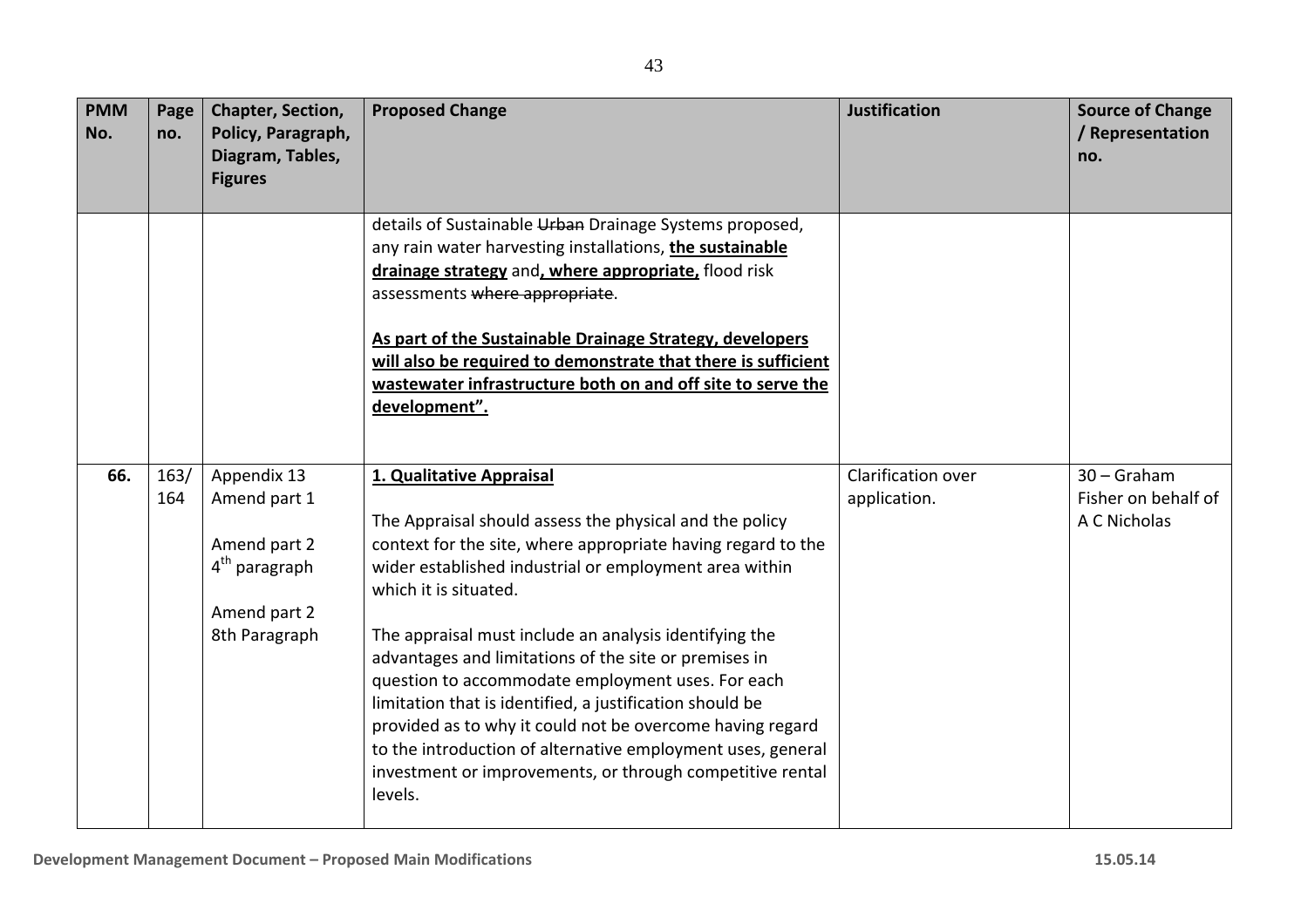| <b>PMM</b><br>No. | Page<br>no. | Chapter, Section,<br>Policy, Paragraph,<br>Diagram, Tables,<br><b>Figures</b> | <b>Proposed Change</b>                                                                                                                                                                                                                                                                                                                                                                                                                                                                                                                                                                                                                                                                                                                                                                                                                                                                                                                         | <b>Justification</b>                              | <b>Source of Change</b><br>/ Representation<br>no. |
|-------------------|-------------|-------------------------------------------------------------------------------|------------------------------------------------------------------------------------------------------------------------------------------------------------------------------------------------------------------------------------------------------------------------------------------------------------------------------------------------------------------------------------------------------------------------------------------------------------------------------------------------------------------------------------------------------------------------------------------------------------------------------------------------------------------------------------------------------------------------------------------------------------------------------------------------------------------------------------------------------------------------------------------------------------------------------------------------|---------------------------------------------------|----------------------------------------------------|
|                   |             |                                                                               | In addition, the appraisal must include, but is not limited to,<br>the following analysis:<br>a. The relevant national, regional, local planning and<br>economic policy context;<br>b. The quality of the buildings;<br>e. The accessibility of the site and its ability to serve a range<br>of employment uses having regard to private and public<br>transport; and<br>d. Any constraints that will limit the future use of the site or<br>premises for employment uses.<br>Comparison with other employment sites or areas within<br>the locality should discuss issues that are relevant to the site<br>or premises.<br>If having undertaken a qualitative appraisal, to assess the<br>suitability of the site, it can be demonstrated that the site<br>cannot be made suitable for employment use it will not be<br>necessary for the applicant to undertake a market demand<br>and viability appraisal detailed in parts 2 and 3 of this |                                                   |                                                    |
|                   |             |                                                                               | Appendix. "<br>For SIL and LSIS, the Council will require the site, building or<br>premises to be continuously marketed for at least 24<br>months.<br>The appraisal must include, but is not limited to, the                                                                                                                                                                                                                                                                                                                                                                                                                                                                                                                                                                                                                                                                                                                                   | Minor changes to add<br>clarity over application. | <b>LBE</b>                                         |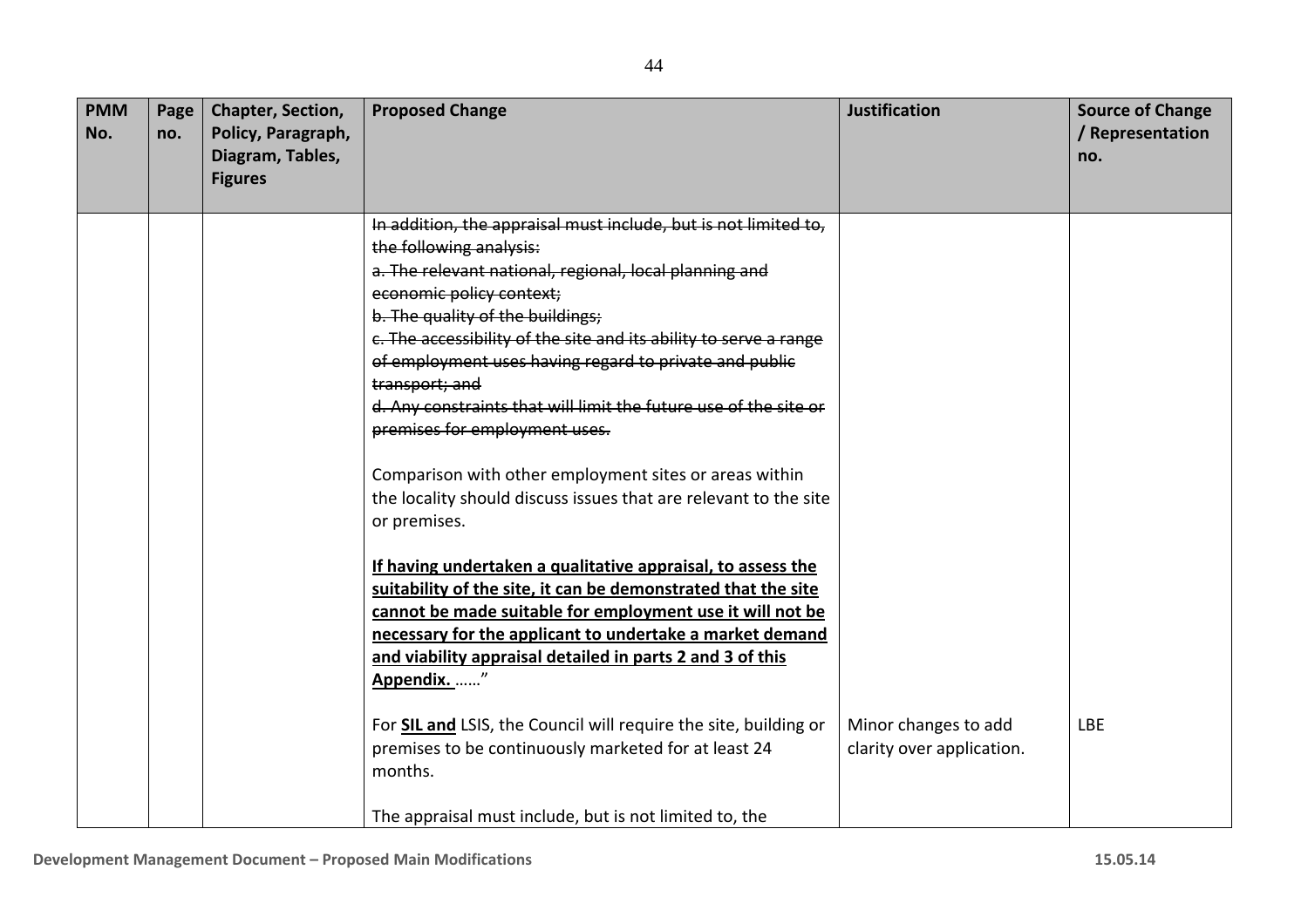| <b>PMM</b><br>No. | Page<br>no. | Chapter, Section,<br>Policy, Paragraph,<br>Diagram, Tables,<br><b>Figures</b> | <b>Proposed Change</b>                                                                                                                                                                                                                                                                                                                                                                                                                                                                                                                                                                                                                                                                                                                                                                                                                                                                                                                                                                                                                                                                                                                                                                                                               | <b>Justification</b> | <b>Source of Change</b><br>/ Representation<br>no. |
|-------------------|-------------|-------------------------------------------------------------------------------|--------------------------------------------------------------------------------------------------------------------------------------------------------------------------------------------------------------------------------------------------------------------------------------------------------------------------------------------------------------------------------------------------------------------------------------------------------------------------------------------------------------------------------------------------------------------------------------------------------------------------------------------------------------------------------------------------------------------------------------------------------------------------------------------------------------------------------------------------------------------------------------------------------------------------------------------------------------------------------------------------------------------------------------------------------------------------------------------------------------------------------------------------------------------------------------------------------------------------------------|----------------------|----------------------------------------------------|
|                   |             |                                                                               | following:<br>a. Outline the marketing approach adopted for the<br>proposed scheme and the reasoning behind it;<br>b. Be able to demonstrate that all offers received have been<br>given due consideration;<br>c. Provide details in respect of why individual offers have<br>not been taken forward;<br>d. Include evidence that the site or the premises has been:<br>Continuously advertised by a reputable local or<br>national agency who can demonstrate a track<br>record of letting industrial space; and<br>There should be a visible letting board on the<br>property; and<br>Advertised with rents that are reasonable reflecting<br>$\bullet$<br>market conditions and the condition of the property;<br>and<br>Continuously advertised on the agent's website<br>$\bullet$<br>within the agent's up to date commercial stock<br>availability list including online property databases<br>such as Focus and EGI; and<br>Circulated to other local property agents.<br>The level of detail provided for local centres, local parades,<br>individual shops and small clusters of shops (covered by<br>DMD 28 and DMD 29) will be proportionate to location<br>and scale and in such cases will be agreed with the Council. |                      |                                                    |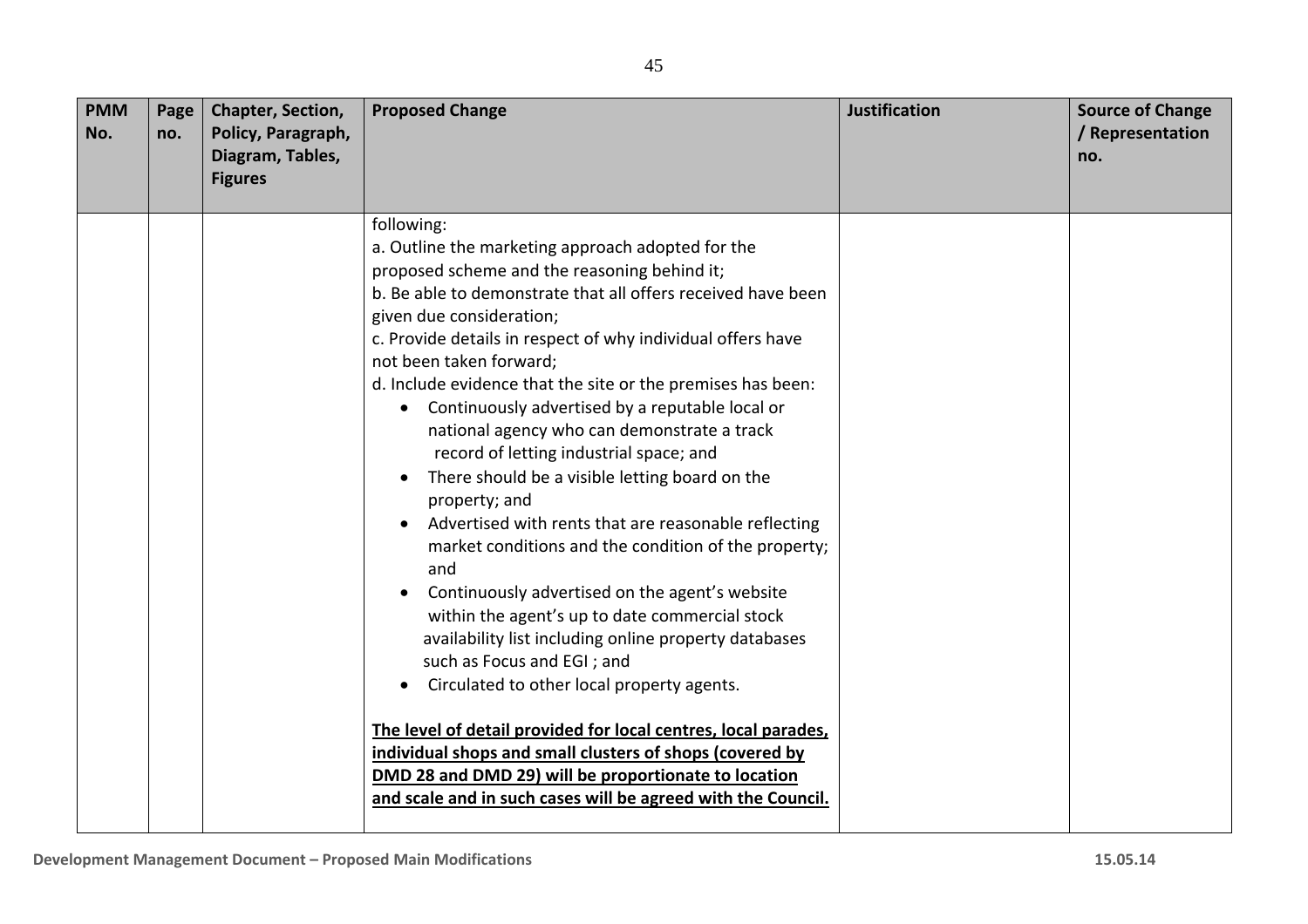| <b>PMM</b><br>No. | Page<br>no. | Chapter, Section,<br>Policy, Paragraph,<br>Diagram, Tables,       | <b>Proposed Change</b>                                                                                                                                                                                                                                                                                                                                                                                                                                                                                                                                                                                                 | <b>Justification</b>                                                                                                                   | <b>Source of Change</b><br>/ Representation<br>no.               |
|-------------------|-------------|-------------------------------------------------------------------|------------------------------------------------------------------------------------------------------------------------------------------------------------------------------------------------------------------------------------------------------------------------------------------------------------------------------------------------------------------------------------------------------------------------------------------------------------------------------------------------------------------------------------------------------------------------------------------------------------------------|----------------------------------------------------------------------------------------------------------------------------------------|------------------------------------------------------------------|
|                   |             | <b>Figures</b>                                                    |                                                                                                                                                                                                                                                                                                                                                                                                                                                                                                                                                                                                                        |                                                                                                                                        |                                                                  |
| 67.               | 168         | Appendix 14<br>Glossary<br>"Building<br>Premises"                 | "Building Premises: All buildings and land used for the<br>carrying out of commercial, industrial or other non-<br>residential operations, but excluding public buildings, and<br>institutions and utility premises which people do not<br>regularly enter. Examples include shops, factories,<br>warehouses, utility company premises and depots".                                                                                                                                                                                                                                                                    | Focused change made in<br>response to representation.                                                                                  | Glossary/11/010<br>$11 -$ Thames<br>Water (TW) (Rep<br>no. 142). |
| 68.               | 173         | Appendix 14<br>Glossary<br>"Heritage Asset"                       | <b>Heritage Asset</b><br>"A building, monument, site, place, area or landscape<br>identified as having a degree of significance meriting<br>consideration in planning decisions, because of its heritage<br>interest. Heritage assets include designated heritage assets<br>and assets identified by the local planning authority<br>(including local listing):<br>scheduled and local monuments;<br>$\bullet$<br>areas of archaeological interest;<br>statutorily and locally listed buildings;<br>$\bullet$<br>conservation areas;<br>$\bullet$<br>nationally and locally registered historic parks and<br>gardens". | To add further clarity, the<br>Council proposes a minor<br>change to the DMD<br>Glossary, replacing the<br>entry for "Heritage Asset". | <b>LBE</b>                                                       |
| 69.               | 183         | Appendix 14<br>Glossary NEW<br>"Sustainable<br>Drainage Strategy" | <b>Sustainable Drainage Strategy</b><br>"A document detailing how surface water runoff and<br>waste water arising from the development of a site will be                                                                                                                                                                                                                                                                                                                                                                                                                                                               | To take account of surface<br>and waste water<br>requirements.                                                                         | $11 -$ Thames<br>Water<br>& LBE                                  |
|                   |             |                                                                   | managed in line with related policies and requirements in                                                                                                                                                                                                                                                                                                                                                                                                                                                                                                                                                              |                                                                                                                                        | As agreed by a                                                   |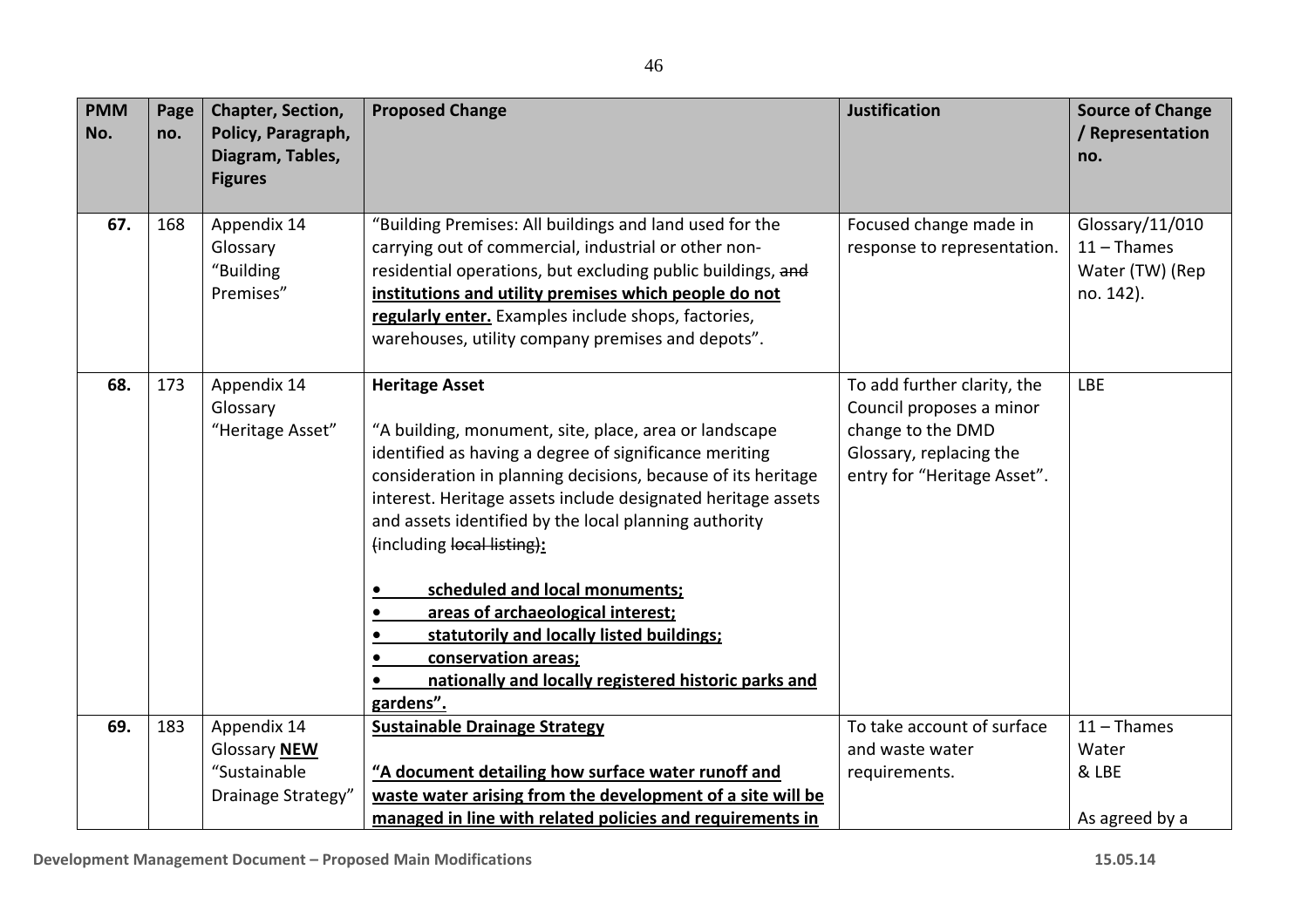| <b>PMM</b><br>No. | Page<br>no.             | <b>Chapter, Section,</b><br>Policy, Paragraph,<br>Diagram, Tables,<br><b>Figures</b> | <b>Proposed Change</b>                                     | <b>Justification</b> | <b>Source of Change</b><br>Representation<br>no. |  |  |
|-------------------|-------------------------|--------------------------------------------------------------------------------------|------------------------------------------------------------|----------------------|--------------------------------------------------|--|--|
|                   |                         |                                                                                      | the Development Plan".                                     |                      | Statement of                                     |  |  |
|                   |                         |                                                                                      |                                                            |                      | Common Ground.                                   |  |  |
|                   | <b>DMD Policies Map</b> |                                                                                      |                                                            |                      |                                                  |  |  |
| 70.               | n/a                     | Latymer School                                                                       | Minor boundary realignment to exclude the school building. | Cartographical       | <b>LBE</b>                                       |  |  |
|                   |                         | Open Space and                                                                       |                                                            |                      |                                                  |  |  |
|                   |                         | <b>MOL</b>                                                                           |                                                            |                      |                                                  |  |  |